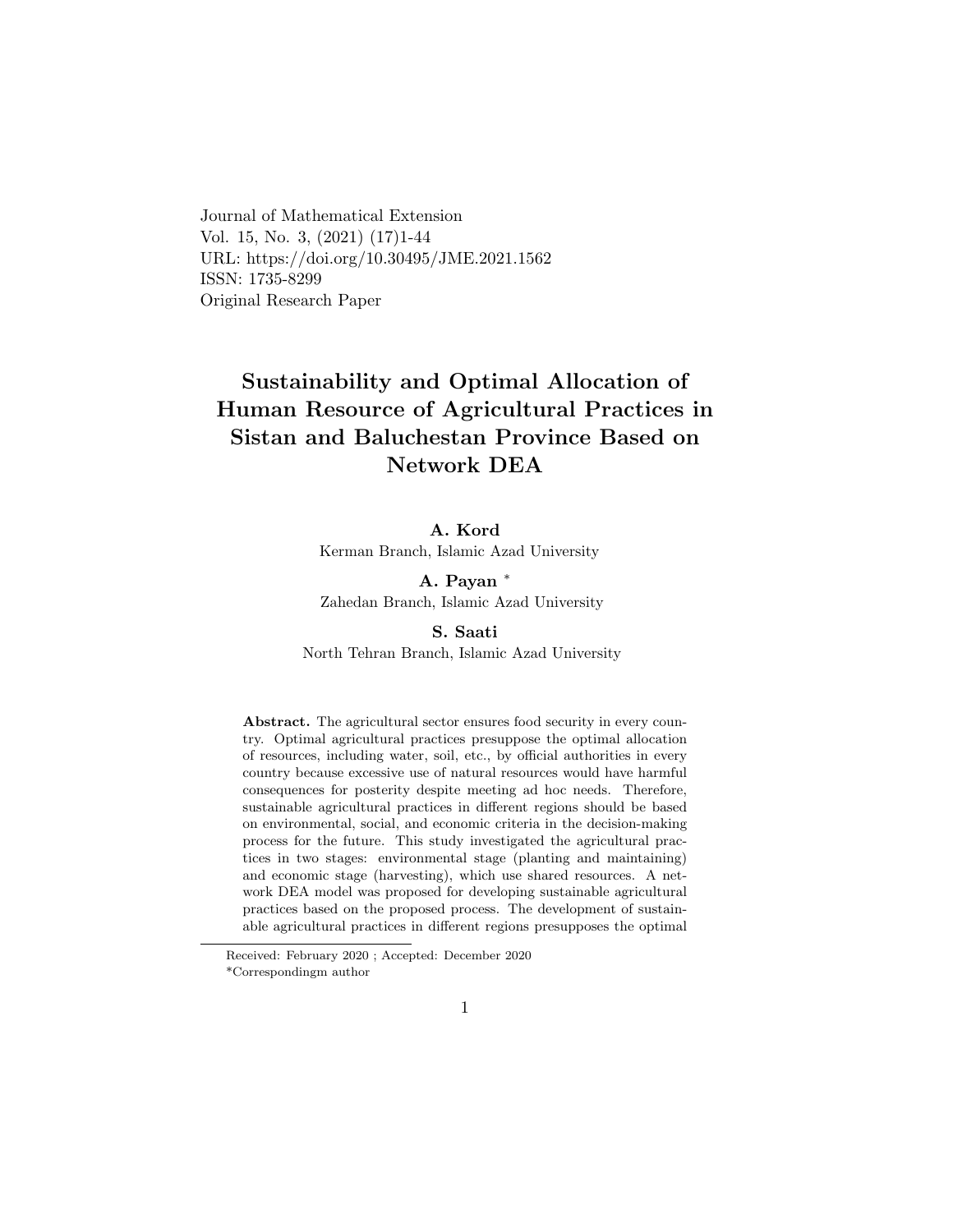allocation of water and human resources, which is realized by the improvement of irrigation methods and the quality of life of farmers. In network DEA models, weight restrictions are used to determine sustainable development. The proposed model was analyzed with and without weight restrictions to determine the sustainable development of agriculture in Sistan and Baluchestan Province, Iran, between 2013 and 2017. On the other hand, given the important role human resources play in the development of sustainable agricultural practices, some models were suggested for determining the maximum required human resources for each stage according to the obtained performance levels.

AMS Subject Classification: C61; O13 ; O49 ; Q52 ; Q57 Keywords and Phrases: Sustainability, resource allocation, Agricultural Practices, Network DEA.

### 1 Introduction

After the industrial revolution, economic development has been seen as the most important factor contributing to the growth and prosperity of a country. From its very beginning, however, economic development has been tantamount to the inhumane exploitation of the humans who have been involved in its creation. Long working hours, unfair wages, harsh working conditions, unsafe workplace environments were part of such inhumane treatment of workers. Therefore, it can be said 'social' and 'human' aspects have been neglected in economic development.

On the other hand, economic growth as a result of an increase in production and consumption has demanded the excessive use of natural resources, creating a vicious cycle. Therefore, the depletion of natural resources would lead to the environmental pollution, an increase in population, and so on, which in turn would lead to a decrease in the quality of life and endanger life on Earth. Therefore, a materialistic attitude and the one which is solely based on economic gains would produce adverse social and environmental impacts.

Such adverse impacts have called for attention to the backstage of economic growth during the recent decades. As a result, international organizations have incorporated a new attitude into their agendas, called sustainable development. Sustainable development is a form of development which strikes a balance between all the aspects, which can be generally divided into social, environmental, and economic aspects. In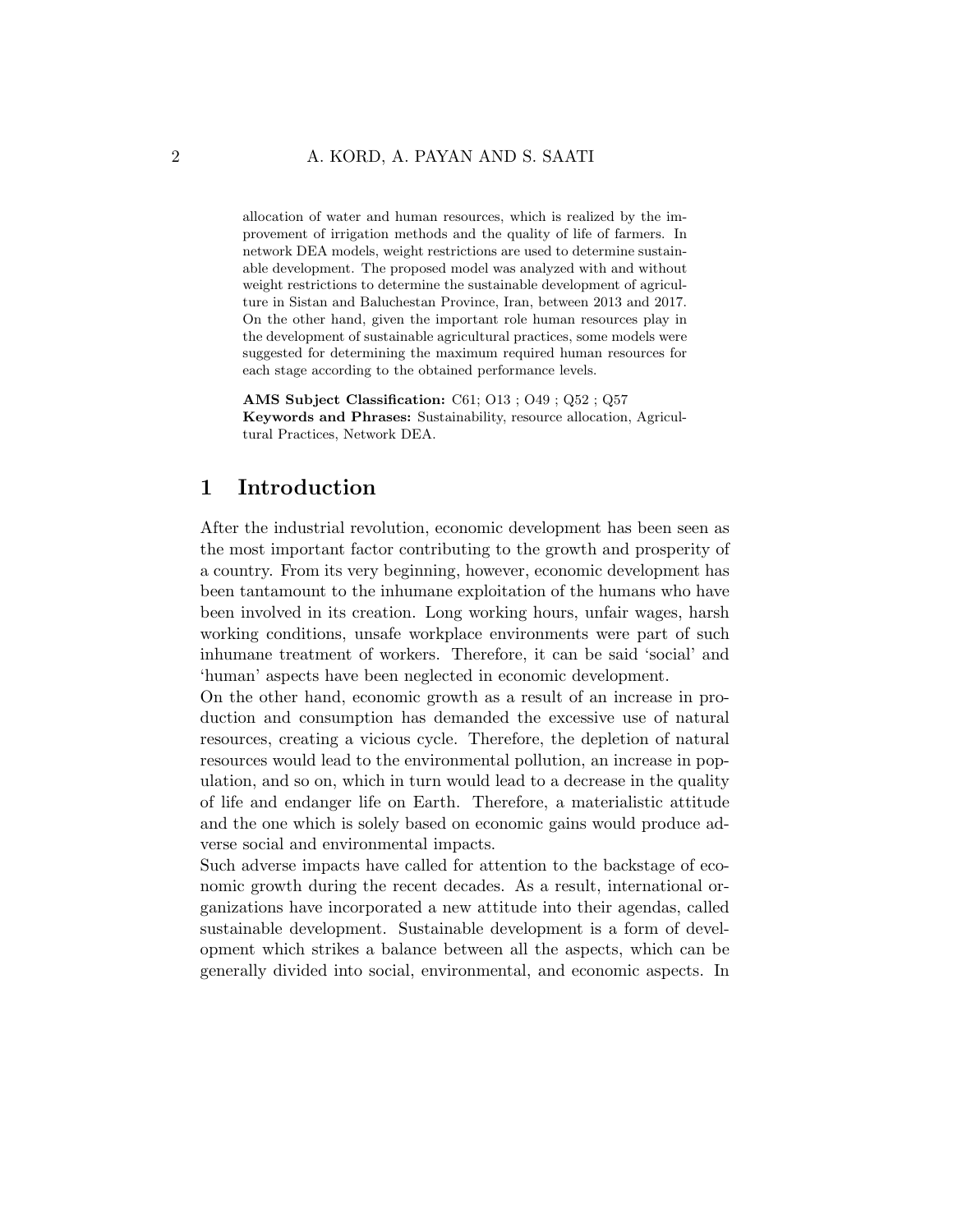other words, sustainable development not only focuses on the economic aspect but also ensures that there would be no adverse environmental and social consequences.

Many Iranian rural households depend on agriculture for their survival, and water is both vital to life and agriculture. Water has been one of the main factors involved in the development of the agricultural sector in Iran. And today the agricultural sector consumes more than 90% of the water. Therefore, water shortage has widespread social and economic impacts as well as immediate environmental impacts such as the sinking of the ground, desertification, etc. Water crisis leads to soil salinization and aridification, and in turn to a decrease in production, and subsequently a decrease in farmers' revenues, and an increase in poverty. Moreover, this forces farmers to migrate to cities and engage in 'pseudo-jobs.' In the agricultural sector, sustainable development goals include social welfare, daily sustenance, and proper use of water and soil resources. Therefore, sustainable agriculture plays an important role in improving the environment, the optimal use of the existing water and soil resources, meeting the subsistence needs of the society, and improving the quality of life of farmers. Generally, sustainable development plays an important role in modern societies, in that it enables them "to meet the present needs without threatening the ability of posterity to meet their needs" [\[27\]](#page-42-0). Sustainable development presupposes initiatives, projects, plans, and policies for the achievement of economic, environmental, and social goals. Therefore, to determine sustainable development, all economic, environmental, and social goals need to be achieved simultaneously. Definition and complete assessment of such a multi-dimensional system involves the determination of a wide range of economic, environmental, and social indicators, hence demanding complex multi-variable decision-makings. A simple assessment method is to define an aggregated sustainability size through identifying preferences and assigning different importance weights to economic, environmental, and socialindicators  $[12, 22]$  $[12, 22]$  $[12, 22]$ . Despite the easy implementation of this method, this method involves personal judgements, which underlie preferences, therefore the system may not be properly assessed, and some options may be neglected.

Two approaches are used for assessing sustainability: The first approach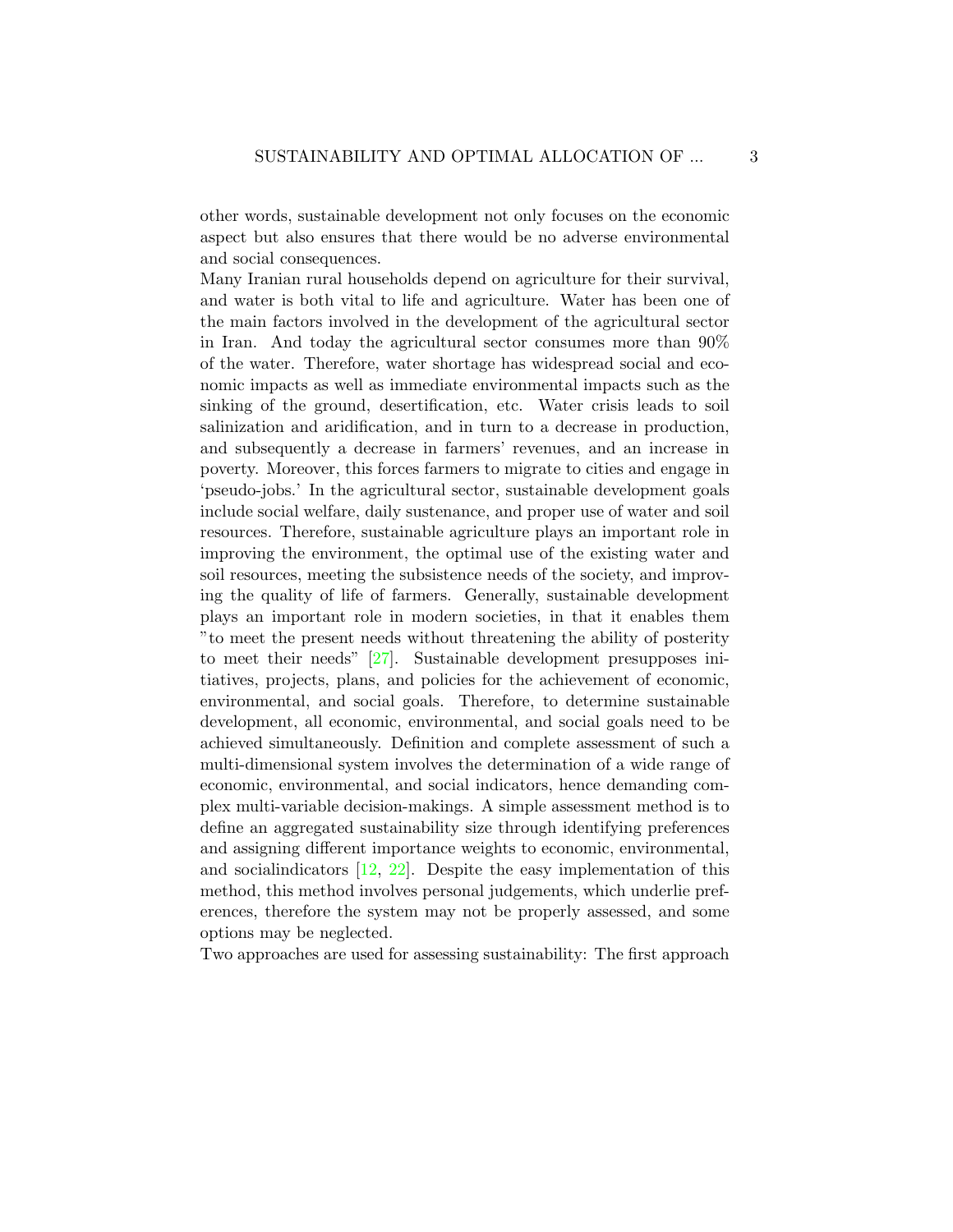is a 'toward-target' one [\[23\]](#page-42-2), that is, a proposed assessment represents a positive, negative, or neutral judgment about sustainability goals. This is a very limited approach, providing no quantitative guidelines for how to improve the level of sustainability. The second approach is 'distanceto-target' approach, which is more effective in practice because it can assess the progress toward (or away from) sustainability goals, which makes it possible to define quantitative goals, and ensures sustainable development [\[16\]](#page-41-1). Moreover, quantitative assessment methods can be accompanied by mathematical planning techniques to enable automatic search for options with improved environmental performance [\[13\]](#page-41-2). One of such techniquesis the Data Envelopment Analysis (DEA), which is used to determine the sustainability level of systems or organizations. DEA is a non-parametric linear programming based technique for estimating the relative performance of decision-making units (DMUs) with multiple inputs and outputs without the costs of inputs and prices of outputs [\[4\]](#page-40-0). In addition to the estimation of performance, DEA provides specific guidelines, which are expressed as quantitative goals, for improving the performance level. Therefore, DEA can be used to determine the sustainability level of a DMU, given the unavailability of weights of inputs and outputs, which are economic, environmental, and social indicators of sustainable development, and the lack of need for personal judgements. DEA was initially developed for measuring the performance level of a DMU as a whole without considering its internal structure. In other words, a DMU is considered a black box, into which inputs are received to create outputs, between which there is usually a positive correlation. However, there are many experimental studies, which show this to be wrong at times. For example, it was revealed that IT had little effect on the performance of a business [\[9\]](#page-40-1). Another study revealed two processes for banking and other similar industries: fund-raising and investment  $[24]$ . This indicates that it is necessary to study the component processes of a DMU to determine the causes of its inefficiency.

Charnes et al.  $[8]$  for the first time found that recruitment by the army has two processes: the first process provides awareness through advertising, and the second one leads to the conclusion of employment contracts. Division of major operations into minor processes helps to identify the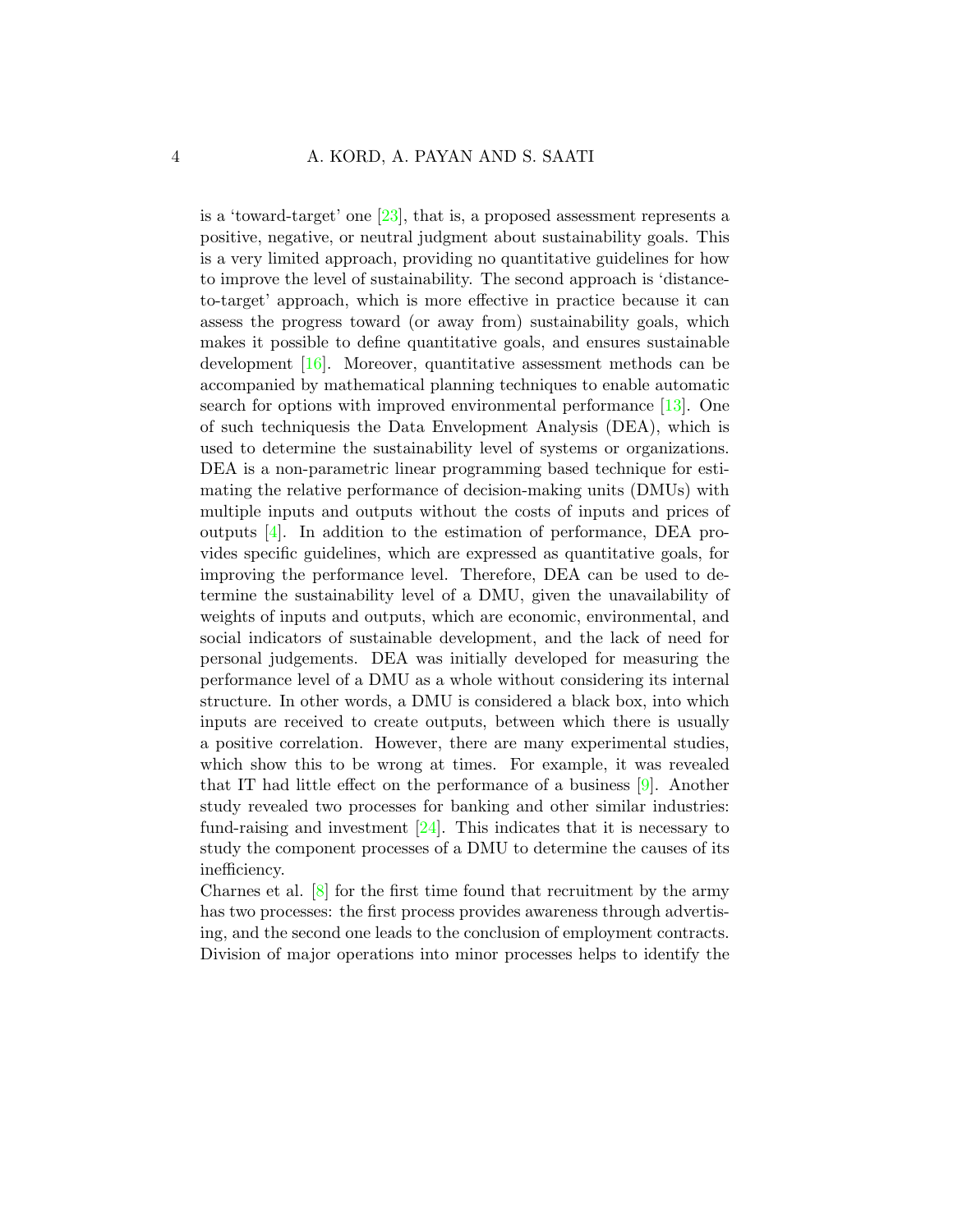real effects of input variables. The simplest method of doing this is to divide a major operation into two processes, as indicated by Charnes et al. [\[8\]](#page-40-2) and Wang et al. [\[24\]](#page-42-3). There are many more complex cases in which operations are divided into more than two processes, which may be of serial or parallel structures or of both. Such structures are often called network structures, and the DEA which is used for measuring the performance of network structure systems is called network DEA [\[11\]](#page-41-3). Recently, many studies have been conducted on the performance of network DMUs with shared data for the stages, and desirable and undesirable inputs and outputs, and also on measuring the sustainability level of such units. For example, Lewis et al. [\[19\]](#page-41-4), Lin Li et al. [\[20\]](#page-42-4), Halkos et al. [\[15\]](#page-41-5), and Haibo Zhou and Hanhui Hu [\[14\]](#page-41-6) are to be mentioned among others. Moreover, many studies have been conducted on determining the sustainability of agricultural practices. Angulo-Meza et al. [\[1\]](#page-40-3) studied the importance of environmental effects on improving the development of agricultural practices which is an aspect of sustainable development. But, in order to determine the sustainability level of agricultural practices, the internal structure of agricultural practices should be taken into account with respect to simultaneous consideration of economic, environmental, and social dimensions and then they can be developed. Ren and Liu. [\[6\]](#page-40-4) investigated the effect of cultivated area on sustainable agricultural practices and revealed that the size of cultivated area plays an important role in sustainable improvement of agricultural practices. However, they failed to take into account the role of the optimal use of human resources and water in cultivated area which is a key factor in environmental sustainability for developing agricultural practices. Guofeng Wang et al. [\[26\]](#page-42-5)showed that optimal use of soil and water resources plays an important role in sustainable development. But, they were not aware that, in sustainable development of agricultural practices, optimal use of water, soil and human resources, as well as increased production area should be considered which would increase the revenues of farmers. Therefore, to determine the sustainability of agricultural practices in different regions, the optimal use of natural resources (i.e. water, soil, etc.) and adequate revenues of farmers should be taken into account. Because the excessive use of natural resources would lead to environmental degradation and would have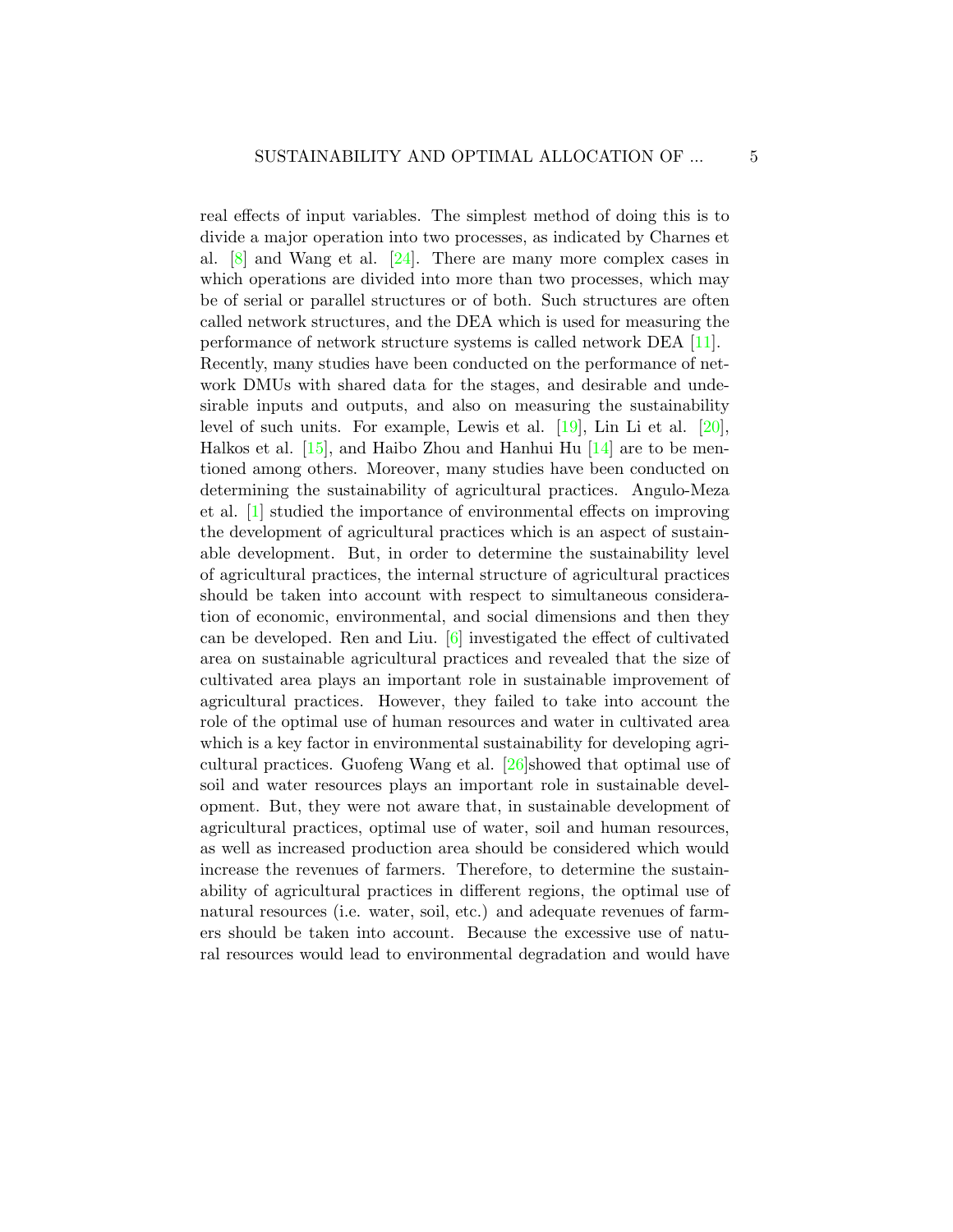harmful consequences for posterity, and inadequate revenues of farmers would lead to their discouragement and their consequent migrations to city and engagement in pseudo-jobs. On the other hand, since farmers in different regions produce different products, therefore, sustainable agricultural practices should be based on the local characteristics of different products in different regions. This has been neglected by many studies. Therefore, the sustainability of agricultural practices can be based on the following two stages. In the first stage, the optimal use of water and human resources ensures maximum crop production per area. The second stage ensures an increase in the revenues of farmers and consequently the improvement of the quality of their lives, given maximum crop production per cultivated area. The first stage is related to planting and maintaining, and the second stage is related to harvesting. Furthermore, because human resources is the most effective factor in sustainability of agricultural practices, optimal use of human resources in the first and second stages of agricultural practices is critical regarding the sustainability levels of the regions. Therefore, the first stage aims to increase cultivated area, and the second stage aims to optimally use cultivated area or increase crop production per cultivated area.

This study for the first time divided the process of agricultural practices, including planting, maintaining, and harvesting, into two stages – environmental stage (planting and maintaining) and economic stage (harvesting) – and finally developed a collective network DEA model, using shared resources. A model was then proposed for optimal allocation of human resources required by all stages in order to accomplish agricultural practices. Taking network DEA model and resource allocation model into account, we would respectively assess the sustainability level and maximum human resources required in each stage of agricultural practices in counties of Sistan and Baluchestan Province based on the three components of sustainability.Through this study, we can assess the sustainability level of the agricultural practices in Sistan and Baluchestan Province, and identify major causes of inefficiency in terms of each of sustainability indices. Moreover, this study would help the government and the Ministry of Agriculture Jihad to improve sustainable agricultural practices regarding soil, water resources and population of each county for cultivating and producing better crops.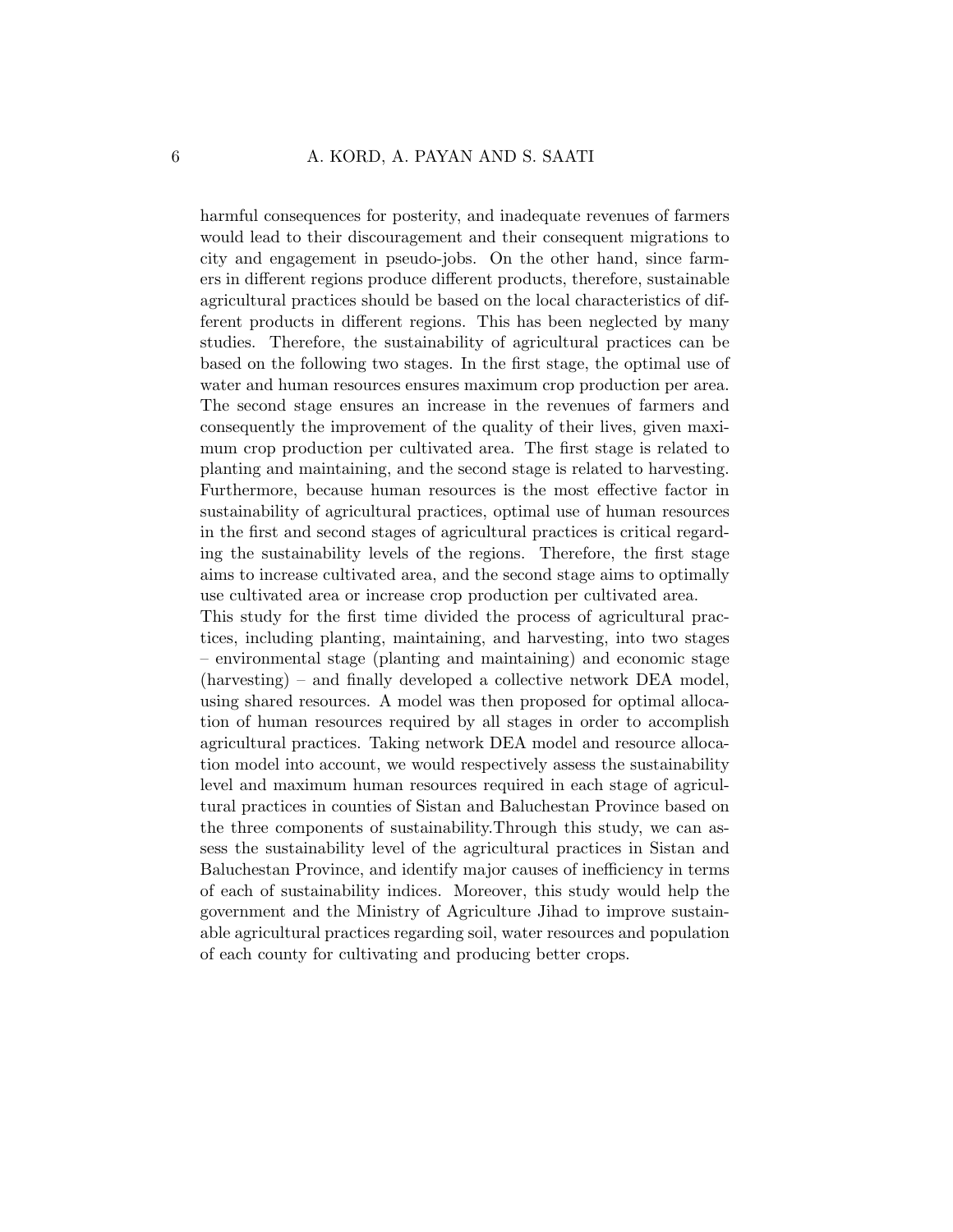The rest of this paper is organized in this way. Section [\(2\)](#page-6-0) presents the network structure of agricultural practices in Sistan and Baluchestan Province with shared resources. Section [\(3\)](#page-8-0) discusses the DEA methodology for assessing the overall and stagewise sustainable performance, and also presents some models for allocating maximum required human resources to each stage, given constant overall efficiency. Section [\(4\)](#page-24-0) gives numerical examples of the sustainable agricultural practices in Sistan and Baluchestan Province based on the modes presented in section [\(3\)](#page-8-0). This section also estimates maximum required human resources for each stage, given constant overall efficiency of the whole province. The final section [\(5\)](#page-38-0) presents the results and suggestions.

# <span id="page-6-0"></span>2 Network Structure of Agricultural Practices in Sistan and Baluchestan Province

In an agricultural practice, skilled human resources become engaged in tillage activity and use water and agricultural inputs such as fertilizers and pesticides to cultivate an area of land. Then, the given human resources produce crops based on cultivated area and supply them to the market to generate revenues for themselves. Therefore, the process of agricultural practices is of a network structure, in which some outputs are considered inputs for the next stage. Therefore, this process can be divided into two stages. In the first stage, human resources and water are used to create cultivated area as an output, which is also called middle product. In the second stage, human resources as the shared input with stage 1 and cultivated area as the output of stage 1 create produced crops and also revenues for human resourcesas the final outputs of the system. Shared inputs refer to those inputs which are shared by two or more stages in a network process. In agricultural practices, water is one of the most important indicators. Today the agricultural sector consumes most of the available water. Excessive use of water and the consequent depletion of water resources would lead to water shortage in the future, environmental degradation, and mass migration of villagers to cities. Therefore, to preserve water resources, irrigation methods should be improved and cultivated area should be increased. So, in the first stage, water is considered an input environmental and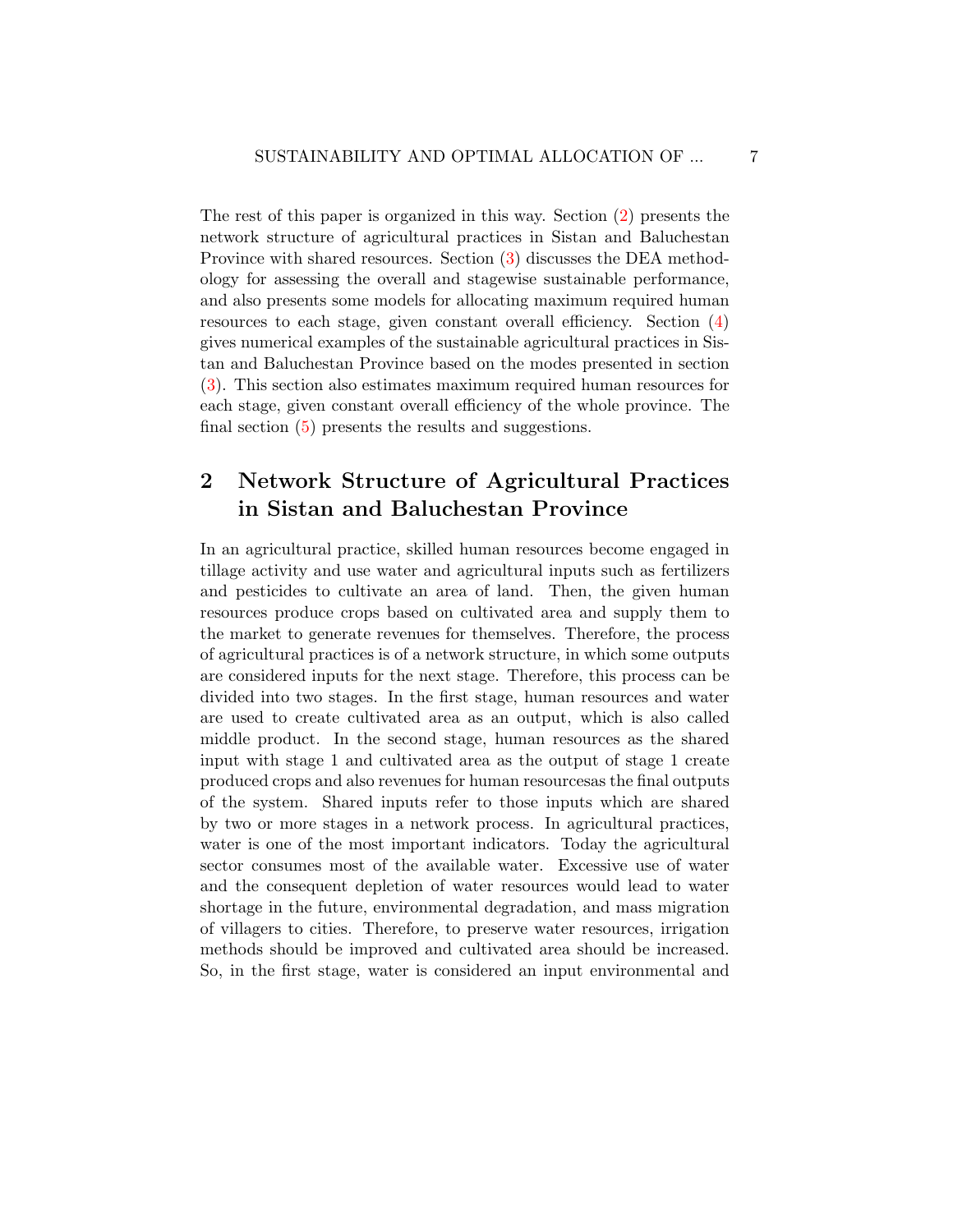social indicator, and human resources are considered an input social indicator. Moreover, since the first stage aims to increase cultivated area, then cultivated area is considered an output environmental indicator in this stage. The second stage aims to increase production and hence revenues per cultivated area. So, in the second stage, cultivated area is considered an input economic indicator, and production volume and revenues are viewed as output economic indicators. The first stage is related to planting and maintaining of agricultural products. Since the output of this stage is cultivated area, it is called environmental stage. The second stage is related to harvesting of agricultural products. Since one of the outputs is revenues, it is called an economic stage. Figure [\(1\)](#page-7-0) illustrates the network structure of the process of agricultural practices.

<span id="page-7-0"></span>

Figure 1: Network structure of agricultural practices

The above structure can be expressed as a DMU as follows: Suppose there are a set of n DMUs with a two-stage serial structure and shared inputs between the two stages in an agricultural practice system. Suppose each  $(j = 1, \dots, n)$   $DMU_j$  has m inputs, which the *i*<sup>th</sup> input is expressed as  $(i = 1, \dots, m)$   $x_{ij}$ . Some of the m inputs are only the inputs from the first stage, which are expressed as  $(i_1 = 1, \dots, t)x_{i_1j}$ , and the rest of them are the shared inputs between the two stages, which are expressed as  $(i_2 = t + 1, \dots, m)x_{i_2j}$ , so that  $I_1 \cup I_2 = \{1, \dots, m\}.$ Also suppose that each  $(j = 1, \cdots, n)DMU_j$  has D outputs from the first stage, and the  $D^{\text{th}}$  output is expressed as  $(d = 1, \dots, D)z_{dj}$ , which are the inputs of the second stage, and the  $r<sup>th</sup>$  output, which is expressed as  $(r = 1, \dots, s)y_{rj}$ , is created in the second stage. Figure [\(2\)](#page-8-1) illustrates the structure of such a DMU.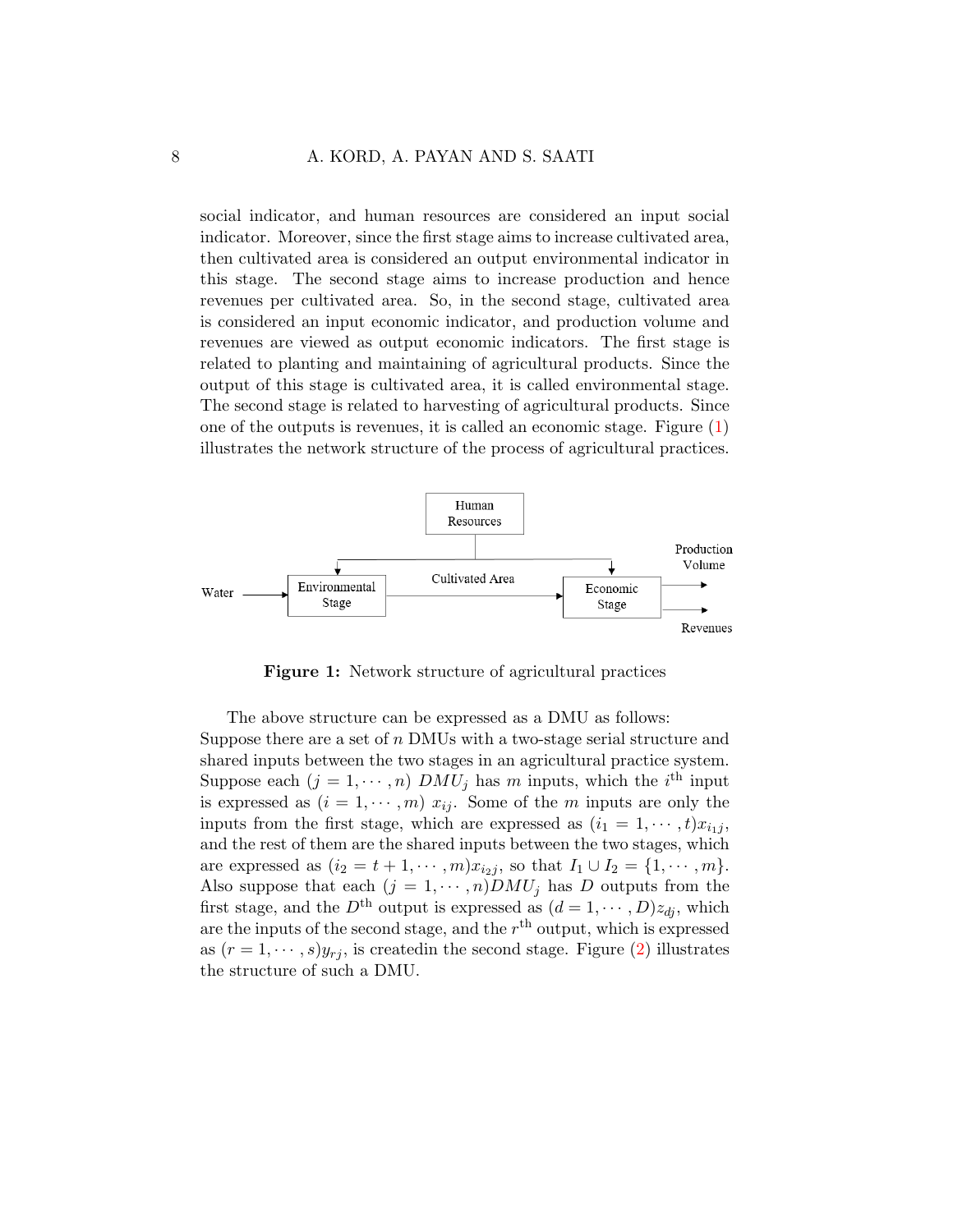<span id="page-8-1"></span>

Figure 2: A two-stage Network structure with shared inputs

## <span id="page-8-0"></span>3 Method

### 3.1 Network Structure of Agricultural Practices with Shared Resources

Based on the variable returns to scale (VRS) proposed by Banker et al.  $[2]$ , the efficiency of  $DMU<sub>o</sub>$  in the first and second stages, given if all the shared inputs are consumed first in the first stage and then in the second stage, is determined as follows:

$$
e_o^1 = \max \frac{\left[\sum_{d=1}^D \varphi_d^1 Z_{do} + v^1\right]}{\left[\sum_{i_1=1}^t \gamma_{i_1} x_{i_1} + \sum_{i_2=t+1}^m \gamma_{i_2}^1 x_{i_2} \right]}
$$
  
s.t: 
$$
\frac{\sum_{d=1}^D \varphi_d^1 Z_{dj} + v^1}{\sum_{i_1=1}^t \gamma_{i_1} x_{i_1} + \sum_{i_2=t+1}^m \gamma_{i_2}^1 x_{i_2} + \sum_{i_3=t+1}^m \gamma_{i_3}^1 x_{i_3}} \le 1 \qquad \forall j \tag{1}
$$

<span id="page-8-2"></span>
$$
\varphi_d^1, \gamma_{i_1}, \gamma_{i_2}^1 \ge \varepsilon \forall d, \forall i_1, \forall i_2
$$

And,

<span id="page-8-3"></span>
$$
e_o^2 = \max \frac{\left[\sum_{r=1}^s u_r y_{ro} + v^2\right]}{\left[\sum_{d=1}^D \varphi_d^2 Z_{do} + \sum_{i_2 = t+1}^m \gamma_{i_2}^2 x_{i_2 o}\right]}
$$
  
s.t: 
$$
\frac{\sum_{r=1}^s u_r y_{rj} + v^2}{\sum_{d=1}^D \varphi_d^2 Z_{dj} + \sum_{t_2 = t+1}^m \gamma_{i_2}^2 x_{i_2 j}} \le 1 \qquad \forall j \tag{2}
$$

$$
\varphi_d^2, u_r, \gamma_{i_2}^2 \ge \varepsilon \forall d, \forall i_2, \forall r
$$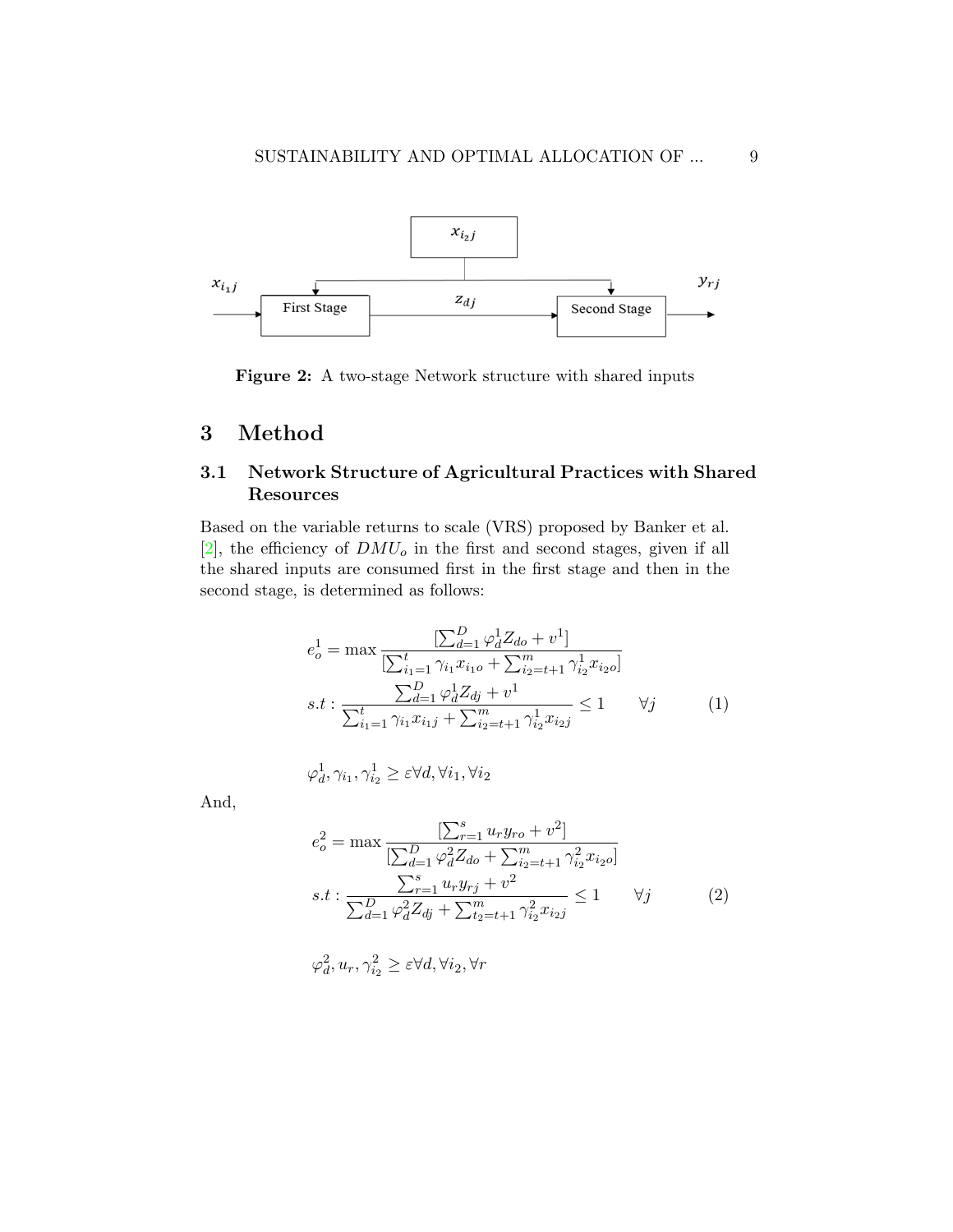Where  $\varphi_d^1$ ,  $\gamma_{i_1}$ ,  $\gamma_{i_2}^1$ ,  $\varphi_d^2$ ,  $u_r$ ,  $\gamma_{i_2}^2$  are non-negative unknown weights related to the inputs, outputs, and middle data.  $v^1$  represents the status of returns to scale for the first stage. That is, if  $v^1 > 0$ , then there would be an increasing returns to scale, if  $v^1$  < 0, then there would be a decreasing returns to scale, and if  $v^1 = 0$ , then there would be a constant returns to scale.  $v^2$  represents the status of returns to scale for the second stage.  $\varepsilon$  represents in infinitely small positive number, which is used for the effects of all the input and output indicators on the assessment results.

Since, for every DMU, the outputs of the first stage are the inputs of the second stage, and since there is a need to increase the outputs in the first stage and decrease the inputs in the second stage for improving efficiency, so it is not possible to separately assess the efficiency of each stage by using normal DEA models and then make comparisons. Therefore, consistent with Liang et al. [\[21\]](#page-42-6) and Chen et al. [\[7\]](#page-40-6), let's suppose that the middle criteria have the same weights because if this assumption is not true, the overall efficiency of a DMU would be equal to the efficiency of each stage as separately determined by normal DEA models. Therefore, suppose that:

$$
\varphi_d^1 = \varphi_d^2 = \varphi_d, (d = 1, \cdots, D)
$$

And since  $\gamma_{i_2}^1$  and  $\gamma_{i_2}^2$  are the weights related to one type of inputs, then suppose that:

$$
\forall \ \ i_2 \ \ \gamma_{i_2}^2 = \gamma_{i_2}^1 = \gamma_{i_2}
$$

To determine the overall efficiency of  $DMU<sub>o</sub>$ , the total weight method can be used to determine the efficiency of each stage, which is the efficiencies of models  $(1)$  and  $(2)$ , as Kao et al.  $[17]$  and Wang et al.  $[25]$ did, as follows:

$$
e_o = \omega_1 e_o^1 + \omega_2 e_o^2 \ , \ \omega_1 + \omega_2 = 1
$$

Thus: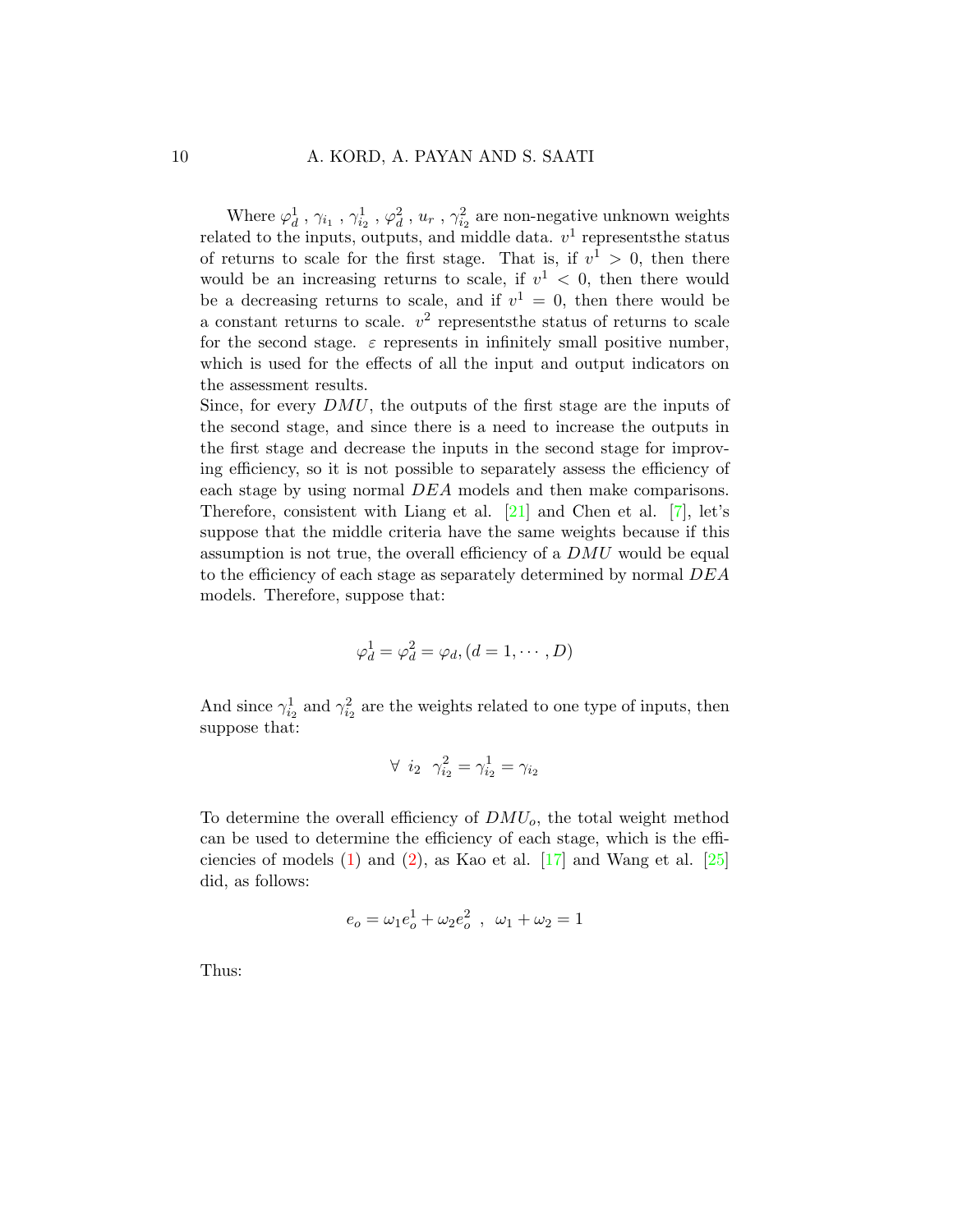$$
e_o = \max \omega_1 \frac{\left[\sum_{d=1}^D \varphi_d Z_{do} + v^1\right]}{\left[\sum_{i_1=1}^t \gamma_{i_1} x_{i_1o} + \sum_{i_2=t+1}^m \gamma_{i_2} x_{i_2o}\right]}
$$

$$
+ \omega_2 \frac{\left[\sum_{r=1}^s u_r y_{ro} + v^2\right]}{\left[\sum_{d=1}^D \varphi_d Z_{do} + \sum_{i_2=t+1}^m \gamma_{i_2} x_{i_2o}\right]}
$$

<span id="page-10-0"></span>
$$
s.t: \omega_1 + \omega_2 = 1
$$
  
\n
$$
\frac{\sum_{d=1}^{D} \varphi_d Z_{dj} + v^1}{\sum_{i_1=1}^{t} \gamma_{i_1} x_{i_1j} + \sum_{i_2=t+1}^{m} \gamma_{i_2} x_{i_2j}} \le 1 \quad \forall j
$$
  
\n
$$
\frac{\sum_{r=1}^{s} u_r y_{rj} + v^2}{\sum_{d=1}^{D} \varphi_d Z_{dj} + \sum_{i_2=t+1}^{m} \gamma_{i_2} x_{i_2j}} \le 1 \quad \forall j
$$
\n(3)

<span id="page-10-1"></span> $\varphi_d, \gamma_{i_1}, \gamma_{i_2} \geq \varepsilon \forall d, \forall i_1, \forall i_2, \forall r$ 

Model  $(3)$  can be expressed as follows  $[25]$ 

$$
e_o = \max \frac{\omega_1[\sum_{d=1}^D \varphi_d Z_{do} + v^1] + \omega_2[\sum_{r=1}^s u_r y_{ro} + v^2]}{\omega_1[\sum_{i_1=1}^t \gamma_{i_1} x_{i_1 o} + \sum_{i_2=t+1}^m \gamma_{i_2} x_{i_2 o}] + \omega_2[\sum_{d=1}^D \varphi_d Z_{do} + \sum_{i_2=t+1}^m \gamma_{i_2} x_{i_2 o}]}
$$

$$
s.t: \frac{\sum_{d=1}^{D} \varphi_d Z_{dj} + v^1}{\sum_{i_1=1}^t \gamma_{i_1} x_{i_1j} + \sum_{i_2=t+1}^m \gamma_{i_2} x_{i_2j}} \le 1 \qquad \forall j
$$
\n
$$
\frac{\sum_{r=1}^s u_r y_{rj} + v^2}{\sum_{d=1}^D \varphi_d Z_{dj} + \sum_{i_2=t+1}^m \gamma_{i_2} x_{i_2j}} \le 1 \qquad \forall j
$$
\n
$$
(4)
$$

$$
\varphi_d, \gamma_{i_1}, \gamma_{i_2}, u_r \geq \varepsilon \forall d, \forall i_1, \forall i_2, \forall r
$$

Model [\(4\)](#page-10-1) is a fractional planning model, and the equations proposed by Charnes and Cooper [\[3\]](#page-40-7) are used to make it linear, given that:

$$
\omega_1 \left[ \sum_{i_1=1}^t \gamma_{i_1} x_{i_1 o} + \sum_{i_2=t+1}^m \gamma_{i_2} x_{i_2 o} \right] + \omega_2 \left[ \sum_{d=1}^D \varphi_d Z_{d o} + \sum_{i_2=t+1}^m \gamma_{i_2} x_{i_2 o} \right] = \frac{1}{t}
$$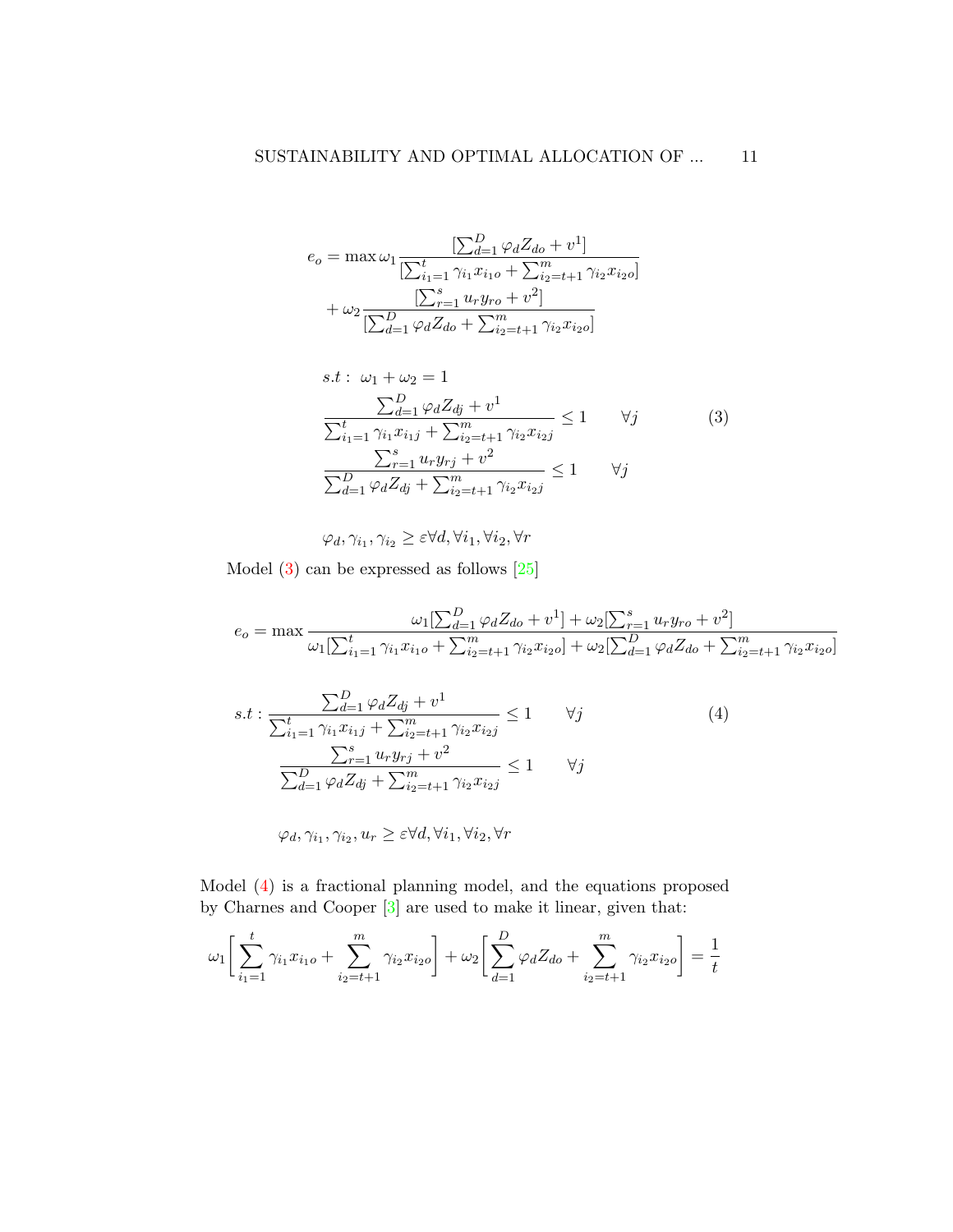Then, we have:

<span id="page-11-0"></span>
$$
e_{o} = max \omega_{1} \left[ \sum_{d=1}^{D} \varphi_{d} Z_{do} + v^{1} \right] + \omega_{2} \left[ \sum_{r=1}^{s} u_{r} y_{ro} + v^{2} \right]
$$
  
s.t:  $\omega_{1} \left[ \sum_{i_{1}=1}^{t} \gamma_{i_{1}} x_{i_{1}o} + \sum_{i_{2}=t+1}^{m} \gamma_{i_{2}} x_{i_{2}o} \right] + \omega_{2} \left[ \sum_{d=1}^{D} \varphi_{d} Z_{do} + \sum_{i_{2}=t+1}^{m} \gamma_{i_{2}} x_{i_{2}o} \right] = 1 (5-1)$   

$$
\sum_{d=1}^{D} \varphi_{d} Z_{dj} + v^{1} - \sum_{i_{1}=1}^{t} \gamma_{i_{1}} x_{i_{1}j} - \sum_{i_{2}=t+1}^{m} \gamma_{i_{2}} x_{i_{2}j} \leq 0 \ \forall j (5-2)
$$
  

$$
\sum_{r=1}^{s} u_{r} y_{rj} + v^{2} - \sum_{d=1}^{D} \varphi_{d} Z_{dj} - \sum_{i_{2}=t+1}^{m} \gamma_{i_{2}} x_{i_{2}j} \leq 0 \ \forall j (5-3)
$$
  

$$
\varphi_{d}, \gamma_{i_{1}}, \gamma_{i_{2}}, u_{r} \geq \varepsilon \forall d, \forall i_{1}, \forall i_{2}, \forall r
$$

Theorem 3.1. Model [\(5\)](#page-11-0) is always feasible and optimal value of the objective function is bounded.

**Proof.** Since  $\omega_1 = \omega_2 = \frac{1}{2}$  $\frac{1}{2}$ ,  $\forall d : \varphi_d = 0$ ,  $\forall i_1 : \gamma_{i_1} = 0$ ,

for all  $i_2 \neq t + 1$ :  $\gamma_{i_2} = 0, \forall r : u_r = 0, v^1 = v^2 = 0$  and  $\gamma_{t+1} = \frac{1}{x_{t+1}}$  $\overline{x_{t+1o}}$ is a feasible solution for the model, so it is always feasible.

To prove that the objective function is bounded, we proceed as follows: By multiplying constraint (5-2) by  $\omega_1 > 0$  and constraint (5-3) by  $\omega_2 > 0$ , we have:

$$
\omega_1 \left[ \sum_{d=1}^D \varphi_d Z_{dj} + v^1 \right] \leq \omega_1 \left[ \sum_{i_1=1}^t \gamma_{i_1} x_{i_1j} + \sum_{i_2=t+1}^m \gamma_{i_2} x_{i_2j} \right] \ \forall j
$$

$$
\omega_2 \left[ \sum_{r=1}^s u_r y_{rj} + v^2 \right] \leq \omega_2 \left[ \sum_{d=1}^D \varphi_d Z_{dj} + \sum_{i_2=t+1}^m \gamma_{i_2} x_{i_2j} \right] \ \forall j
$$

Then, we add these two constraints: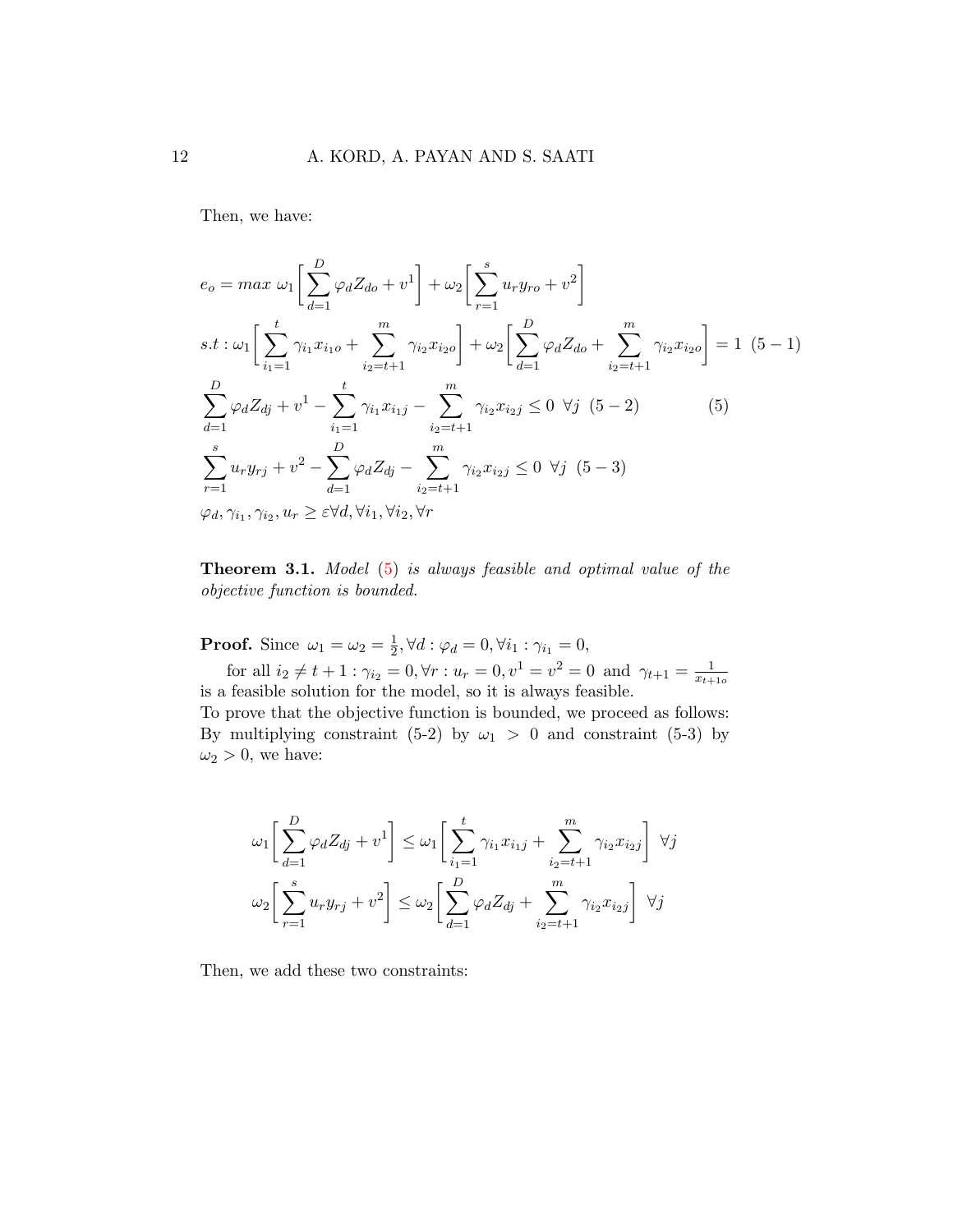$$
\omega_1 \left[ \sum_{d=1}^D \varphi_d Z_{dj} + v^1 \right] + \omega_2 \left[ \sum_{r=1}^s u_r y_{rj} + v^2 \right] \le
$$
  

$$
\omega_1 \left[ \sum_{i_1=1}^t \gamma_{i_1} x_{i_1 j} + \sum_{i_2=t+1}^m \gamma_{i_2} x_{i_2 j} \right] + \omega_2 \left[ \sum_{d=1}^D \varphi_d Z_{dj} + \sum_{i_2=t+1}^m \gamma_{i_2} x_{i_2 j} \right] \ \forall j
$$

Therefore,

$$
\frac{\omega_1[\sum_{d=1}^D \varphi_d Z_{dj} + v^1] + \omega_2[\sum_{r=1}^s u_r y_{rj} + v^2]}{\omega_1[\sum_{i_1=1}^t \gamma_{i_1} x_{i_1j} + \sum_{i_2=t+1}^m \gamma_{i_2} x_{i_2j}] + \omega_2[\sum_{d=1}^D \varphi_d Z_{dj} + \sum_{i_2=t+1}^m \gamma_{i_2} x_{i_2j}]} \le 1 \ \ \forall j
$$

This relation holds true for each  $j$  in the constraints, so if  $j=0$ , then we have:

$$
\omega_1 \left[ \sum_{d=1}^D \varphi_d Z_{do} + v^1 \right] + \omega_2 \left[ \sum_{r=1}^S u_r y_{ro} + v^2 \right]
$$
  

$$
\omega_1 \left[ \sum_{i_1=1}^t \gamma_{i_1} x_{i_1 o} + \sum_{i_2=t+1}^m \gamma_{i_2} x_{i_2 o} \right] + \omega_2 \left[ \sum_{d=1}^D \varphi_d Z_{do} + \sum_{i_2=t+1}^m \gamma_{i_2} x_{i_2} \right] \le 1
$$

According to constraint (5-1),

$$
\omega_1 \left[ \sum_{i_1=1}^t \gamma_{i_1} x_{i_1} + \sum_{i_2=t+1}^m \gamma_{i_2} x_{i_2} \right] + \omega_2 \left[ \sum_{d=1}^D \varphi_d Z_{d0} + \sum_{i_2=t+1}^m \gamma_{i_2} x_{i_2} \right] = 1
$$

So,

$$
\omega_1 \left[ \sum_{d=1}^D \varphi_d Z_{do} + v^1 \right] + \omega_2 \left[ \sum_{r=1}^s u_r y_{ro} + v^2 \right] \le 1
$$

Therefore, the optimal value of objective function is always greater than or equal to 1.  $\Box$ 

To calculate the efficiency of the first and second stages, the following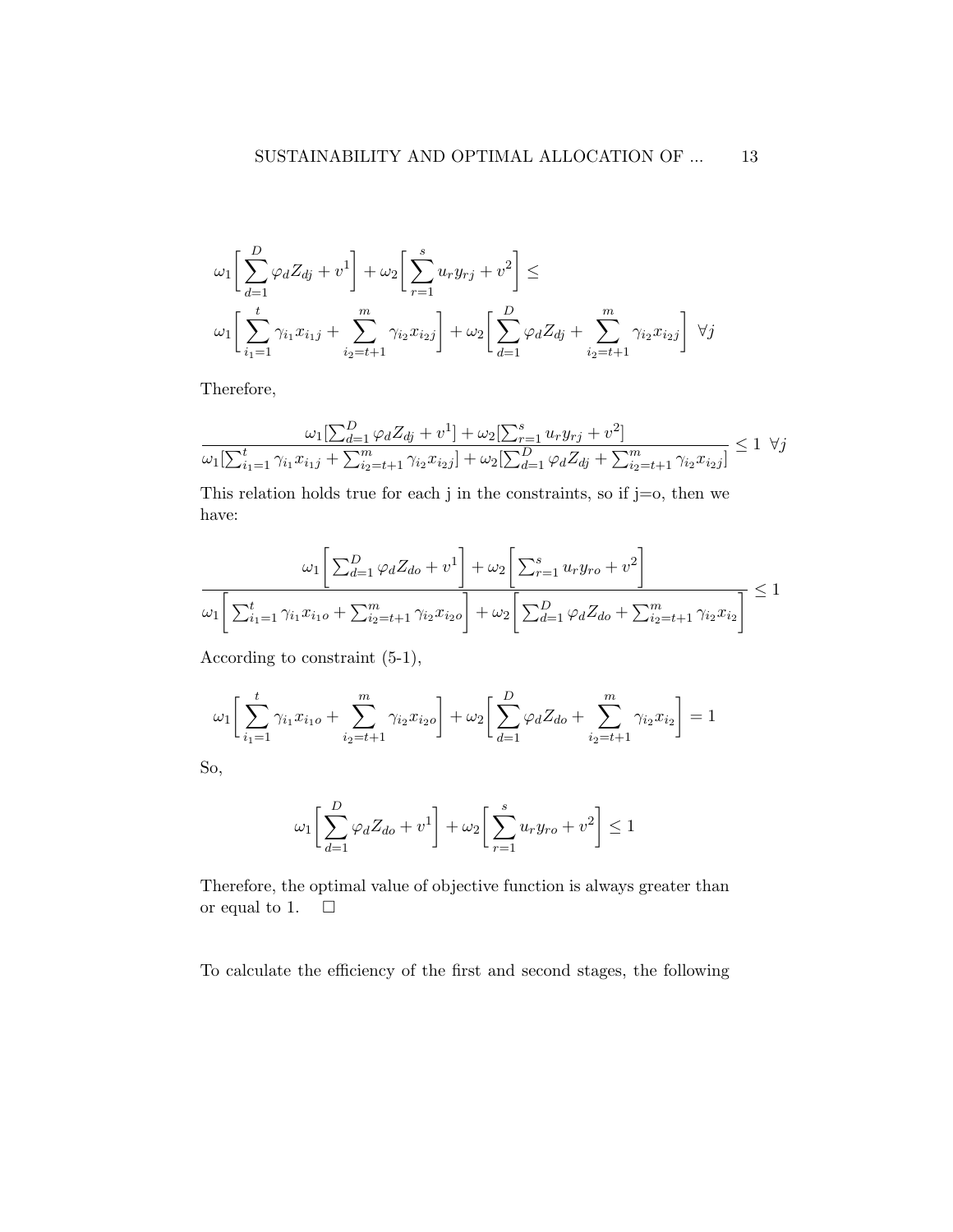## 14 A. KORD, A. PAYAN AND S. SAATI

models can be used, provided that the overall efficiency is known.

<span id="page-13-0"></span>
$$
e_o^1 = max \sum_{d=1}^{D} \varphi_d Z_{do} + v^1
$$
  
\n
$$
s.t: \sum_{i_1=1}^{t} \gamma_{i_1} x_{i_1 o} + \sum_{i_2=t+1}^{m} \gamma_{i_2} x_{i_2 o} = 1
$$
  
\n
$$
\omega_1 \left[ \sum_{d=1}^{D} \varphi_d Z_{do} + v^1 \right] + \omega_2 \left[ \sum_{r=1}^{s} u_r y_{ro} + v^2 \right] = e_o^*
$$
  
\n
$$
\omega_1 + \omega_2 \left[ \sum_{d=1}^{D} \varphi_d Z_{do} + \sum_{i_2=t+1}^{m} \gamma_{i_2} x_{i_2 o} \right] = 1
$$
  
\n
$$
\sum_{d=1}^{D} \varphi_d Z_{dj} + v^1 - \sum_{i_1=1}^{t} \gamma_{i_1} x_{i_1 j} - \sum_{i_2=t+1}^{m} \gamma_{i_2} x_{i_2 j} \leq 0 \ \forall j
$$
  
\n
$$
\sum_{r=1}^{s} u_r y_{rj} + v^2 - \sum_{d=1}^{D} \varphi_d Z_{dj} - \sum_{i_2=t+1}^{m} \gamma_{i_2} x_{i_2 j} \leq 0 \ \forall j
$$
  
\n
$$
\varphi_d, \gamma_{i_1}, \gamma_{i_2}, u_r \geq \varepsilon \forall d, \forall i_1, \forall i_2, \forall r
$$
 (6)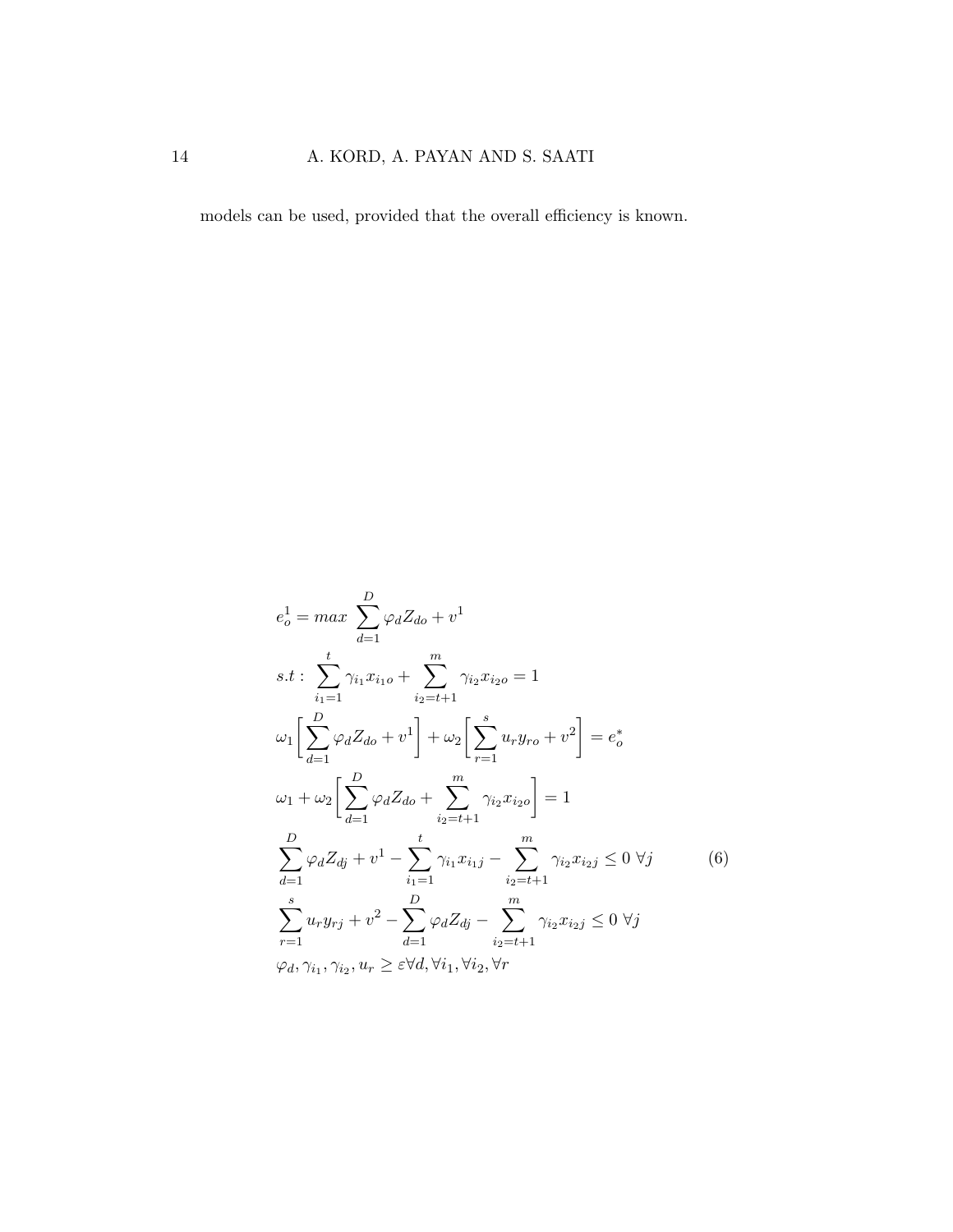The above model can be expressed as follows:

$$
e_o^1 = \max \sum_{d=1}^D \varphi_d Z_{do} + v^1
$$
  
\n
$$
s.t: \sum_{i_1=1}^t \gamma_{i_1} x_{i_1o} + \sum_{i_2=t+1}^m \gamma_{i_2} x_{i_2o} = 1 (7-1)
$$
  
\n
$$
(\omega_1 - \omega_2 e_o^*) \left( \sum_{d=1}^D \varphi_d Z_{do} \right) + \omega_2 \left( \sum_{r=1}^s u_r y_{ro} - e_o^* \sum_{i_2=t+1}^m \gamma_{i_2} x_{i_2o} \right)
$$
  
\n
$$
+ \omega_1 v^1 + \omega_2 v^2 = \omega_1 e_o^* (7-2)
$$
  
\n
$$
\sum_{d=1}^D \varphi_d Z_{dj} + v^1 - \sum_{i_1=1}^t \gamma_{i_1} x_{i_1j} - \sum_{i_2=t+1}^m \gamma_{i_2} x_{i_2j} \leq 0 \ \forall j (7-3) (7)
$$
  
\n
$$
\sum_{r=1}^s u_r y_{rj} + v^2 - \sum_{d=1}^D \varphi_d Z_{dj} - \sum_{i_2=t+1}^m \gamma_{i_2} x_{i_2j} \leq 0 \ \forall j (7-4)
$$

<span id="page-14-0"></span>
$$
\varphi_d, \gamma_{i_1}, \gamma_{i_2}, u_r \geq \varepsilon \forall d, \forall i_1, \forall i_2, \forall r
$$

Theorem 3.2. Model [\(7\)](#page-14-0) is always feasible and optimal value of the objective function is bounded.

**Proof.** Since  $\omega_1 = 0, \omega_2 = 1, \forall d : \varphi_d = 0, \forall i_1 : \gamma_{i_1} = 0,$  $\forall i_2 \neq t + 1 : \gamma_{i_2} = 0, \forall r \neq 1 : u_r = 0, v^1 = v^2 = 0$  $, u_1 = \frac{e_o^*}{y_{1o}} \leq 1$  and  $\gamma_{t+1} = \frac{1}{x_{t+1}}$  $\frac{1}{x_{t+1o}}$  is a feasible solution for the model, so it is always feasible.

To prove that the objective function is bounded, we proceed as follows: Constraint (7-3)can be rewritten as follows:

$$
\frac{\sum_{d=1}^{D} \varphi_d Z_{dj} + v^1}{\sum_{i_1=1}^{t} \gamma_{i_1} x_{i_1j} + \sum_{i_2=t+1}^{m} \gamma_{i_2} x_{i_2j}} \le 1 \qquad \forall j
$$

Since this relation holds true for each j in the constraints, if  $j=0$ , then we have:

$$
\frac{\sum_{d=1}^{D} \varphi_d Z_{do} + v^1}{\sum_{i_1=1}^{t} \gamma_{i_1} x_{i_1 o} + \sum_{i_2=t+1}^{m} \gamma_{i_2} x_{i_2 o}} \le 1
$$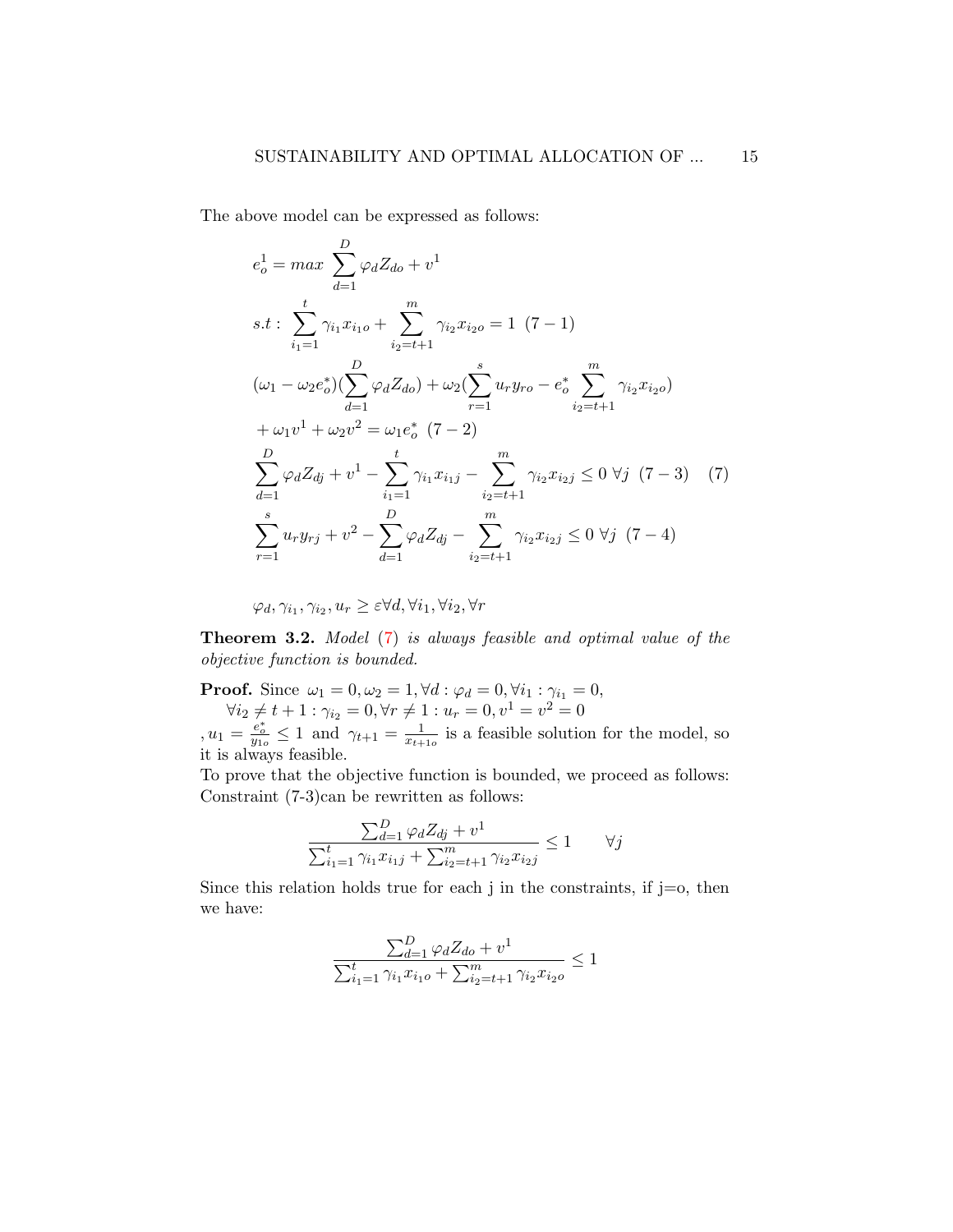According to constraint (7-1)

$$
\sum_{i_1=1}^t \gamma_{i_1} x_{i_1} + \sum_{i_2=t+1}^m \gamma_{i_2} x_{i_2} = 1
$$

Therefore,

$$
\sum_{d=1}^{D} \varphi_d Z_{do} + v^1 \le 1
$$

So, the optimal value of objective function is always less than or equal to 1.  $\quad \Box$ 

The efficiency of the second stage can be calculated by the following model:

$$
e_o^2 = max \sum_{r=1}^{s} u_r y_{ro} + v^2
$$
  
s.t: 
$$
\sum_{d=1}^{D} \varphi_d Z_{do} + \sum_{i_2=t+1}^{m} \gamma_{i_2} x_{i_2 o} = 1
$$

$$
\omega_1 \left[ \sum_{d=1}^{D} \varphi_d Z_{do} + v^1 \right] + \omega_2 \left[ \sum_{r=1}^{s} u_r y_{ro} + v^2 \right] = e_o^*
$$

$$
\omega_1 \left[ \sum_{i_1=1}^{t} \gamma_{i_1} x_{i_1 o} + \sum_{i_2=t+1}^{m} \gamma_{i_2} x_{i_2 o} \right] + \omega_2 = 1
$$

$$
\sum_{d=1}^{D} \varphi_d Z_{dj} + v^1 - \sum_{i_1=1}^{t} \gamma_{i_1} x_{i_1 j} - \sum_{i_2=t+1}^{m} \gamma_{i_2} x_{i_2 j} \leq 0 \ \forall j \tag{8}
$$

$$
\sum_{r=1}^{s} u_r y_{rj} + v^2 - \sum_{d=1}^{D} \varphi_d Z_{dj} - \sum_{i_2=t+1}^{m} \gamma_{i_2} x_{i_2 j} \leq 0 \ \forall j
$$

<span id="page-15-0"></span> $\varphi_d, \gamma_{i_1}, \gamma_{i_2}, u_r \geq \varepsilon \forall d, \forall i_1, \forall i_2, \forall r$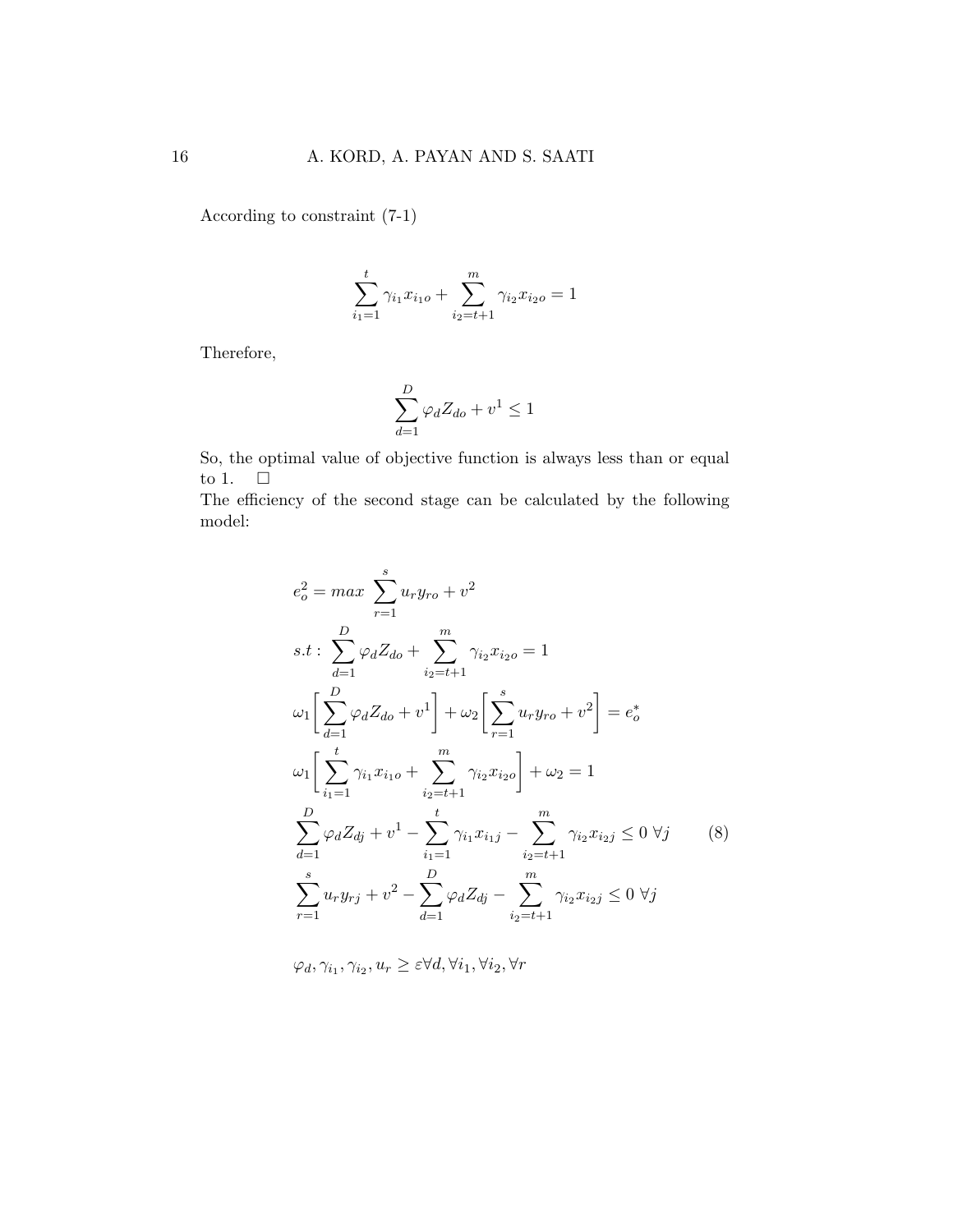The above model can be expressed as follows:

$$
e_o^2 = max \sum_{r=1}^s u_r y_{ro} + v^2
$$
  
s.t: 
$$
\sum_{d=1}^D \varphi_d Z_{do} + \sum_{i_2=t+1}^m \gamma_{i_2} x_{i_2 o} = 1 (9-1)
$$

$$
\omega_1 \left( \sum_{d=1}^D \varphi_d Z_{do} - e_o^* \sum_{i_1=1}^t \gamma_{i_1} x_{i_1 o} - e_o^* \sum_{i_2=t+1}^m \gamma_{i_2} x_{i_2 o} \right)
$$

$$
+ \omega_2 \left( \sum_{r=1}^s u_r y_{ro} \right) + \omega_1 v^1 + \omega_2 v^2 = \omega_2 e_o^* (9-2)
$$

<span id="page-16-0"></span>
$$
\sum_{d=1}^{D} \varphi_d Z_{dj} + v^1 - \sum_{i_1=1}^{t} \gamma_{i_1} x_{i_1 j} - \sum_{i_2=t+1}^{m} \gamma_{i_2} x_{i_2 j} \le 0 \ \forall j \ (9-3) \quad (9)
$$
  

$$
\sum_{r=1}^{s} u_r y_{rj} + v^2 - \sum_{d=1}^{D} \varphi_d Z_{dj} - \sum_{i_2=t+1}^{m} \gamma_{i_2} x_{i_2 j} \le 0 \ \forall j \ (9-4)
$$

$$
\varphi_d, \gamma_{i_1}, \gamma_{i_2}, u_r \geq \varepsilon \forall d, \forall i_1, \forall i_2, \forall r
$$

Theorem 3.3. Model [\(9\)](#page-16-0) is always feasible and optimal value of the objective function is bounded.

**Proof.** Since  $\omega_1 = 0, \omega_2 = 1, \forall d : \varphi_d = 0, \forall i_1 : \gamma_{i_1} = 0,$  $\forall i_2 \neq t + 1 : \gamma_{i_2} = 0, \forall r \neq 1 : u_r = 0, v^1 = v^2 = 0$ 

 $, u_1 = \frac{e_o^*}{y_{1o}} \leq 1$  and  $\gamma_{t+1} = \frac{1}{x_{t+1}}$  $\frac{1}{x_{t+1o}}$  is a feasible solution for the model, so it is always feasible.

To prove that the objective function is bounded, we proceed as follows: Constraint (9-4)can be reformulated as follows:

$$
\frac{\sum_{r=1}^{s} u_r y_{rj} + v^2}{\sum_{d=1}^{D} \varphi_d Z_{dj} + \sum_{t=1}^{m} \gamma_{i2} x_{i2j}} \le 1 \qquad \forall j
$$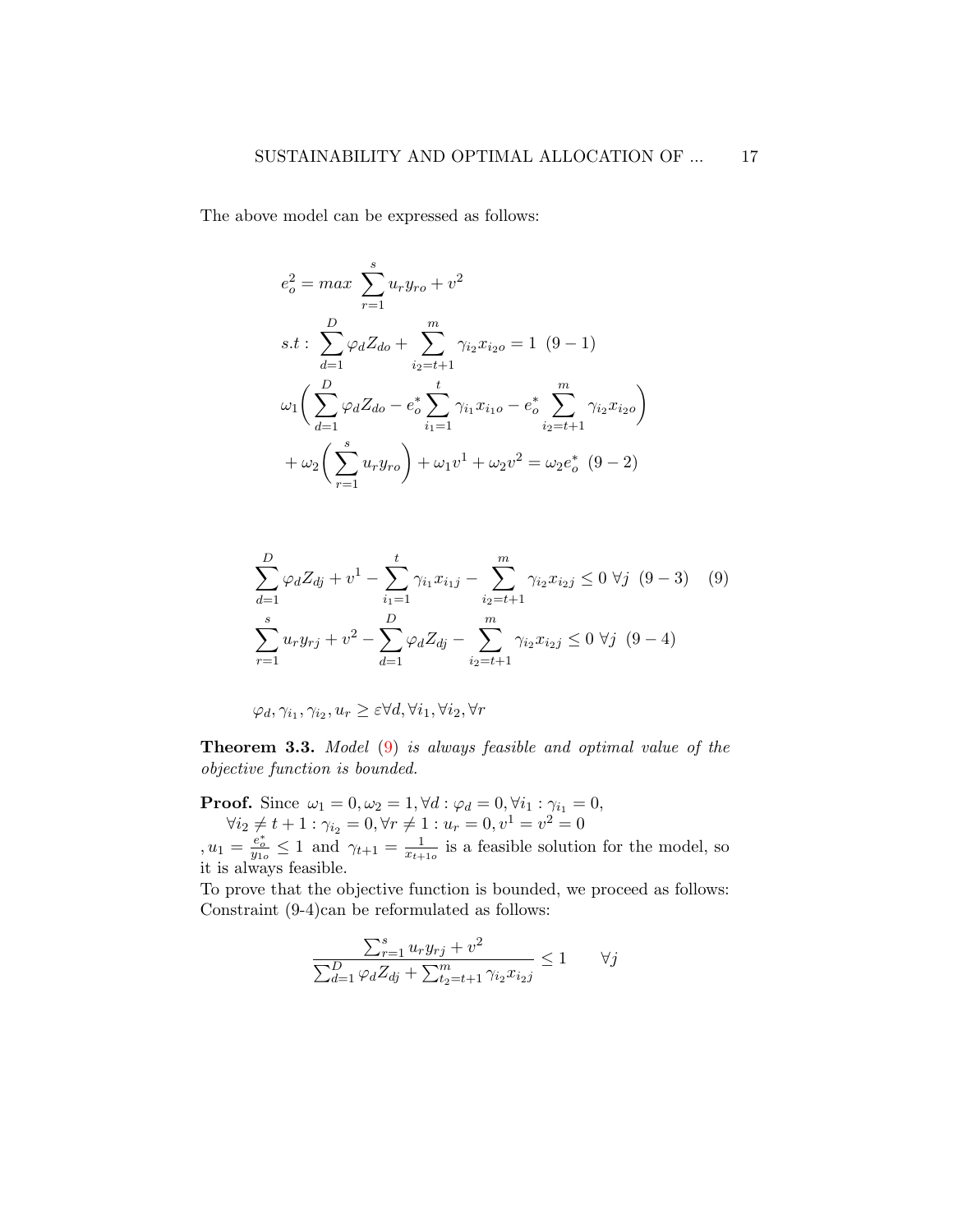Since this relation holds true for each j in the constraints, if  $j=0$ , then we have:

$$
\frac{\sum_{r=1}^{s} u_r y_{ro} + v^2}{\sum_{d=1}^{D} \varphi_d Z_{do} + \sum_{t_2=t+1}^{m} \gamma_{i_2} x_{i_2 o}} \le 1
$$

According to constraint (9-1),

$$
\sum_{d=1}^{D} \varphi_d Z_{do} + \sum_{t_2=t+1}^{m} \gamma_{i_2} x_{i_2 o} = 1
$$

Therefore,

$$
\sum_{r=1}^{s} u_r y_{ro} + v^2 \le 1
$$

So, the optimal value of objective function is always less than or equal to 1.  $\square$ 

The best method is to suppose that the relative importance of the first and second stage for all the DMUs is the same. Therefore, we should insert the following in Model [\(5\)](#page-11-0)  $\omega_1 = \omega_2 = \omega$ , given that:  $\omega_1 + \omega_2 = 1$ , then:

$$
2\omega = 1 \longrightarrow \omega = \frac{1}{2}
$$

Therefore, if we insert  $\omega_1 = \omega_2 = \frac{1}{2}$  $\frac{1}{2}$  in Model [\(5\)](#page-11-0), the overall efficiency of the  $DMU$  under question will be determined. Finally, based on Model  $(6)$  and Model  $(8)$ , the efficiency of the first and second stages were determined.

In  $j<sup>th</sup>$  county, water and human resources inputs of the environmental stage, and cultivated area output which is the economic stage input, and revenues and production volume outputs of the economic stage are denoted by  $x_{1j}, x_{2j}, z_{1j}, y_{1o}$ , and  $y_{2o}$ , respectively. Model [\(5\)](#page-11-0) determines the overall efficiency, and Models  $(6)$  and  $(8)$  determine the efficiency of the first and second stages of sustainable agricultural development in Sistan and Baluchestan Province, respectively, for the given structure of the  $o<sup>th</sup>$  county. They are expressed as follows: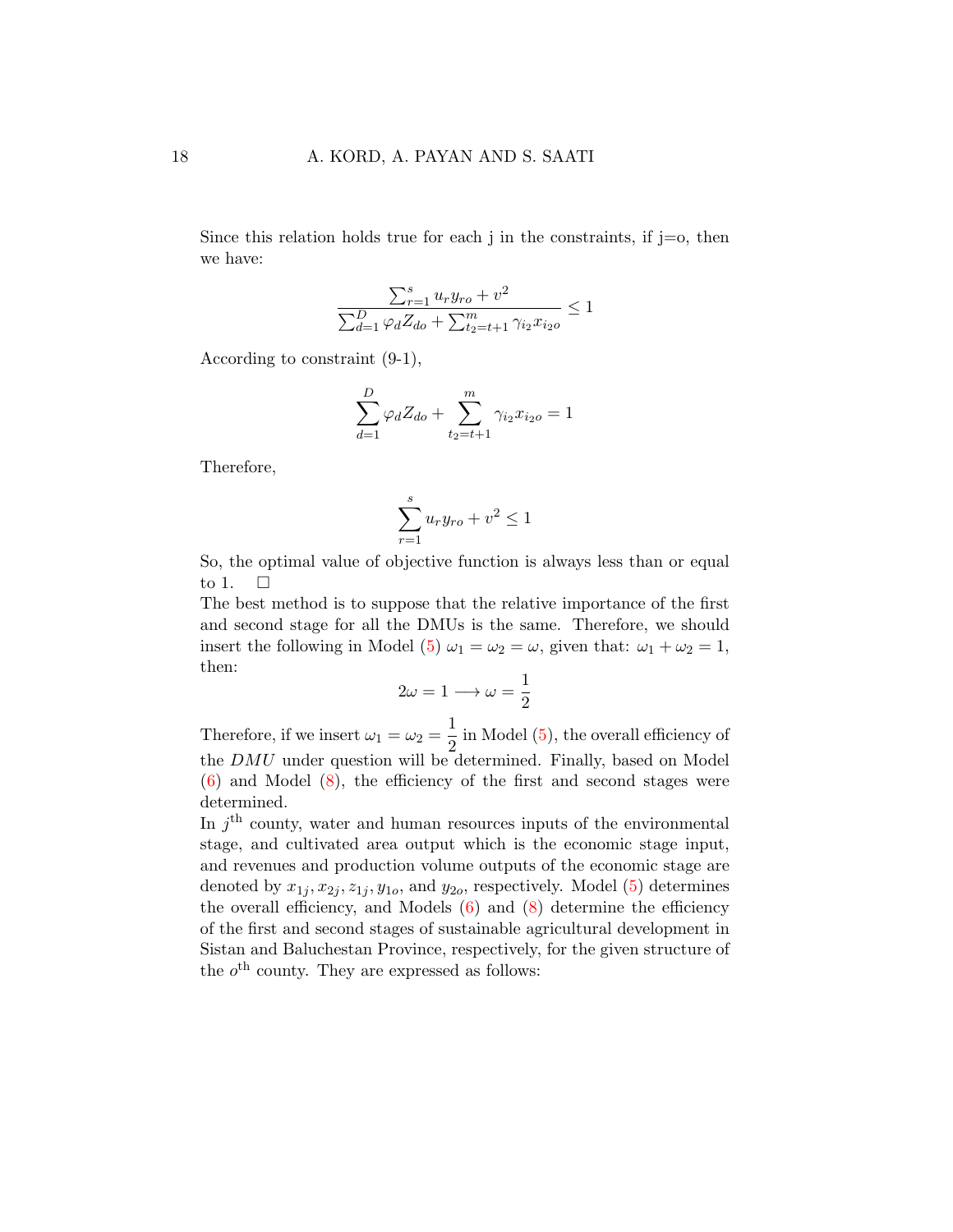<span id="page-18-1"></span>
$$
e_0 = \max \omega_1 [\varphi Z_{1o} + v^1] + \omega_2 \left[ \sum_{r=1}^2 u_r y_{r0} + v^2 \right]
$$
  
s.t:  $\omega_1 [\gamma_1 x_{1o} + \gamma_2 x_{2o}] + \omega_2 [\varphi Z_{1o} + \gamma_2 x_{2o}] = 1$   
 $\varphi Z_{1j} + v^1 - \gamma_1 x_{1j} - \gamma_2 x_{2j} \le 0 \ \forall j = 1, \dots, 19$   

$$
\sum_{r=1}^2 u_r y_{rj} + v^2 - \varphi Z_{1j} - \gamma_2 x_{2j} \le 0 \ \forall j = 1, \dots, 19
$$
  
 $\varphi, u_1, u_2, \gamma_1, \gamma_2 \ge \varepsilon$  (10)

and,

<span id="page-18-0"></span>
$$
e_o^1 = \max \varphi Z_{1o} + v^1
$$
  
s.t:  $[\gamma_1 x_{1o} + \gamma_2 x_{2o}] = 1$   

$$
\omega_1 [\varphi Z_{1o} + v^1] + \omega_2 \left[ \sum_{r=1}^2 u_r y_{r o} + v^2 \right] = e_o^*
$$
  

$$
\omega_1 + \omega_2 [\varphi Z_{1o} + \gamma_2 x_{2o}] = 1
$$
  

$$
\varphi Z_{1j} + v^1 - \gamma_1 x_{1j} - \gamma_2 x_{2j} \le 0 \ \forall j = 1, \dots, 19
$$
  

$$
\sum_{r=1}^2 u_r y_{rj} + v^2 - \varphi Z_{1j} - \gamma_2 x_{2j} \le 0 \ \forall j = 1, \dots, 19
$$
  

$$
\varphi, u_1, u_2, \gamma_1, \gamma_2 \ge \varepsilon
$$
 (11)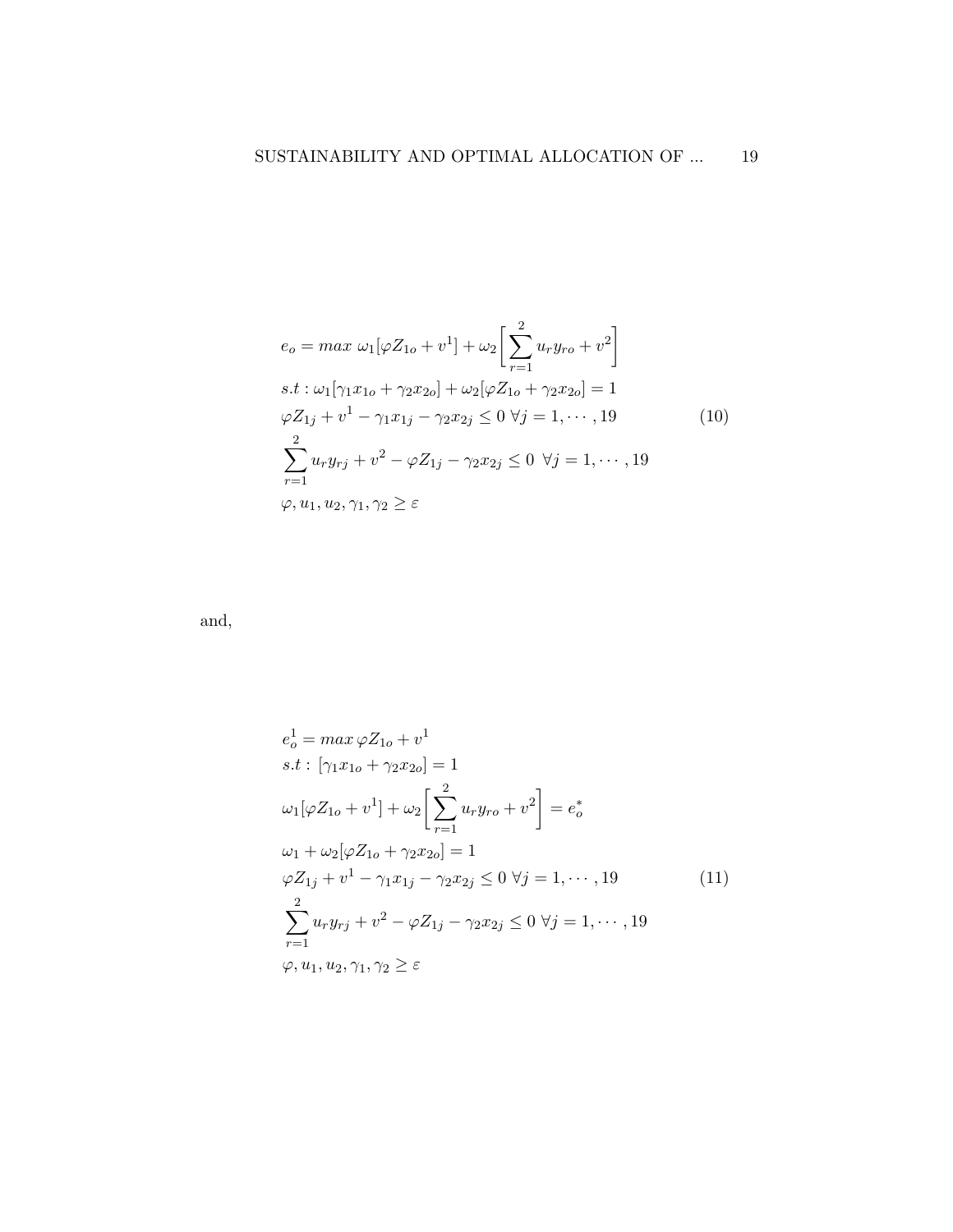and,

<span id="page-19-0"></span>
$$
e_o^2 = max \left[ \sum_{r=1}^2 u_r y_{ro} + v^2 \right]
$$
  
s.t:  $[\varphi Z_{1o} + \gamma_2 x_{2o}] = 1$   

$$
\omega_1 [\varphi Z_{1o} + v^1] + \omega_2 \left[ \sum_{r=1}^2 u_r y_{ro} + v^2 \right] = e_o^*
$$
  

$$
\omega_1 [\gamma_1 x_{1o} + \gamma_2 x_{2o}] + \omega_2 = 1
$$
  

$$
\varphi Z_{1j} + v^1 - \gamma_1 x_{1j} - \gamma_2 x_{2j} \le 0 \ \forall j = 1, \dots, 19
$$
  

$$
\sum_{r=1}^2 u_r y_{rj} + v^2 - \varphi Z_{1j} - \gamma_2 x_{2j} \le 0 \ \forall j = 1, \dots, 19
$$
  

$$
\varphi, u_1, u_2, \gamma_1, \gamma_2 \ge \varepsilon
$$
 (12)

### 3.2 Efficiency of Agricultural Practices Based on the Weight Restrictions

One important step in the process of determination of the overall sustainability efficiency based on the proposed models here is to determine the weights of inputs and outputs in such a way that the efficiency of every  $DMU$  is maximized. Therefore, if a  $DMU$  fails to take weight restrictions into account and is inefficient, then its efficiency may not be assessed by any other model. This implies that free weights of inputs and outputs is one of the strengths of DEA. On the other hand, the efficiency degree of every  $DMU$  is determined by the previous models in the best assessment conditions. Thus, in this respect, free weights of inputs and outputs is one of the weaknesses of DEA. To solve this problem, weight restrictions are taken into account to calculate the overall efficiency and the efficiency of each stage, given water and human resources as the shared inputs and revenues and production volume as outputs.

Water is viewed as an input of the environmental stage and is one of the most influential factors in the agricultural sector and its sustainable development. Recently, the Water Resources Management Company and the Ministry of Agriculture Jihad have supplied water at a low price in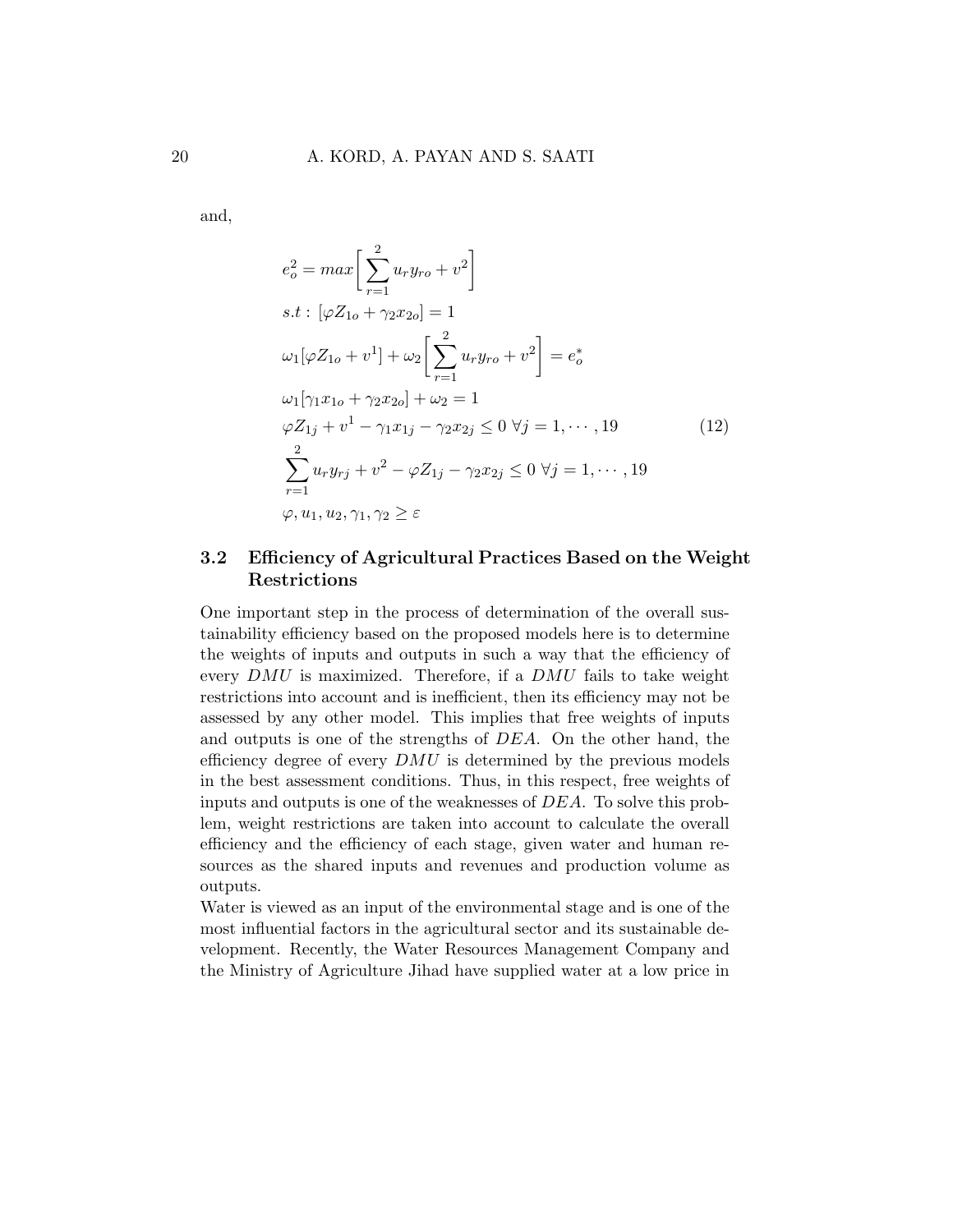some regions to encourage the optimal use of water resources, the improvement of irrigation methods, and the substitution of valuable agricultural products needing less water for those needing more water. For example, the minimum and maximum price of water per every square meter was 150 and 300 Rials in 2016 and 2017, respectively. Therefore, water price can be considered a weight restriction for determining the sustainability level of agricultural practices in Sistan and Baluchestan Province.

Human resources is the shared input between the two environmental and economic stages. One of the most important goals of sustainable agricultural practices is to use less human resources for more production, creating an economic efficiency. Since the human and social dimensions are considered by authorities in sustainable development, thus minimum wages are determined for every 8 working hours of human resources every year, given the current economic situation and inflation rates. For example, according to the literature, the minimum wage for 8 working hours in agricultural practices in Sistan and Baluchestan Province in 2017 was 350, 000 Rials, which was used as a weight restriction to determine the overall efficiency of agricultural practices in Sistan and Baluchestan Province in 2017.

Revenues and production volume are the outputs of the economic stage. Since, the outputs of the second stage directly influence the quality of life of farmers, they play an important role in sustainable agricultural development. Then, if  $u_1$  represents the revenue weight of a county and  $u_2$  represents the production volume weight of that county, since the revenues of each county are calculated based on the production volume of that county and its value, therefore, we have:

<span id="page-20-0"></span>
$$
\frac{Revenues of a County}{Production Volume of a County} = \frac{u_1}{u_2}
$$
\n(13)

Equation  $(13)$  can be expressed as follows:

<span id="page-20-1"></span>
$$
(Revenues of a County)(u2) - (ProductionVolume of a County)(u1) = 0
$$
\n(14)

The linear equation  $(14)$  can be used as weight restrictions for revenues and production volume, given the overall efficiency and stage wise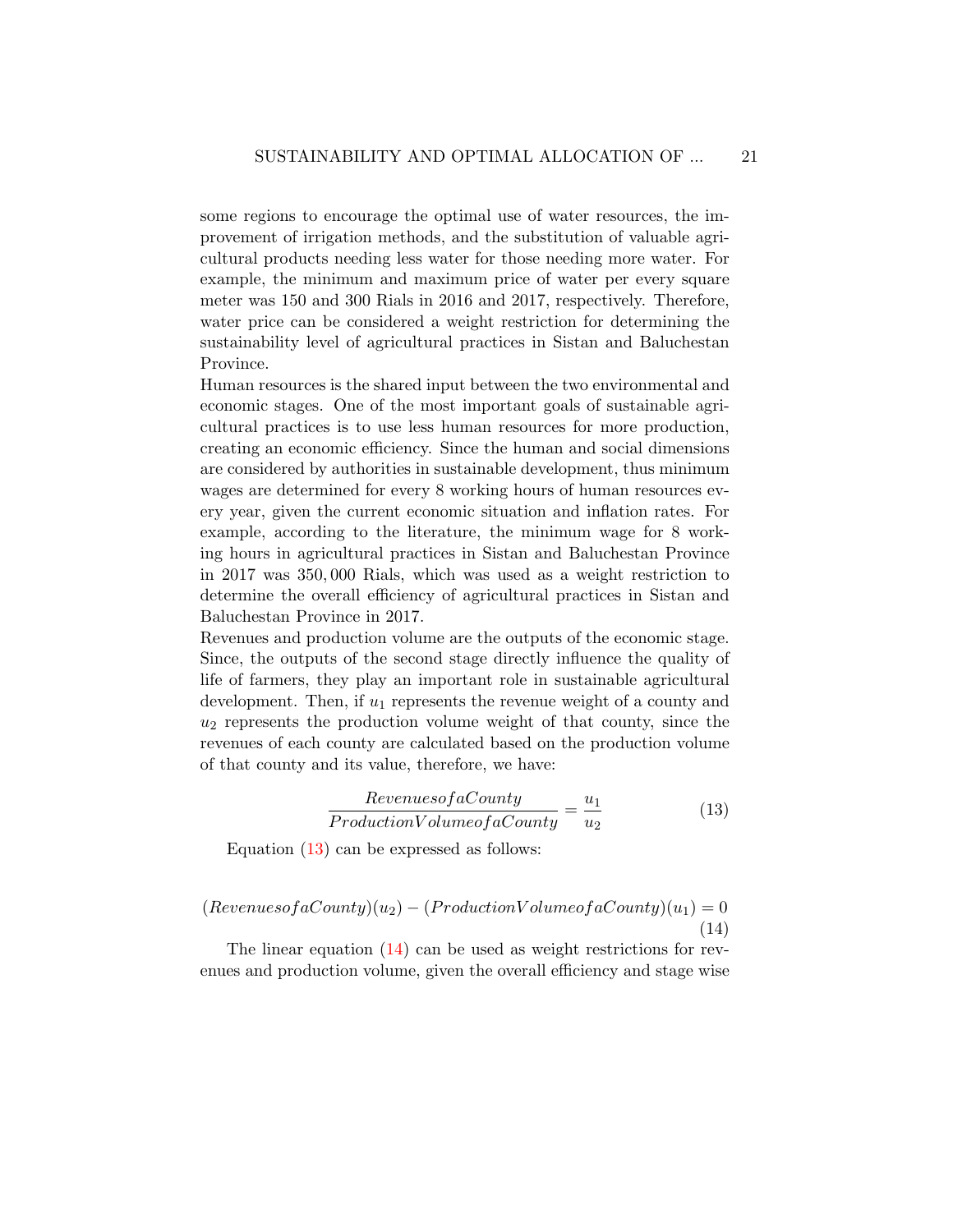sustainability efficiency of agricultural practices of any of the counties in Sistan and Baluchestan Province.

The proposed model for calculating the overall sustainability efficiency of agricultural practices in the  $o<sup>th</sup>$  county, given weight restrictions, is expressed below. It should be noted that weight restrictions are only for 2017.

<span id="page-21-0"></span>
$$
e_o = \max \omega_1 [\varphi Z_{1o} + v^1] + \omega_2 \left[ \sum_{r=1}^2 u_r y_{ro} + v^2 \right]
$$
  
s.t:  $\omega_1 [\gamma_1 x_{1o} + \gamma_2 x_{2o}] + \omega_2 [\varphi Z_{1o} + \gamma_2 x_{2o}] = 1$   
 $\varphi Z_j + v^1 - \gamma_1 x_{1j} - \gamma_2 x_{2j} \le 0 \ \forall j = 1, \dots, 19$   
 $\sum_{r=1}^2 u_r y_{rj} + v^2 - \varphi Z_{1j} - \gamma_2 x_{2j} \le 0 \ \forall j = 1, \dots, 19$   
 $u_2 y_{1o} - u_1 y_{2o} = 0$   
 $150 \le \gamma_1 \le 300 \ \gamma_2 \ge 350000$   
 $\varphi, u_1, u_2, \gamma_1, \gamma_2 \ge \varepsilon$  (11)

Accordingly, Models [\(11\)](#page-18-0) and [\(12\)](#page-19-0) are expressed below for calculating the sustainability efficiency of the first and second stage.

<span id="page-21-1"></span>
$$
e_o^1 = \max [\varphi Z_{1o} + v^1]
$$
  
s.t:  $[\gamma_1 x_{1o} + \gamma_2 x_{2o}] = 1$   

$$
\omega_1 [\varphi Z_{1o} + v^1] + \omega_2 \left[ \sum_{r=1}^2 u_r y_{r o} + v^2 \right] = e_o^*
$$
  

$$
\omega_1 + \omega_2 [\varphi Z_{1o} + \gamma_2 x_{2o}] = 1
$$
  

$$
\varphi Z_{1j} + v^1 - \gamma_1 x_{1j} - \gamma_2 x_{2j} \le 0 \ \forall j = 1, \dots, 19
$$
  

$$
\sum_{r=1}^2 u_r y_{rj} + v^2 - \varphi Z_{1j} - \gamma_2 x_{2j} \le 0 \ \forall j = 1, \dots, 19
$$
  

$$
u_2 y_{1o} - u_1 y_{2o} = 0
$$
  

$$
150 \le \gamma_1 \le 300 \ \gamma_2 \ge 350000
$$
  

$$
\varphi, u_1, u_2, \gamma_1, \gamma_2 \ge \varepsilon
$$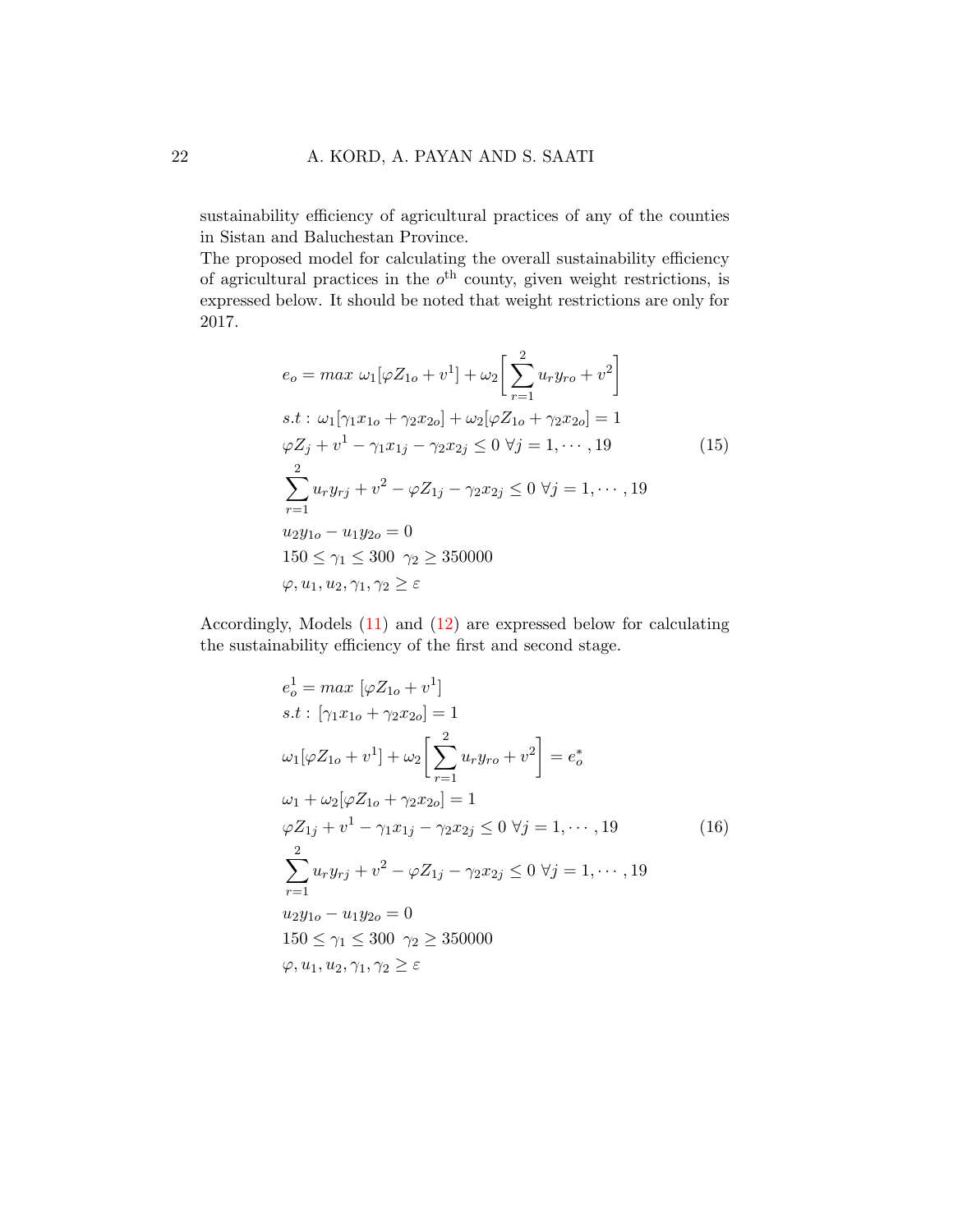and,

<span id="page-22-0"></span>
$$
e_o^2 = max \left[ \sum_{r=1}^2 u_r y_{ro} + v^2 \right]
$$
  
s.t:  $[\varphi Z_{1o} + \gamma_2 x_{2o}] = 1$   

$$
\omega_1 [\varphi Z_{1o} + v^1] + \omega_2 \left[ \sum_{r=1}^2 u_r y_{ro} + v^2 \right] = e_o^*
$$
  

$$
\omega_1 [\gamma_1 x_{1o} + \gamma_2 x_{2o}] + \omega_2 = 1
$$
  

$$
\varphi Z_{1j} + v^1 - \gamma_1 x_{1j} - \gamma_2 x_{2j} \leq 0 \ \forall j = 1, \dots, 19
$$
  

$$
\sum_{r=1}^2 u_r y_{rj} + v^2 - \varphi Z_{1j} - \gamma_2 x_{2j} \leq 0 \ \forall j = 1, \dots, 19
$$
  

$$
u_2 y_{1o} - u_1 y_{2o} = 0
$$
  

$$
150 \leq \gamma_1 \leq 300 \ \gamma_2 \geq 350000
$$
  

$$
\varphi, u_1, u_2, \gamma_1, \gamma_2 \geq \varepsilon
$$
 (11)

#### 3.3 Sensitivity Analysis of Human resources

One of the important factors influencing the sustainability level of agricultural practices is the optimal use of human resources. As it was mentioned earlier, sustainable agriculture presupposes the social welfare and high quality of life of human resources, that is, farmers, as well as the optimal use of natural resources, including water and soil, and food security. Human resources should be maximized in sustainable agricultural practices. According to Model  $(15)$ , first the overall efficiency is determined, then the following model is used to determine the maximum required human resources for each stage, given that the overall efficiency of the  $o^{th}$  DMU is known. Suppose that  $\alpha$  is the value of the shared resources allocated to stage 1, and  $(1 - \alpha)$  is the value of the shared resources allocated to stage 2. Then, the number of human resources allocated to the first and second stages are represented by  $ah_o$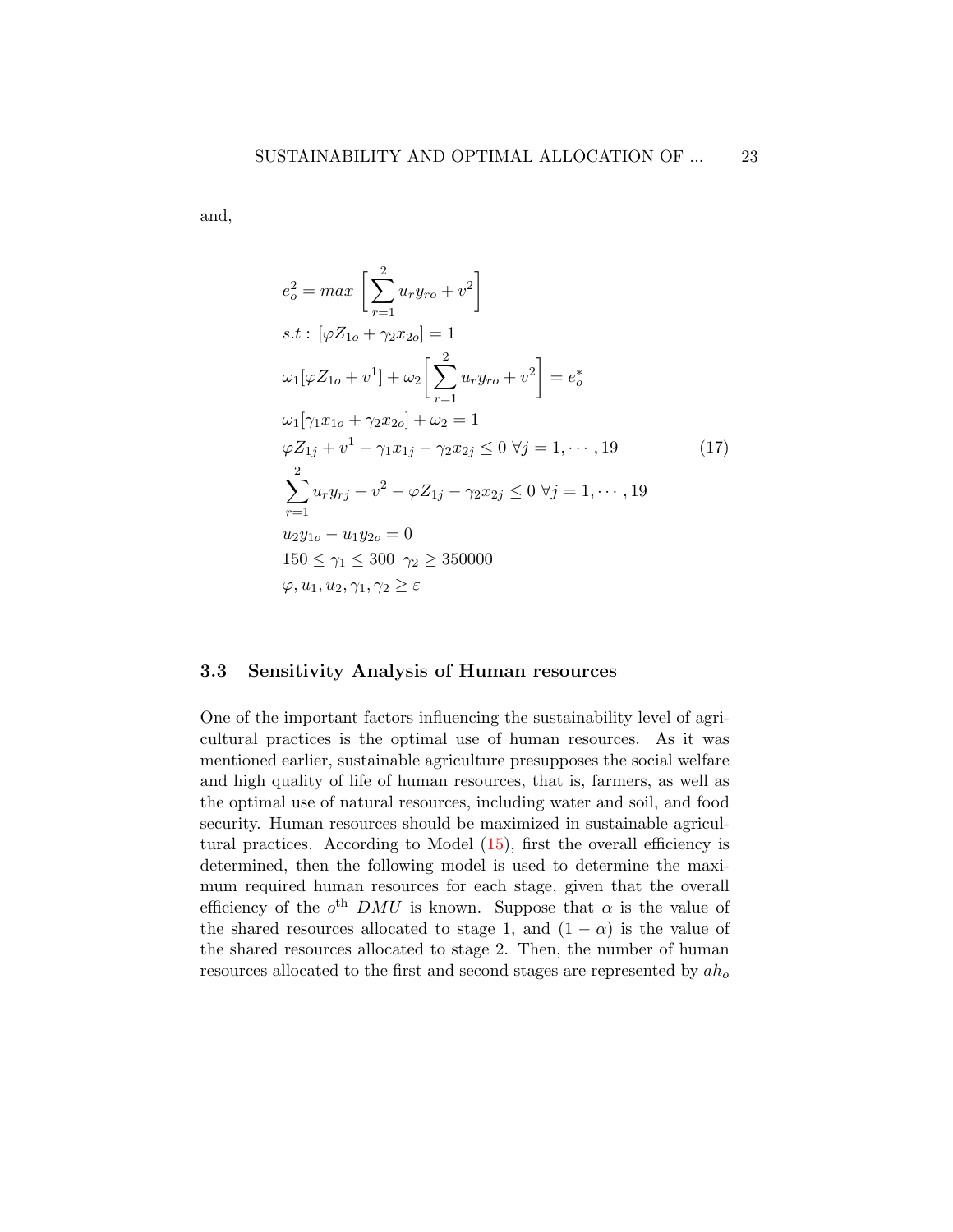and  $(1 - \alpha)h_o$ . Therefore, Model [\(15\)](#page-21-0) is reformulated as follows:

<span id="page-23-0"></span>
$$
\max \alpha
$$
\n
$$
s.t: \omega_1[\varphi Z_{1o} + v^1] + \omega_2 \left[ \sum_{r=1}^2 u_r y_{r o} + v^2 \right] = e_o^*
$$
\n
$$
\omega_1[\gamma_1 x_{1o} + \gamma_2 \alpha x_{2o}] + \omega_2[\varphi Z_{1o} + \gamma_2 (1 - \alpha) x_{2o}] = 1
$$
\n
$$
\varphi Z_{1j} + v^1 - \gamma_1 x_{1j} - \gamma_2 \alpha x_{2j} \le 0 \ \forall j = 1, \dots, 19
$$
\n
$$
\sum_{r=1}^2 u_r y_{r j} + v^2 - \varphi Z_{1j} - \gamma_2 (1 - \alpha) x_{2j} \le 0 \ \forall j = 1, \dots, 19
$$
\n
$$
u_2 y_{1o} - u_1 y_{2o} = 0
$$
\n
$$
150 \le \gamma_1 \le 300 \ \gamma_2 \ge 350000
$$
\n
$$
\varphi, u_1, u_2, \gamma_1, \gamma_2 \ge \varepsilon, 0 \le \alpha \le 1
$$
\n
$$
(18)
$$

By using model [\(18\)](#page-23-0), therefore, maximum allocated human resiurces of every county ineach of environmental and economic stages can be determined provided that overall efficiency of that county is known.

#### 3.4 Algorithm

Based on the above discussion, the following algorithm is used to determine the sustainability level of agricultural practices:

**First step:** Using models  $(10)$  and  $(15)$ , the overall sustainable efficiency with and without weight restrictions are respectively calculated for each county, and hence two situation happen.

1) If the overall sustainable efficiency of a county equals 1, it can be concluded that the county has reached the sustainability threshold in both environmental and economical stages, and therefore, the algorithm terminates.

2) If the overall sustainable efficiency of a county is less than 1, it can be concluded that the county has not reached the sustainability threshold in one of the environmental and economical stages or in both stages, and we then take the second step.

Second step: Regarding models [\(11\)](#page-18-0) and [\(16\)](#page-21-1), the environmental efficiency with and without weight restrictions are respectively determined for the county, and hence two situation happen.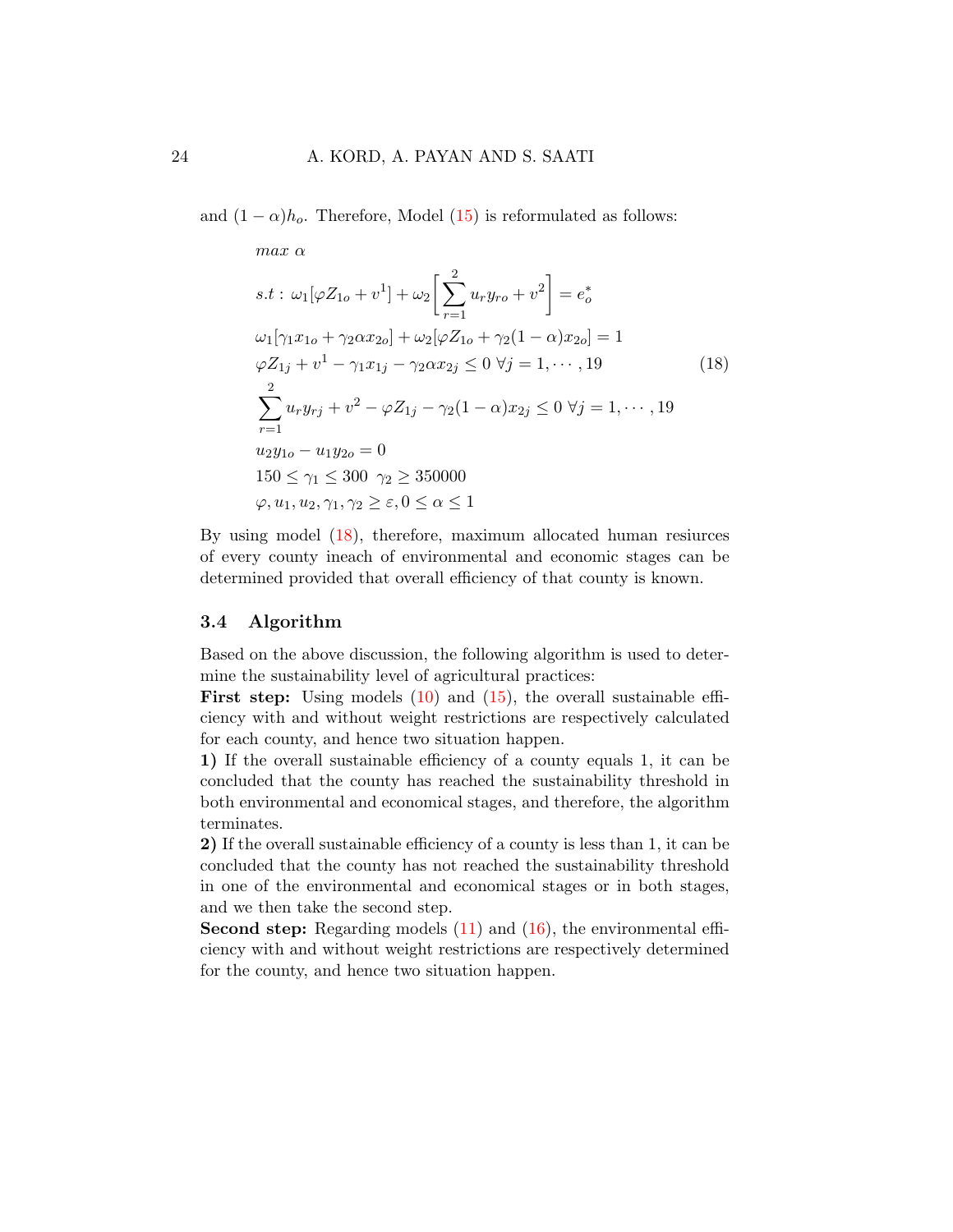1) If the environmental efficiency equals 1, it can be said that the county has reached the sustainability threshold in the environmental stage. Since its overall efficiency is less than 1, hence, the county has not reached the sustainability threshold in the economical stage, and so, we proceed to the third step.

2) If the environmental efficiency is less than 1, it can be concluded that the county has not reached the sustainability threshold in the environmental stage, and hence, we take the third step.

**Third step:** Using models  $(12)$  and  $(17)$ , the economical efficiency with and without weight restrictions are respectively calculated for the county, and hence two situation happen.

1) If the economical efficiency equals 1, it can be said that the county has reached the sustainability threshold in economical stage, and consequently, the algorithm terminates.

2) If the economical efficiency is less than 1, it can be concluded that the county has not reached the sustainability threshold in economic stage, and the algorithm terminates.

### <span id="page-24-0"></span>4 Data Analysis

Sustainable development by definition presupposes that agricultural development does not lead to the environmental degradation, while meeting the subsistence needs of the society, and improving the quality of life of farmers (WCDE, 1978). Sustainable development, according to its three constituent parts (TBL), involves the coordinated economic, environmental, and social development [\[10\]](#page-41-8). This study aimed to determine the sustainability level of agricultural practices of Sistan and Baluchestan Province, focusing on the three economic, environmental, and social dimensions at the same time.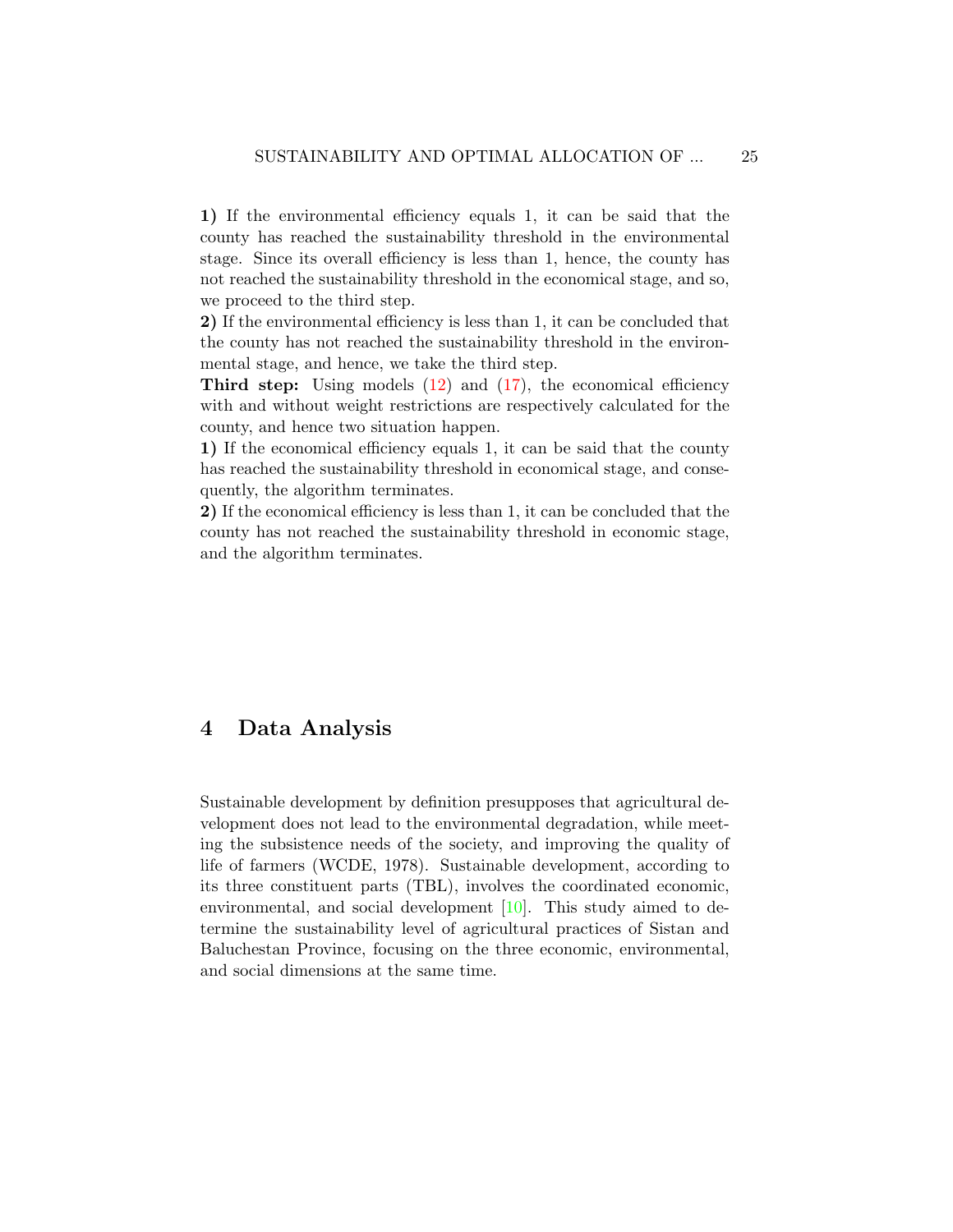

Figure 3: Map of Sistan and Baluchestan Province

The area of Sistan and Baluchestan Province is around 187, 502 square kilometers, and Zahedan is its capital with a population of around 2.8 million people. This province has 19 counties, and around 49% and 51% of its population live in urban and rural areas, respectively. Desirable natural conditions have made agricultural and horticultural practices possible during all the four seasons in a year, hence enabling the development of the agricultural sector.

With a higher sustainability efficiency of agricultural practices in Sistan and Baluchestan Province, there would be higher economic returns and social welfare for villagers, and there would also be less negative effects on the environment, and finally the migration of villagers to the cities and their engagement in pseudo-jobs would be precluded. The data used in this study was collected from the websites of the Water Resources Management Company andthe Ministry of Agriculture Jihad (see Table  $(1)$ ).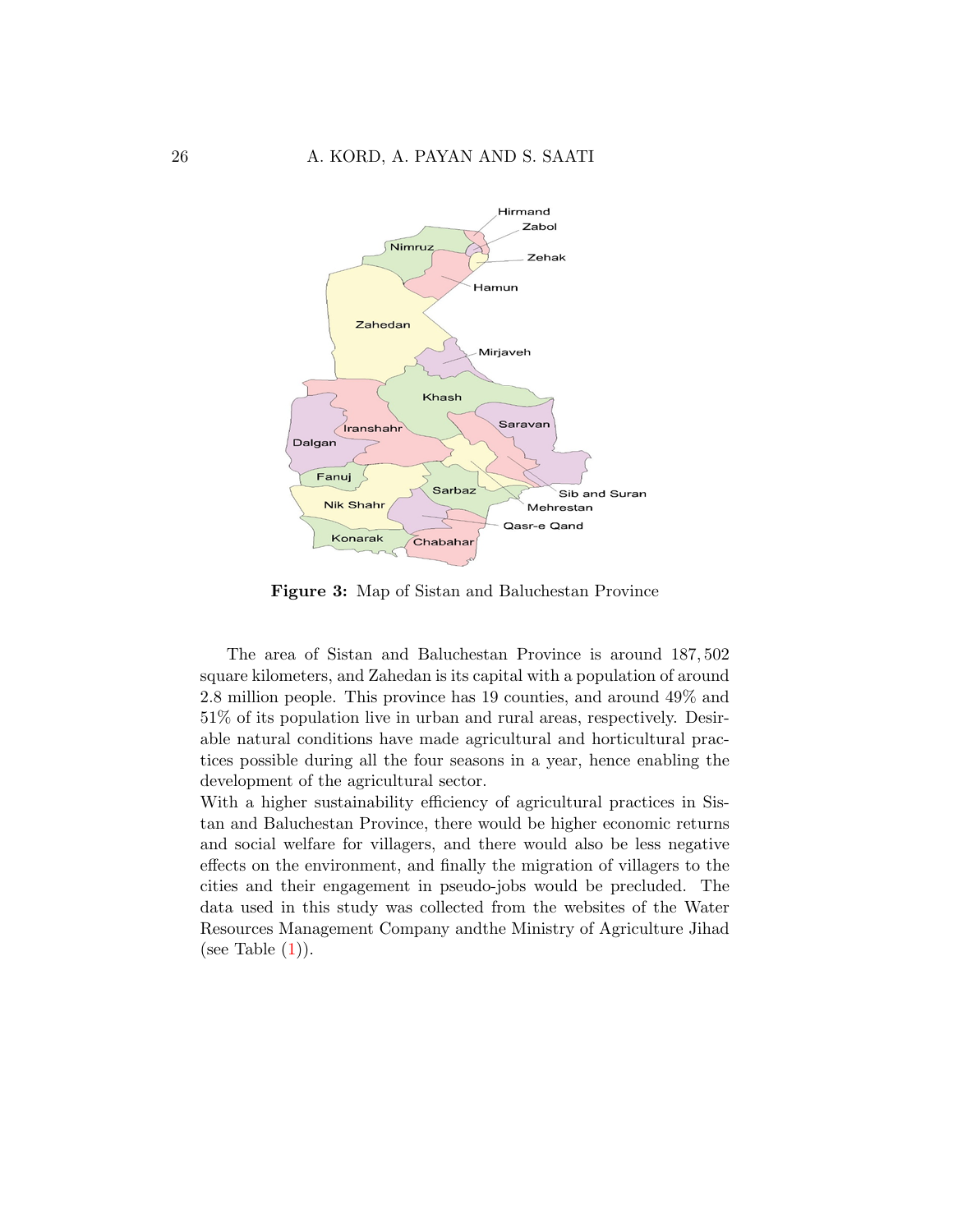| $\overline{Year}$ | $\overline{Country}$      | $\overline{Water}$ | HUMAN            | Cultivated          | Production  | $\overline{Re}$ venues |
|-------------------|---------------------------|--------------------|------------------|---------------------|-------------|------------------------|
|                   |                           |                    | <b>RESOURCES</b> | Area                | Volume(Ton) |                        |
|                   | $_{Transhahr}$            | 280112             | 112851           | 21539.33            | 280562.1    | 58158885.71            |
|                   | Chabahar                  | 143819             | 170778           | 17359.74            | 272975.7    | 74480750               |
|                   | Khash                     | 172191             | 110739           | 32006               | 223384.6    | 74832041.07            |
|                   | Dalgan                    | 482782             | 57565            | 24121.11            | 181423.3    | 62251714.29            |
|                   | Zabol                     | 11468.8            | 26924            | 14483               | 75729.2     | 14007235.71            |
|                   | Zahedan                   | 142734             | 79611            | 10757.65            | 94456.66    | 173300083.9            |
|                   | Zehak                     | 11468.8            | 61539            | 19520.67            | 141060.3    | 28577191.43            |
| 2013              | Saravan                   | 98698              | 100353           | 14682.4             | 87521.15    | 33910233.93            |
|                   | Sarbaz                    | 88020              | 158015           | 14683.11            | 174259.6    | 54581190.36            |
|                   | Siband Suran              | 54502              | 69838            | 9112.3              | 78956.4     | 25550157.14            |
|                   | Fanuj                     | 6327               | 36091            | 3401.38             | 49897.8     | 16895767.86            |
|                   | $Qasr-eQand$              | 22889              | 49471            | 3964                | 69856.2     | 20408982.14            |
|                   | Konarak                   | 38098              | 50951            | 9038.36             | 210170.6    | 41912821.43            |
|                   | Mehr est an               | 49102              | 58334            | 9998.6              | 83641.2     | 25695846.43            |
|                   | Mirjaveh                  | 235991             | 35998            | 10540.35            | 114005      | 243867266.1            |
|                   | NikShahr                  | 33680              | 113591           | 7721                | 102745      | 38464142.86            |
|                   | Nimruz                    | 11468.8            | 44712            | 15288.94            | 71988.24    | 14230594.64            |
|                   | Hamm                      | 11468.8            | 32613            | 18942               | 87971.15    | 17770021.43            |
|                   | Hirmand                   | 11468.8            | 57358            | 21589.3             | 256071.9    | 43887551.07            |
|                   | $_{Iranshahr}$            | 280112             | 112851           | 28464.02            | 345370.7    | 79381104.2             |
|                   | Chabahar                  | 143819             | 170778           | 31873.5             | 390553.3    | 86032828.33            |
|                   | Khash                     | 172191             | 110739           | 34083.3             | 219366.4    | 77609609.23            |
|                   | Dalgan                    | 482782             | 57565            | 24113.91            | 170970.4    | 66638518.33            |
|                   | Zabol                     | 11468.8            | 26924            | 13903.06            | 120802.3    | 55060598               |
|                   | Zahedan                   | 142734             | 79611            | 10561.32            | 79963.62    | 51790300.7             |
|                   | $\overline{Zehak}$        | 11468.8            | 61539            | 20955.41            | 233970.2    | 49882221.23            |
| 2014              | Saravan                   | 98698              | 100353           | 15120.63            | 86870.4     | 34578437.03            |
|                   | Sarbaz                    | 88020              | 158015           | 14769.73            | 186185.6    | 58244833               |
|                   | SibandSuran               | 54502              | 69838            | 9485.98             | 77484.86    | 26378260.6             |
|                   | Fanuj                     | 6327               | 36091            | 4043.87             | 45593.03    | 15694342.33            |
|                   | $Qasr-eQand$              | 22889              | 49471            | 6052.92             | 57148.09    | 19045040.33            |
|                   | Konarak                   | 38098              | 50951            | 13955.06            | 329088.1    | 70580126.67            |
|                   | Mehrestan                 | 49102              | 58334            | 9258.41             | 77711.83    | 22321322.5             |
|                   | Mirjaveh                  | 235991             | 35998            | 10260.31            | 101942.7    | 70072994               |
|                   | NikShahr                  | 33680              | 113591           | 6862.15             | 81698.31    | 27216401.33            |
|                   | Nimruz                    | 11468.8            |                  |                     | 117866.4    | 42840233               |
|                   | Hamun                     | 11468.8            | 44712<br>32613   | 14290.8<br>14955.75 | 99609.36    | 21588892               |
|                   | Hirmand                   | 11468.8            | 57358            | 22306.01            | 320401.5    | 57059436.8             |
|                   |                           |                    |                  |                     |             |                        |
|                   | $_{Iranshahr}$            | 280112             | 112851           | 23274.52            | 281759.1    | 61943348.48            |
|                   | Chabahar                  | 143819             | 170778           | 26972.93            | 368788.4    | 98163754.24            |
|                   | Khash                     | 172191             | 110739           | 32575.43            | 253326.5    | 87720794.85            |
|                   | Dalgan                    | 482782             | 57565            | 22119.45            | 158629.5    | 107778322.6            |
|                   | Zabol                     | 11468.8            | 26924            | 10293.37            | 50615.34    | 10830664.55            |
|                   | Zahedan                   | 142734             | 79611            | 9735.57             | 68154.3     | 27611923.33            |
|                   | Zehak                     | 11468.8            | 61539            | 19666.96            | 131787.7    | 33262970.61            |
| 2015              | Saravan                   | 98698              | 100353           | 12360.5             | 75307.3     | 29096061.82            |
|                   | Sarbaz                    | 88020              | 158015           | 13080.6             | 176242.2    | 52713058.33            |
|                   | SibandSuran               | 54502              | 69838            | 7744.35             | 65548.7     | 21158031.21            |
|                   | Fanuj                     | 6327               | 36091            | 2856.84             | 27581.57    | 10540898.18            |
|                   | $\overline{Qasr - eQand}$ | 22889              | 49471            | 5019.73             | 43834.31    | 14943125.45            |
|                   | Konarak                   | 38098              | 50951            | 10890.62            | 260577.4    | 61871835.15            |
|                   | Mehrestan                 | 49102              | 58334            | 6760                | 62796.73    | 17664334.85            |
|                   | Mirjaveh                  | 235991             | 35998            | 9464.81             | 100722.9    | 23396532.12            |
|                   | NikShahr                  | 33680              | 113591           | 6781.45             | 86511.71    | 31424436.06            |
|                   | Nimruz                    | 11468.8            | 44712            | 12095.42            | 60587.01    | 13360632.12            |
|                   | $\overline{H}$ amun       | 11468.8            | 32613            | 16145.49            | 44987.72    | 12270124.85            |
|                   | Hirmand                   | 11468.8            | 57358            | 21297.57            | 249467.5    | 34061801.82            |

<span id="page-26-0"></span>Table 1: Data Related to Agricultural Practices in Sistan and Baluchestan Province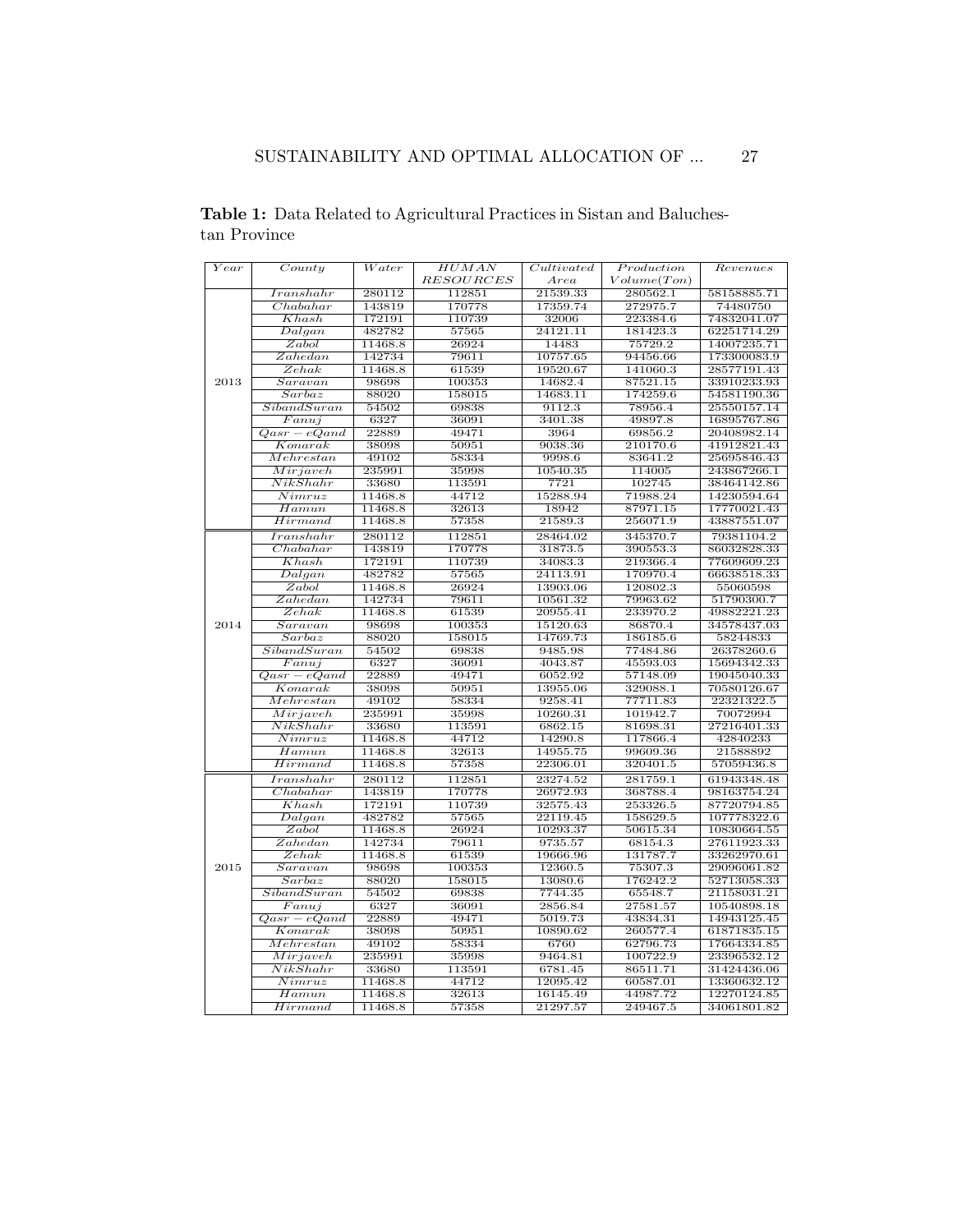### Continuation of the table 1

| Year | $\overline{Country}$      | $\overline{Water}$ | <b>HUMAN</b>     | Cultivated | Production  | Revenues    |
|------|---------------------------|--------------------|------------------|------------|-------------|-------------|
|      |                           |                    | <b>RESOURCES</b> | Area       | Volume(Ton) |             |
|      | $\overline{Iranshahr}$    | 280112             | 112851           | 23704.23   | 311680.7    | 80040824.22 |
|      | Chabahar                  | 143819             | 170778           | 25923.06   | 468026.9    | 123068594.3 |
|      | Khash                     | 172191             | 110739           | 33179.39   | 312392.5    | 103667999.7 |
|      | Dalgan                    | 482782             | 57565            | 23308.71   | 174937.1    | 70621543.06 |
|      | Zabol                     | 11468.8            | 26924            | 14149.47   | 212652.1    | 31619218.99 |
|      | Zahedan                   | 142734             | 79611            | 12200.92   | 151544.2    | 47770192.11 |
|      | Zehak                     | 11468.8            | 61539            | 18268.61   | 223109.4    | 47282026.23 |
| 2016 | Saravan                   | 98698              | 100353           | 13866      | 104158.9    | 35842294.1  |
|      | Sarbaz                    | 88020              | 158015           | 14966.43   | 13803.58    | 181306428.1 |
|      | SibandSuran               | 54502              | 69838            | 8368.83    | 98568.42    | 29331881.1  |
|      | $\overline{Fanuj}$        | 6327               | 36091            | 3223.18    | 29941.58    | 13453539.65 |
|      | $\overline{Qasr - eQand}$ | 22889              | 49471            | 5286.53    | 45305       | 20892724.6  |
|      | Konarak                   | 38098              | 50951            | 11382.56   | 335387.6    | 81154629.16 |
|      | Mehr est an               | 49102              | 58334            | 9251.78    | 118592.9    | 29289228.88 |
|      | Mirjaveh                  | 235991             | 35998            | 8353.11    | 99604.57    | 24887277.22 |
|      | NikShahr                  | 33680              | 113591           | 9476.08    | 855048.7    | 44131256.89 |
|      | $\overline{Nimruz}$       | 11468.8            | 44712            | 10439.98   | 99196.76    | 23264877.91 |
|      | Hamun                     | 11468.8            | 32613            | 12737.17   | 84045.52    | 20106776.05 |
|      | Hirmand                   | 11468.8            | 57358            | 16515.45   | 381997.4    | 55984084.23 |
|      | Iranshahr                 | 280112             | 112851           | 24823.91   | 304838.1    | 66263371.2  |
|      | Chabahar                  | 143819             | 170778           | 17276.32   | 397616      | 89541279.1  |
|      | Khash                     | 172191             | 110739           | 34314.05   | 297769.1    | 101075397   |
|      | Dalgan                    | 482782             | 57565            | 28503.94   | 311523.6    | 87803653.5  |
|      | Zabol                     | 11468.8            | 26924            | 10537.01   | 127032.2    | 21653951.6  |
|      | Zahedan                   | 142734             | 79611            | 10835.53   | 90937.83    | 39463959.5  |
|      | Zehak                     | 11468.8            | 61539            | 16112.04   | 142833.8    | 29627215.9  |
| 2017 | Saravan                   | 98698              | 100353           | 16222.49   | 117383.8    | 38650467.7  |
|      | Sarbaz                    | 88020              | 158015           | 14714.14   | 196290.7    | 73828849.8  |
|      | SibandSuran               | 54502              | 69838            | 7522.09    | 79110.04    | 23065113    |
|      | Faniij                    | 6327               | 36091            | 4667.18    | 42395.79    | 16399212.8  |
|      | $\overline{Qasr - eQand}$ | 22889              | 49471            | 3983.5     | 45017.1     | 21131181.4  |
|      | $\overline{Konarak}$      | 38098              | 50951            | 11165.7    | 152130.3    | 39310672.1  |
|      | Mehrestan                 | 49102              | 58334            | 10233.97   | 128915.3    | 25355986.5  |
|      | $\overline{Mirjav}$ ch    | 235991             | 35998            | 10255.8    | 113009.5    | 24217800.5  |
|      | NikShahr                  | 33680              | 113591           | 6951.68    | 72898.97    | 27989114.9  |
|      | $\overline{Nimruz}$       | 11468.8            | 44712            | 14508.09   | 102342.2    | 21369456.3  |
|      | Hamun                     | 11468.8            | 32613            | 14473.85   | 100223.9    | 20246557.7  |
|      | Hirmand                   | 11468.8            | 57358            | 18125.86   | 346689.8    | 59712312    |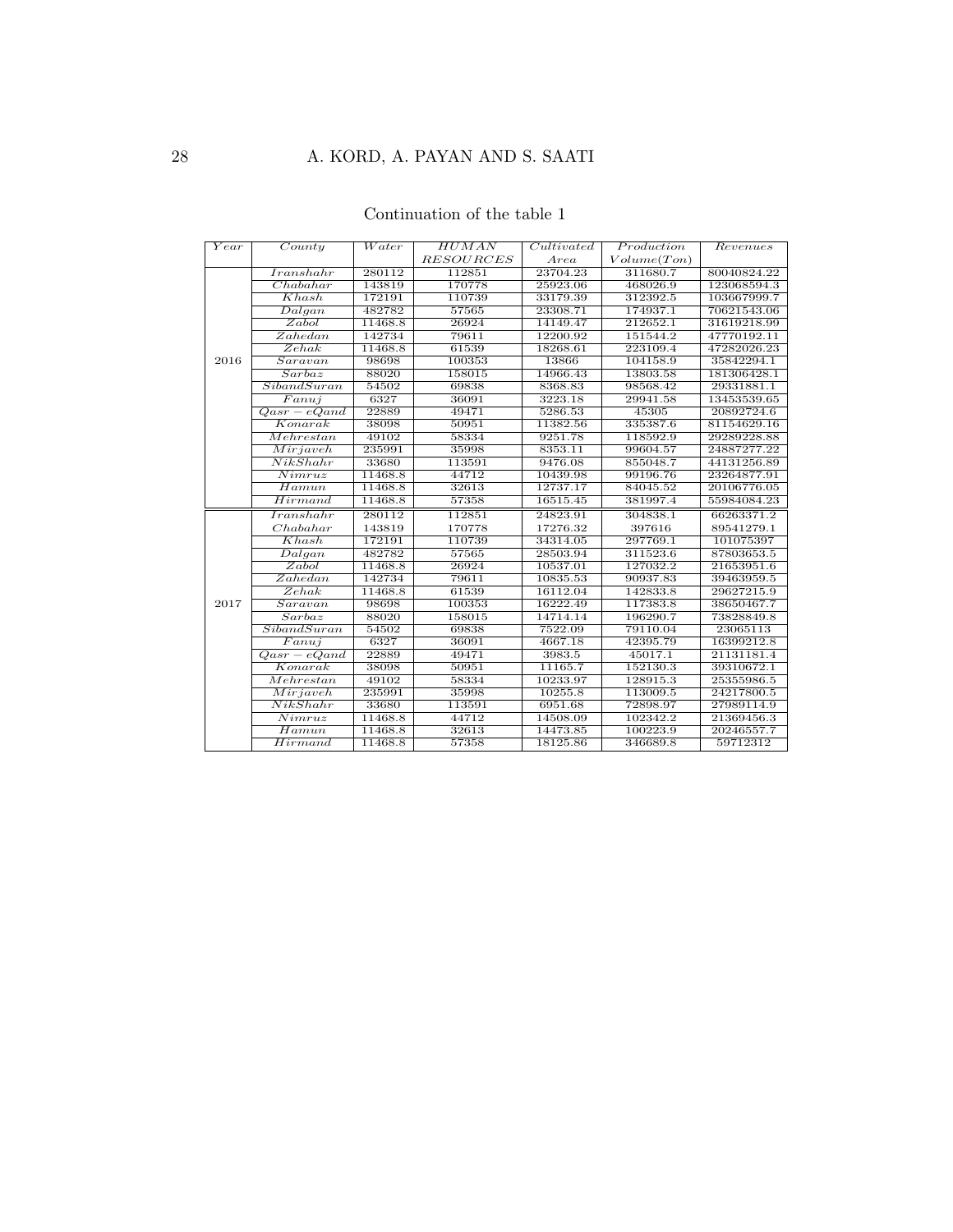| $\overline{Year}$ | Country             | Overall Sustainability | Efficiency of      | Efficiency of  |  |  |
|-------------------|---------------------|------------------------|--------------------|----------------|--|--|
|                   |                     | Efficiency             | EnvironmentalStage | EconomicStage  |  |  |
|                   |                     | model(10)              | model(11)          | model(12)      |  |  |
|                   | $_{Iranshahr}$      | 0.4779                 | 0.3286             | 0.5934         |  |  |
|                   | Chabahar            | 0.3174                 | 0.1750             | 0.4387         |  |  |
|                   | Khash               | 0.4638                 | 0.4976             | 0.4412         |  |  |
|                   | Dalgan              | 0.6701                 | 0.6813             | 0.6628         |  |  |
|                   | Zabol               | 1                      | 1                  | 1              |  |  |
|                   | Zahedan             | 0.3982                 | 0.2785             | 0.5003         |  |  |
|                   | Zehak               | 0.7502                 | 0.9480             | 0.3526         |  |  |
| 2013              | Saravan             | 0.3317                 | 0.2708             | 0.3831         |  |  |
|                   | Sarbaz              | 0.2534                 | 0.1600             | 0.3339         |  |  |
|                   | Siband Suran        | 0.4297                 | 0.2999             | 0.5431         |  |  |
|                   | Fanuj               | 1                      | 1                  | $\mathbf{1}$   |  |  |
|                   | $Qasr-eQand$        | 0.5603                 | 0.3697             | 0.7392         |  |  |
|                   | Konarak             | 0.7603                 | 0.5156             | 1              |  |  |
|                   | Mehrestan           | 0.5160                 | 0.3760             | 0.6336         |  |  |
|                   | Miriaveh            | 0.8740                 | 0.7479             | $\overline{1}$ |  |  |
|                   | NikShahr            | 3029                   | 0.2641             | 0.3857         |  |  |
|                   | $\overline{Nimruz}$ | 0.7671                 | 0.8245             | 0.6808         |  |  |
|                   | $\overline{Hamun}$  | 0.9264                 | 0.9909             | 0.8295         |  |  |
|                   | Hirmand             | 0.8548                 | $\mathbf 1$        | 0.6367         |  |  |
|                   | $_{Transhahr}$      | 0.5001                 | 0.4884             | 0.5080         |  |  |
|                   | Chabahar            | 0.3862                 | 0.3614             | 0.4044         |  |  |
|                   | Khash               | 0.4803                 | 0.5960             | 0.4078         |  |  |
|                   | Dalgan              | 0.6696                 | 0.8112             | 0.5914         |  |  |
|                   | Zabol               | 1                      | $\overline{1}$     | 1              |  |  |
|                   | Zahedan             | 0.4024                 | 0.2569             | 0.5182         |  |  |
| 2014              | Zehak               | 0.8107                 | 0.9668             | 0.5072         |  |  |
|                   | Saravan             | 0.3415                 | 0.2918             | 0.3800         |  |  |
|                   | Sarbaz              | 0.2610                 | 0.1810             | 0.3288         |  |  |
|                   | Siband Suran        | 0.4220                 | 0.3267             | 0.5066         |  |  |
|                   | $\overline{Fanuj}$  | 1                      | 1                  | 1              |  |  |
|                   | $Qasr-eQand$        | 0.5688                 | 0.3967             | 0.7233         |  |  |
|                   | Konarak             | 0.8144                 | 0.5304             | $\mathbf{1}$   |  |  |
|                   | Mehrestan           | 0.4985                 | 0.3875             | 0.5953         |  |  |
|                   | Mirjaveh            | 0.8666                 | 0.7243             | 1              |  |  |
|                   | NikShahr            | 0.2937                 | 0.2535             | 0.3949         |  |  |
|                   | Nimruz              | 0.8116                 | 0.8868             | 0.6987         |  |  |
|                   | Hamm                | 0.9094                 | 0.9593             | 0.8317         |  |  |
|                   | Hirmand             | 0.8707                 | $\bf{1}$           | 0.7234         |  |  |
|                   | $_{Iranshahr}$      | 0.4616                 | 0.4166             | 0.4934         |  |  |
|                   | Chabahar            | 0.4203                 | 0.3190             | 0.4971         |  |  |
|                   | Khash               | 0.5551                 | 0.5942             | 0.5305         |  |  |
|                   | Dalgan              | 0.9194                 | 0.7762             | 1              |  |  |
|                   | Zabol               | $\mathbf{1}$           | 1                  | 1              |  |  |
|                   | Zahedan             | 0.4217                 | 0.3077             | 0.5204         |  |  |
|                   | $\overline{Zehak}$  | 0.7558                 | 0.9603             | 0.3279         |  |  |
| 2015              | Saravan             | 0.3531                 | 0.2772             | 0.4187         |  |  |
|                   | Sarbaz              | 0.2740                 | 0.1672             | 0.3654         |  |  |
|                   | SibandSuran         | 0.4478                 | 0.3500             | 0.5361         |  |  |
|                   | Fanuj               | $\overline{1}$         | $\bf 1$            | $\overline{1}$ |  |  |
|                   | $Qasr-eQand$        | 0.5829                 | 0.4406             | 0.7124         |  |  |
|                   | Konarak             | 0.7916                 | 0.5398             | ī              |  |  |
|                   | Mehrestan           | 0.5149                 | 0.4027             | 0.6159         |  |  |
|                   | Mirjaveh            | 0.8508                 | 0.7255             | 0.9505         |  |  |
|                   | NikShahr            | 0.3139                 | 0.2678             | 0.4069         |  |  |
|                   | Nimruz              | 0.7679                 | 0.8140             | 0.6959         |  |  |
|                   | Hamm                | 0.9085                 | 1                  | 0.7774         |  |  |
|                   | Hirmand             | 0.8394                 | $\mathbf{1}$       | 0.63082        |  |  |
|                   |                     |                        |                    |                |  |  |

<span id="page-28-0"></span>Table 2: Results of Sustainability Assessment of Agricultural Practices in Sistan and Baluchestan Province without Weight Restrictions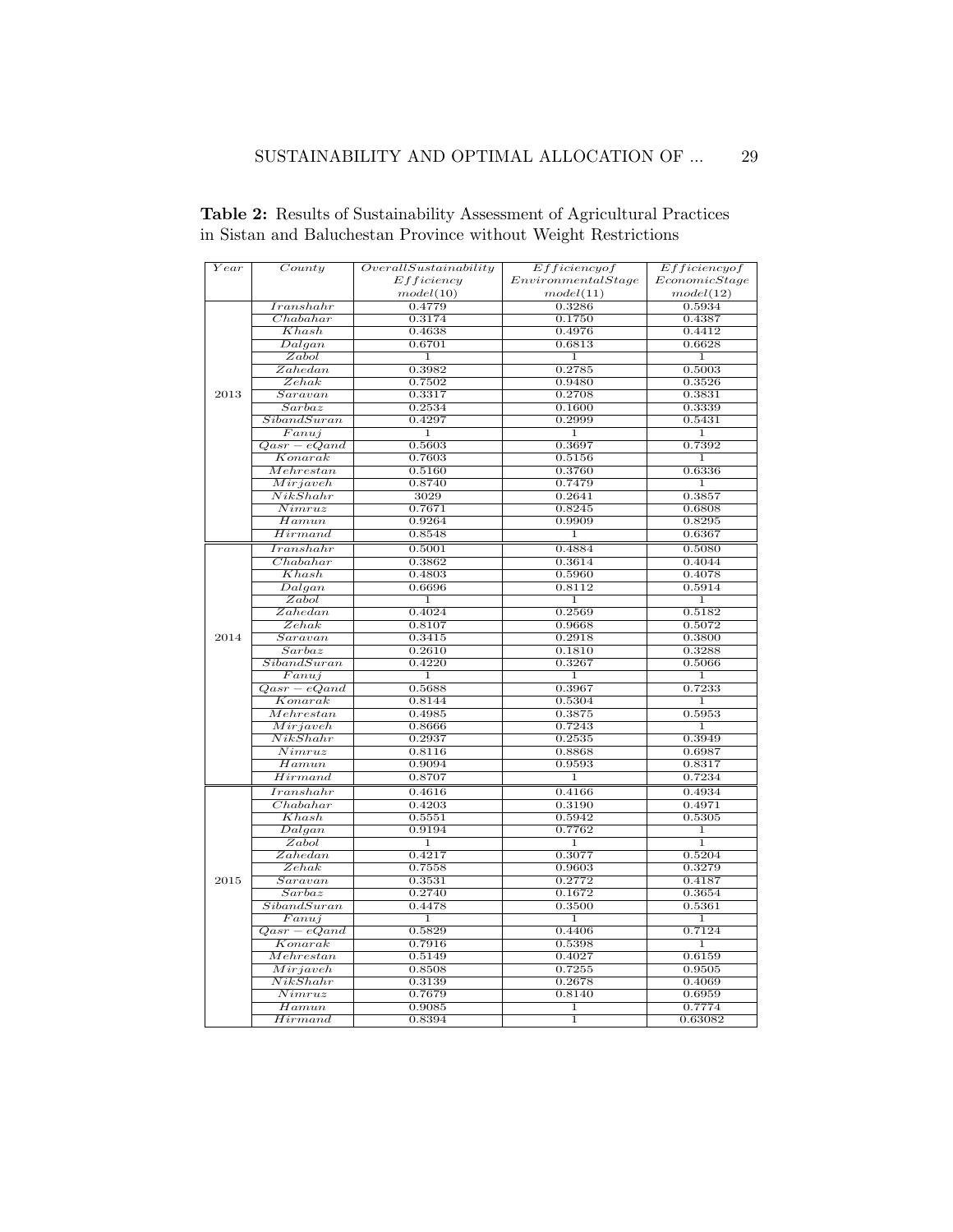### Continuation of the table 2

| Year | $\overline{Country}$    | OverallSustainability | Efficiency of       | Efficiency of |  |
|------|-------------------------|-----------------------|---------------------|---------------|--|
|      |                         | Efficiency            | Environmental Stage | EconomicStage |  |
|      |                         | model(10)             | model(11)           | model(12)     |  |
|      | Transbahr               | 0.4328                | 0.3997              | 0.4565        |  |
|      | Chabahar                | 0.4079                | 0.2888              | 0.5003        |  |
|      | Khash                   | 0.5477                | 0.5701              | 0.5334        |  |
|      | Dalgan                  | 0.7037                | 0.7705              | 0.6660        |  |
|      | Zabol                   | $\overline{1}$        | $\mathbf{1}$        | $\mathbf{1}$  |  |
|      | Zahedan                 | 0.4431                | 0.2917              | 0.5604        |  |
|      | Zehak                   | 0.7823                | $\overline{1}$      | 0.4920        |  |
| 2016 | Saravan                 | 0.3464                | 0.2629              | 0.4124        |  |
|      | Sarbaz                  | 0.6240                | 0.1802              | 1.            |  |
|      | SibandSuran             | 0.4303                | 0.2609              | 0.5739        |  |
|      | Fanuj                   | $\overline{1}$        | $\overline{1}$      | $\mathbf{1}$  |  |
|      | $Qasr-eQand$            | 0.5638                | 0.3939              | 0.7197        |  |
|      | Konarak                 | 0.7642                | 0.5284              | ī             |  |
|      | Mehr estan              | 0.5118                | 0.3351              | 0.6544        |  |
|      | Mirjaveh                | 0.7703                | 0.6129              | 0.9027        |  |
|      | NikShahr                | 0.5907                | 0.158739            | 0.9635        |  |
|      | Nimruz                  | 0.7647                | 0.7878              | 0.7231        |  |
|      | Hamun                   | 0.9026                | 0.906               | 0.8960        |  |
|      | Hirmand                 | 0.8322                | 0.8347              | 0.8287        |  |
|      | Iranshahr               | 0.5532                | 0.4809              | 0.6032        |  |
|      | Chabahar                | 0.4514                | 0.2263              | 0.6367        |  |
|      | Khash                   | 0.7236                | 0.6863              | 0.7460        |  |
|      | $\overline{Dalgan}$     | 1                     | 1                   | $\mathbf{1}$  |  |
|      | Zabol                   | $\overline{1}$        | $\overline{1}$      | ī             |  |
|      | Zahedan                 | 0.5087                | 0.3004              | 0.6720        |  |
|      | Zehak                   | 0.7952                | 0.9266              | 0.5908        |  |
| 2017 | Saravan                 | 0.4431                | 0.3610              | 0.5041        |  |
|      | Sarbaz                  | 0.4003                | 0.2092              | 0.5595        |  |
|      | SibandSuran             | 0.4403                | 0.2412              | 0.6021        |  |
|      | $\overline{Fanuj}$      | $\overline{1}$        | $\overline{1}$      | T             |  |
|      | $\overline{Qasr-eQand}$ | 0.5693                | 0.3528              | 0.7632        |  |
|      | Konarak                 | 0.7446                | 0.4909              | 0.9159        |  |
|      | Mehr estan              | 0.5546                | 0.3925              | 0.6720        |  |
|      | Mirjaveh                | 0.8163                | 0.7367              | 0.8727        |  |
|      | NikShahr                | 0.3208                | 0.2442              | 0.5633        |  |
|      | Nimruz                  | 0.8098                | 0.9409              | 0.6259        |  |
|      | Hamun                   | 0.9093                | $\mathbf{1}$        | 0.7874        |  |
|      | Hirmand                 | $\mathbf{1}$          | $\overline{1}$      | $\mathbf{1}$  |  |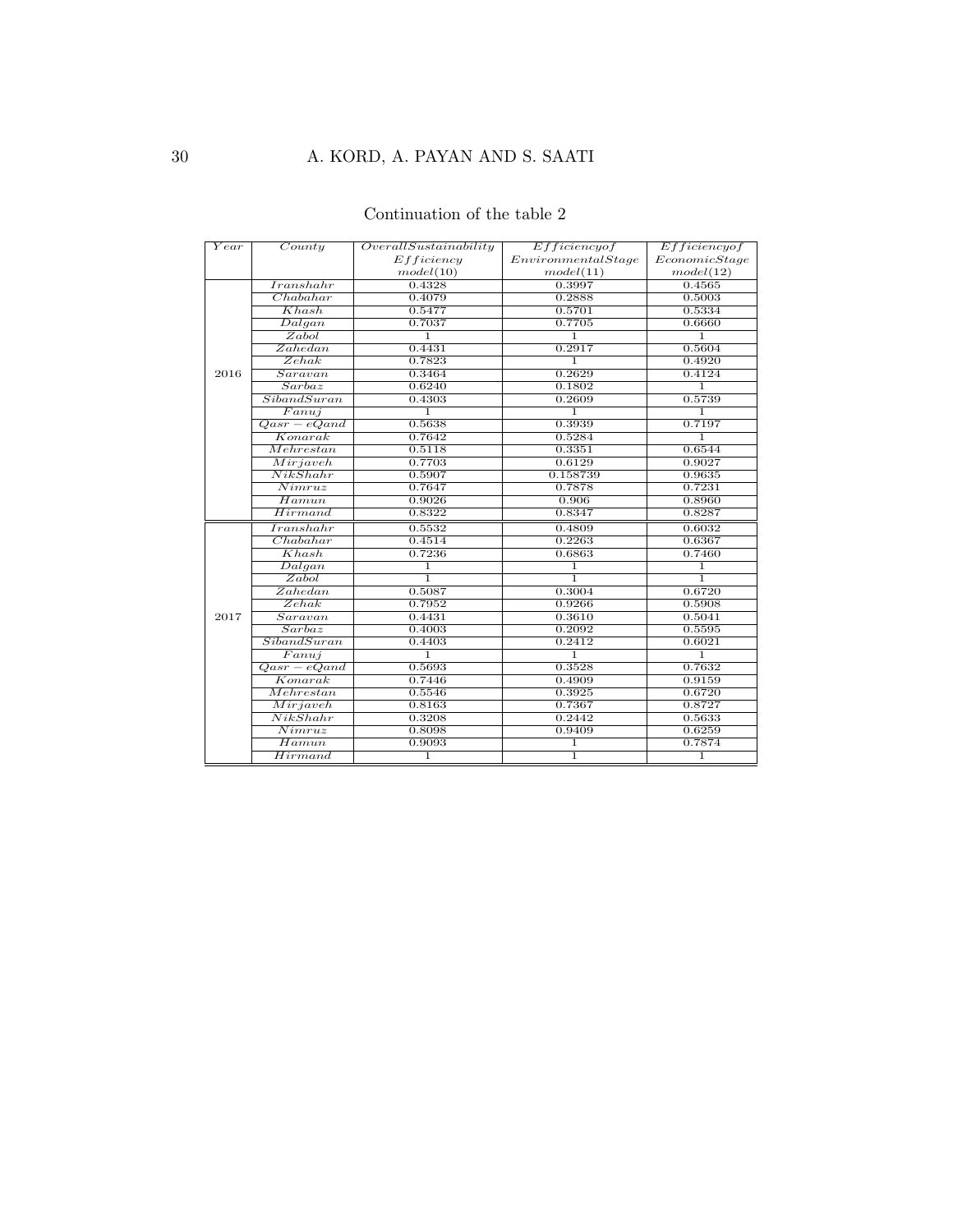| Year | County         | Overall Sustainability | Efficiency of      | Efficiency of  |  |
|------|----------------|------------------------|--------------------|----------------|--|
|      |                | Efficiency             | EnvironmentalStage | EconomicStage  |  |
|      |                | model(15)              | model(16)          | model(17)      |  |
|      | $_{Iranshahr}$ | 0.4788                 | 0.3286             | 0.5919         |  |
|      | Chabahar       | 0.2968                 | 0.1750             | 0.4004         |  |
|      | Khash          | 0.4253                 | 0.4976             | 0.3771         |  |
|      | Dalgan         | 0.6037                 | 0.7214             | 0.5354         |  |
|      | Zabol          | ī                      | 1                  | $\overline{1}$ |  |
|      | Zahedan        | 0.3979                 | 0.2785             | 0.4998         |  |
|      | Zehak          | 0.5445                 | 0.5419             | 0.5464         |  |
| 2013 | Saravan        | 0.3186                 | 0.2708             | 0.3589         |  |
|      | Sarbaz         | 0.2286                 | 0.1599             | 0.2877         |  |
|      | SibandSuran    | 0.4224                 | 0.3151             | 0.5182         |  |
|      | Fanuj          | 0.7555                 | 0.4920             | $\mathbf{1}$   |  |
|      | $Qasr-eQand$   | 0.5591                 | 0.3482             | 0.7555         |  |
|      | Konarak        | 0.7167                 | 0.3921             | 0.9815         |  |
|      | Mehrestan      | 0.5050                 | 0.3909             | 0.6036         |  |
|      | Miriaveh       | 0.8739                 | 0.7479             | $\overline{1}$ |  |
|      | NikShahr       | 0.2659                 | 0.1830             | 0.3439         |  |
|      | Nimruz         | 0.6558                 | 0.6193             | 0.6834         |  |
|      | Hamun          | 0.8717                 | 0.9552             | 0.8179         |  |
|      | Hirmand        | 0.7849                 | 0.6275             | 0.8912         |  |
|      | $_{Transhahr}$ |                        |                    |                |  |
|      |                | 0.4982                 | 0.4884             | 0.5048         |  |
|      | Chabahar       | 3856                   | 0.3614             | 0.4033         |  |
|      | Khash          | 4786                   | 0.5960             | 0.4050         |  |
|      | Dalgan         | 0.6553                 | 0.8111             | 0.5692         |  |
|      | Zabol          | $\mathbf{1}$           | 1                  | $\mathbf{1}$   |  |
|      | Zahedan        | 0.4021                 | 0.2569             | 0.5177         |  |
|      | Zehak          | 0.6148                 | 0.6594             | 0.5880         |  |
| 2014 | Saravan        | 0.3386                 | 0.2918             | 0.3748         |  |
|      | Sarbaz         | 0.2473                 | 0.1810             | 0.3035         |  |
|      | SibandSuran    | 0.422                  | 0.3267             | 0.5066         |  |
|      | Fanuj          | 0.7586                 | 0.492              | 1              |  |
|      | $Qasr-eQand$   | 0.5688                 | 0.3967             | 0.7233         |  |
|      | Konarak        | 0.8144                 | 0.5304             | 1              |  |
|      | Mehrestan      | 0.4985                 | 0.3875             | 0.5953         |  |
|      | Mirjaveh       | 0.8589                 | 0.6978             | 1              |  |
|      | NikShahr       | 0.2579                 | 0.1794             | 0.3322         |  |
|      | Nimruz         | 0.6731                 | 0.6183             | 0.7075         |  |
|      | Hamun          | 0.8562                 | 0.8556             | 0.8567         |  |
|      | Hirmand        | 0.7317                 | 0.7531             | 0.7195         |  |
|      | Iranshahr      | 0.4535                 | 0.4166             | 0.4795         |  |
|      | Chabahar       | 0.4117                 | 0.319              | 0.4819         |  |
|      | Khash          | 0.5314                 | 0.5942             | 0.492          |  |
|      | Dalgan         | 0.8956                 | 0.7761             | 0.9633         |  |
|      | Zabol          | $\mathbf{1}$           | $\mathbf{1}$       | $\mathbf{1}$   |  |
|      | Zahedan        | 0.4068                 | 0.2962             | 0.5014         |  |
|      | Zehak          | 0.592                  | 0.6132             | 0.5776         |  |
| 2015 | Saravan        | 0.3428                 | 0.2715             | 0.4036         |  |
|      | Sarbaz         | 0.2646                 | 0.1672             | 0.348          |  |
|      | SibandSuran    | 0.4393                 | 0.35               | 0.5199         |  |
|      | Fanuj          | 0.7554                 | 0.5457             | 0.9501         |  |
|      | $Qasr-eQand$   | 0.5712                 | 0.4406             | 0.69           |  |
|      | Konarak        | 0.7916                 | 0.5398             | 1              |  |
|      | Mehrestan      | 0.5086                 | 0.4027             | 0.6038         |  |
|      | Mirjaveh       | 0.8497                 | 0.7255             | 0.9486         |  |
|      | NikShahr       | 0.289                  | 0.207              | 0.3665         |  |
|      | Nimruz         | 0.6601                 | 0.6413             | 0.675          |  |
|      | Hamun          | 0.8594                 | 1                  | 0.7645         |  |
|      | Hirmand        | 0.7015                 | 0.7036             | 0.7001         |  |
|      |                |                        |                    |                |  |

<span id="page-30-0"></span>Table 3: Results of Sustainability Assessment of Agricultural Practices in Sistan and Baluchestan Province with Weight Restrictions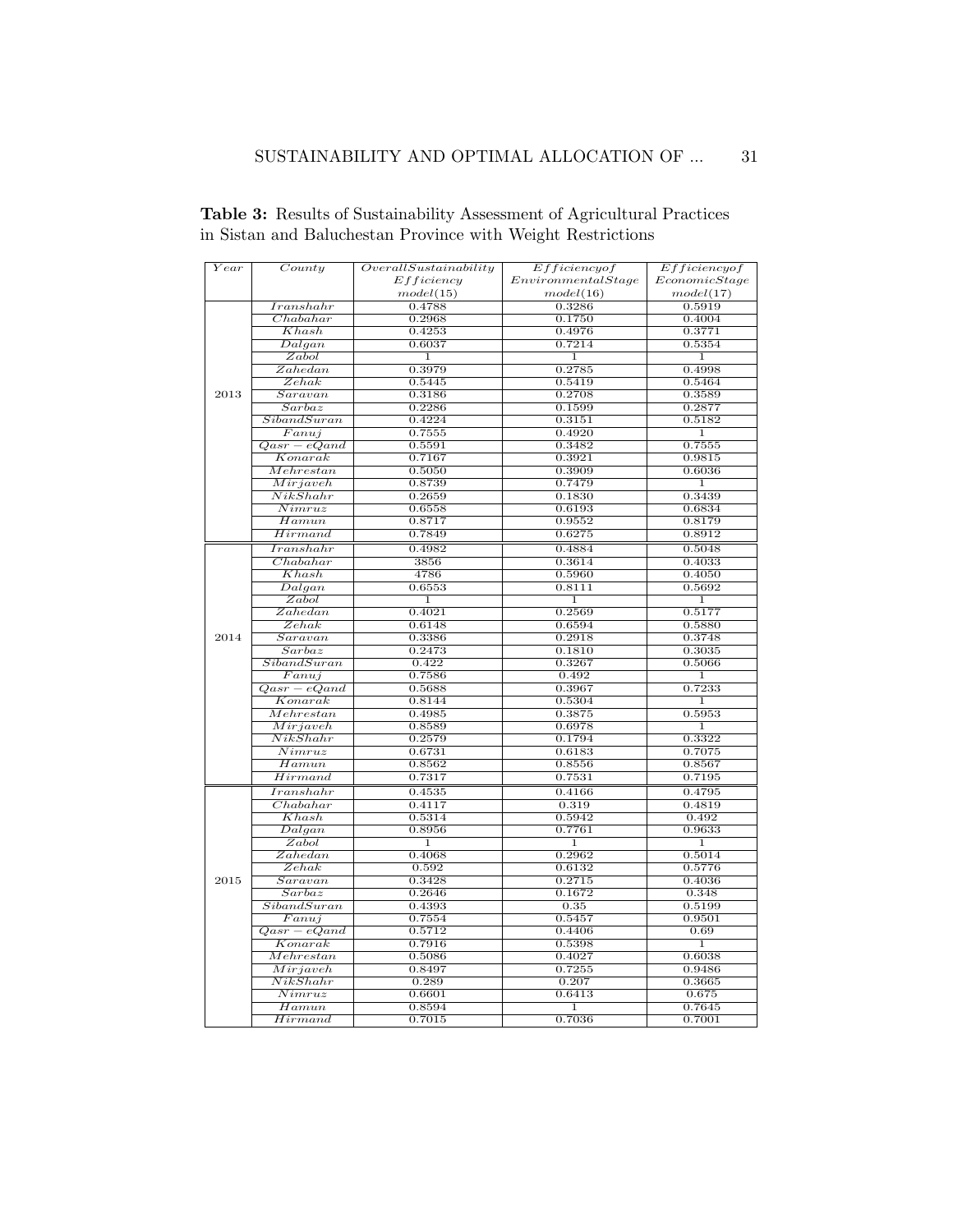### Continuation of the table 3

| Year | $\overline{Country}$    | Overall Sustainability | Efficiency of       | Efficiency of  |  |
|------|-------------------------|------------------------|---------------------|----------------|--|
|      |                         | Efficiency             | Environmental Stage | EconomicStage  |  |
|      |                         | model(15)              | model(16)           | model(17)      |  |
|      | Iranshahr               | 0.4312                 | 0.3997              | 0.4538         |  |
|      | Chabahar                | 0.3993                 | 0.2888              | 0.4851         |  |
|      | Khash                   | 0.5321                 | 0.5701              | 0.5079         |  |
|      | Dalgan                  | 0.6923                 | 0.7704              | 0.6483         |  |
|      | Zabol                   | $\overline{1}$         | $\overline{1}$      | $\overline{1}$ |  |
|      | Zahedan                 | 0.4396                 | 0.296               | 0.5533         |  |
|      | $\overline{Zehak}$      | 0.5908                 | 0.5649              | 0.6074         |  |
| 2016 | Saravan                 | 0.3442                 | 0.2629              | 0.4086         |  |
|      | Sarbaz                  | 0.624                  | 0.1802              | $\mathbf{1}$   |  |
|      | SibandSuran             | 0.4237                 | 0.2421              | 0.5741         |  |
|      | $\overline{Fanuj}$      | 0.7552                 | 0.492               | $\overline{1}$ |  |
|      | $Qasr-eQand$            | 0.5638                 | 0.3939              | 0.7197         |  |
|      | Konarak                 | 0.7642                 | 0.5284              | ī              |  |
|      | Mehr estan              | 0.5058                 | 0.3129              | 0.6565         |  |
|      | Mirjaveh                | 0.7703                 | 0.6128              | 0.9021         |  |
|      | NikShahr                | 0.5109                 | 0.1587              | 0.8148         |  |
|      | $\overline{Nimruz}$     | 0.6376                 | 0.5326              | 0.7255         |  |
|      | Hamun                   | 0.8501                 | 0.7892              | 0.896          |  |
|      | Hirmand                 | 0.6724                 | 0.5479              | 0.7528         |  |
|      | Iranshahr               | 0.513                  | 0.4443              | 0.5605         |  |
|      | Chabahar                | 0.412                  | 0.2047              | 0.5844         |  |
|      | Khash                   | 0.6439                 | 0.6259              | 0.6549         |  |
|      | Dalgan                  | 0.9651                 | $\overline{1}$      | 0.9467         |  |
|      | Zabol                   | $\overline{1}$         | $\overline{1}$      | $\overline{1}$ |  |
|      | Zahedan                 | 0.4455                 | 0.3284              | 0.5399         |  |
|      | Zehak                   | 0.5701                 | 0.5773              | 0.5653         |  |
| 2017 | Saravan                 | 0.3901                 | 0.3559              | 0.4168         |  |
|      | Sarbaz                  | 0.3385                 | 0.209               | 0.4506         |  |
|      | Siband Suran            | 0.4301                 | 0.314               | 0.5319         |  |
|      | Fanuj                   | 0.7677                 | 0.511               | 0.984          |  |
|      | $\overline{Qasr-eQand}$ | 0.5692                 | 0.3535              | 0.7638         |  |
|      | Konarak                 | 0.6874                 | 0.5247              | 0.8046         |  |
|      | Mehrestan               | 0.5372                 | 0.4302              | 0.6192         |  |
|      | Mirjaveh                | 0.7909                 | 0.7366              | 0.8295         |  |
|      | NikShahr                | 0.2701                 | 0.1729              | 0.3612         |  |
|      | Nimruz                  | 0.6784                 | 0.7306              | 0.6439         |  |
|      | $\overline{Ham}$ un     | 0.8679                 | $\overline{1}$      | 0.7874         |  |
|      | Hirmand                 | 0.8758                 | 0.6818              | $\mathbf{1}$   |  |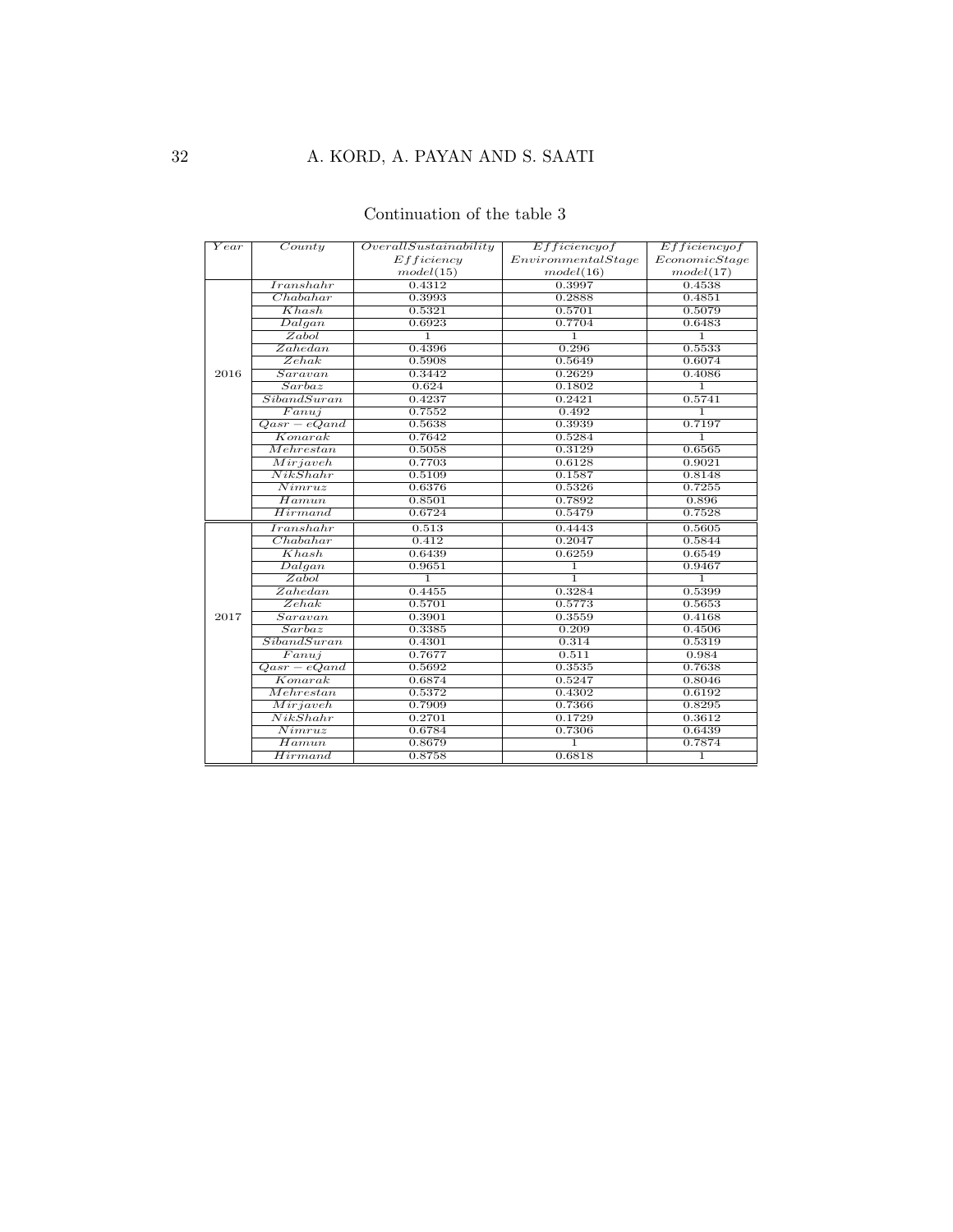<span id="page-32-0"></span>

|              | Maximum Required Human Resources |              |         |              |              | Maximum Required Human Resources |                          |              |      |              |  |
|--------------|----------------------------------|--------------|---------|--------------|--------------|----------------------------------|--------------------------|--------------|------|--------------|--|
| County       | without Weight Restrictions      |              |         |              |              |                                  | with Weight Restrictions |              |      |              |  |
|              | $\overline{2013}$                | 2014         | 2015    | 2016         | 2017         | $\overline{2013}$                | 2014                     | 2015         | 2016 | 2017         |  |
| Iranshahr    | 0.5                              | $\mathbf{1}$ | 0.5     | 0.5          | 0.88         | 0.5                              | $\mathbf{1}$             | 0.5          | 0.5  | 0.93         |  |
| Chabahar     | 0.43                             | $\mathbf{1}$ | 0.5     | 0.5          | 0.84         | 0.56                             | $\mathbf{1}$             | 0.5          | 0.5  | 0.5          |  |
| Khash        | 0.50                             | $\mathbf{1}$ | 0.91    | 0.5          | 0.87         | $\mathbf 1$                      | 1                        | 0.5          | 0.5  | 0.5          |  |
| Dalgan       | 0.5                              | 0.56         | 0.5     | 0.5          | 0.84         | 0.5                              | $0.5\,$                  | 0.5          | 0.5  | 0.5          |  |
| Zabol        | 1                                | $\mathbf{1}$ | 1       | $\mathbf{1}$ | $\mathbf{1}$ | $\mathbf{1}$                     | $\mathbf{1}$             | $\mathbf{1}$ | 1    | $\mathbf{1}$ |  |
| Zahedan      | 0.5                              | 0.5          | 0.50    | $0.5\,$      | 0.63         | 0.5                              | $0.5\,$                  | 0.59         | 0.5  | 0.83         |  |
| Zehak        | 0.5                              | $\mathbf{1}$ | 1       | 0.5          | 0.50         | 0.5                              | 0.5                      | 0.5          | 0.5  | $\rm 0.92$   |  |
| Saravan      | 0.5                              | 0.58         | 0.5     | 0.5          | 0.82         | 0.5                              | $0.5\,$                  | 0.5          | 0.5  | 0.95         |  |
| Sarbaz       | 0.49                             | $\mathbf{1}$ | 0.5     | 0.5          | 0.87         | 0.81                             | $\mathbf{1}$             | 0.5          | 0.5  | 0.89         |  |
| Siband Suran | 0.5                              | 0.5          | 0.58    | 0.5          | 0.72         | 0.5                              | 0.5                      | 0.61         | 0.5  | 0.69         |  |
| Fanuj        | $\mathbf{1}$                     | $\mathbf{1}$ | 1       | $\mathbf{1}$ | $\mathbf{1}$ | $0.5\,$                          | $0.5\,$                  | 0.6          | 0.5  | 0.54         |  |
| $Qasr-eQand$ | 0.5                              | 0.5          | 0.58    | 0.5          | 0.68         | 0.5                              | 0.5                      | 0.63         | 0.5  | 0.54         |  |
| Konarak      | 0.5                              | 0.5          | $0.5\,$ | $0.5\,$      | $0.59\,$     | $0.5\,$                          | $0.5\,$                  | 0.5          | 0.5  | 0.74         |  |
| Mehrestan    | 0.5                              | 0.5          | 0.58    | 0.5          | 0.84         | 0.5                              | 0.5                      | 0.61         | 0.5  | 0.89         |  |
| Mirjaveh     | 0.5                              | 0.5          | 0.5     | 0.5          | 0.71         | 0.5                              | 0.5                      | 0.5          | 0.5  | 0.84         |  |
| NikShahr     | 0.5                              | 0.5          | 0.5     | 0.5          | 0.50         | 0.5                              | 0.5                      | 0.5          | 0.5  | 0.86         |  |
| Nimruz       | 0.5                              | 0.5          | 0.62    | 0.5          | 0.53         | 0.5                              | 0.5                      | 0.64         | 0.5  | $0.84\,$     |  |
| Hamun        | 0.5                              | 0.5          | 0.67    | 0.5          | 0.84         | 0.5                              | 0.5                      | 0.66         | 0.5  | 0.54         |  |
| Hirm and     | 0.5                              | 0.5          | 0.5     | 0.5          | 0.84         | 0.5                              | 0.5                      | 0.5          | 0.5  | 0.5          |  |

Table 4: Maximum Required Human Resources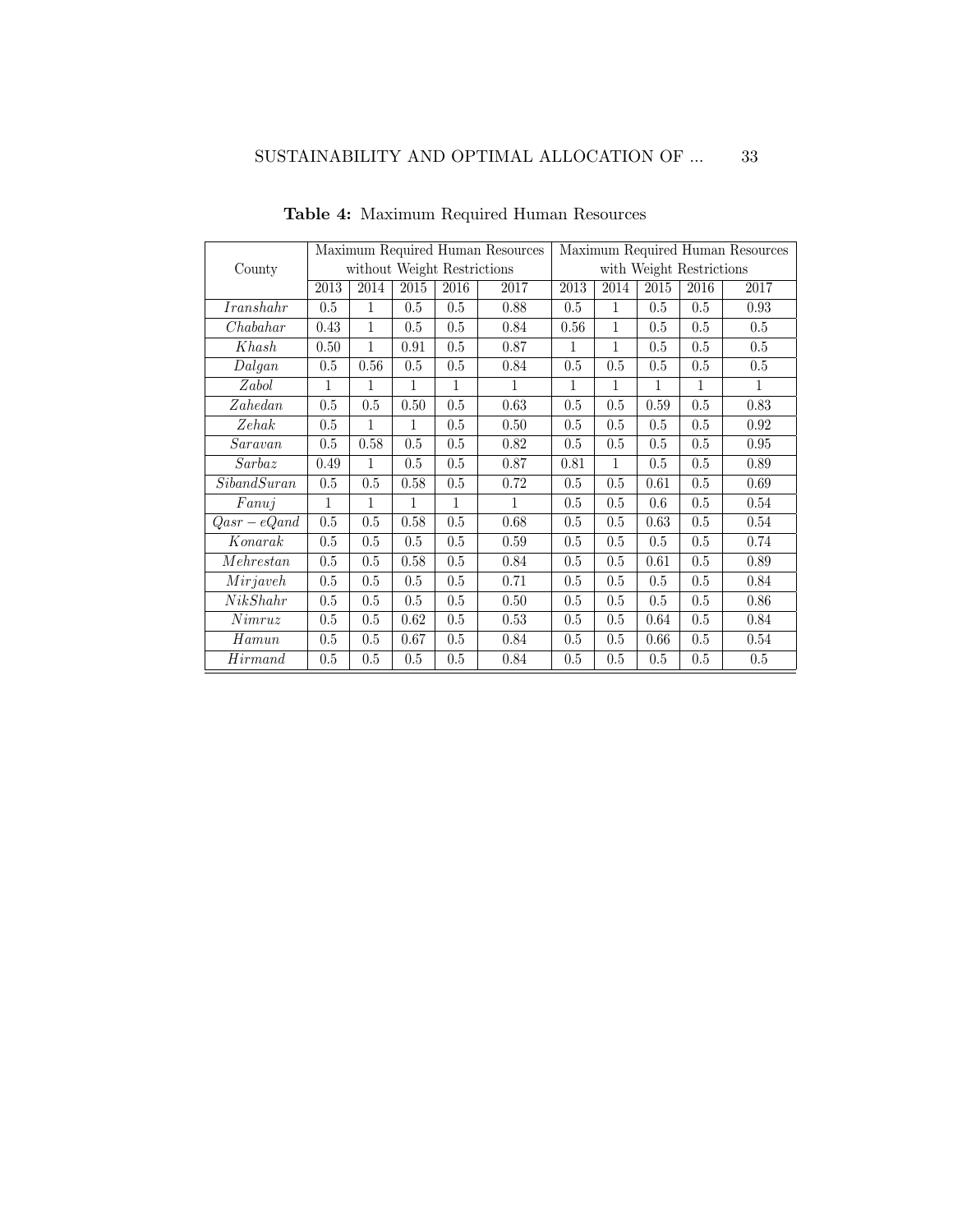<span id="page-33-0"></span>

Figure 4: Overall Sustainability Efficiency without Weight Restrictions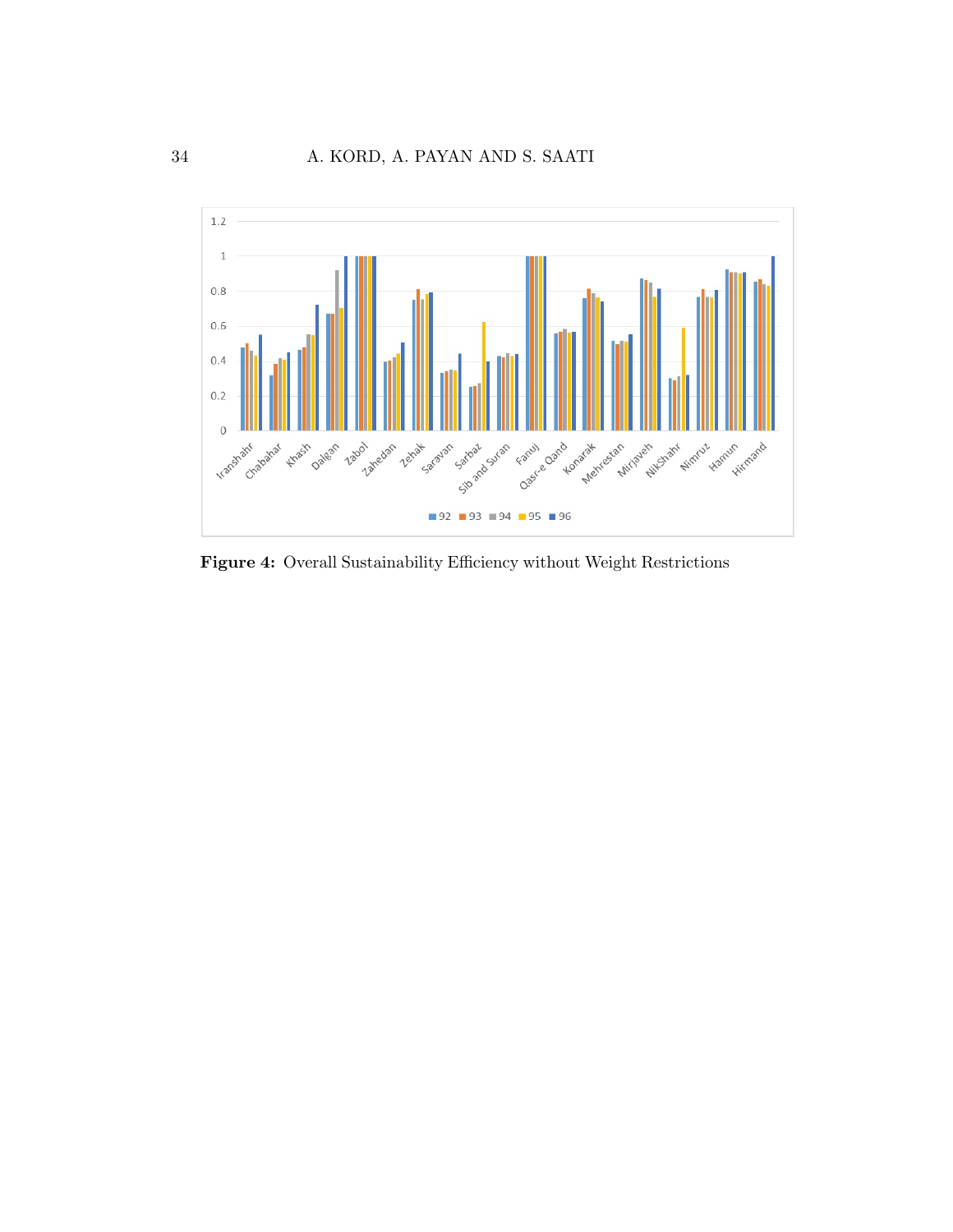<span id="page-34-0"></span>

Figure 5: Overall Sustainability Efficiency with Weight Restrictions

#### 4.1 Discussion of Results

The results of the sustainability assessment of agricultural practices in Sistan and Baluchestan Province without and with weight restrictions are presented in Tables [\(2\)](#page-28-0) and [\(3\)](#page-30-0), respectively. According to Table [\(2\)](#page-28-0), Zabol and Fanuj have created the greatest cultivated areas by optimally using water and human resources. Therefore, they have reached the sustainabilitythreshold in the environmental stage. Moreover, these counties have succeeded in increasing production volume per cultivated area by optimally using agricultural inputs such as fertilizers and pesticides, and hence increasing the revenues of farmers. Therefore, they have succeeded in achieving the sustainability efficiency of agricultural practices for the economic stage so far. And generally it can be concluded that these counties have almost developed sustainable agricultural practices. In 2017, Dalgan and Hirmand Counties performed similar to Zabol and FanujCounties. Hamun County ranks the second insustainable agricultural development among all the counties during the given years except for 2015. In 2015, Dalgan County ranked the second in this respect.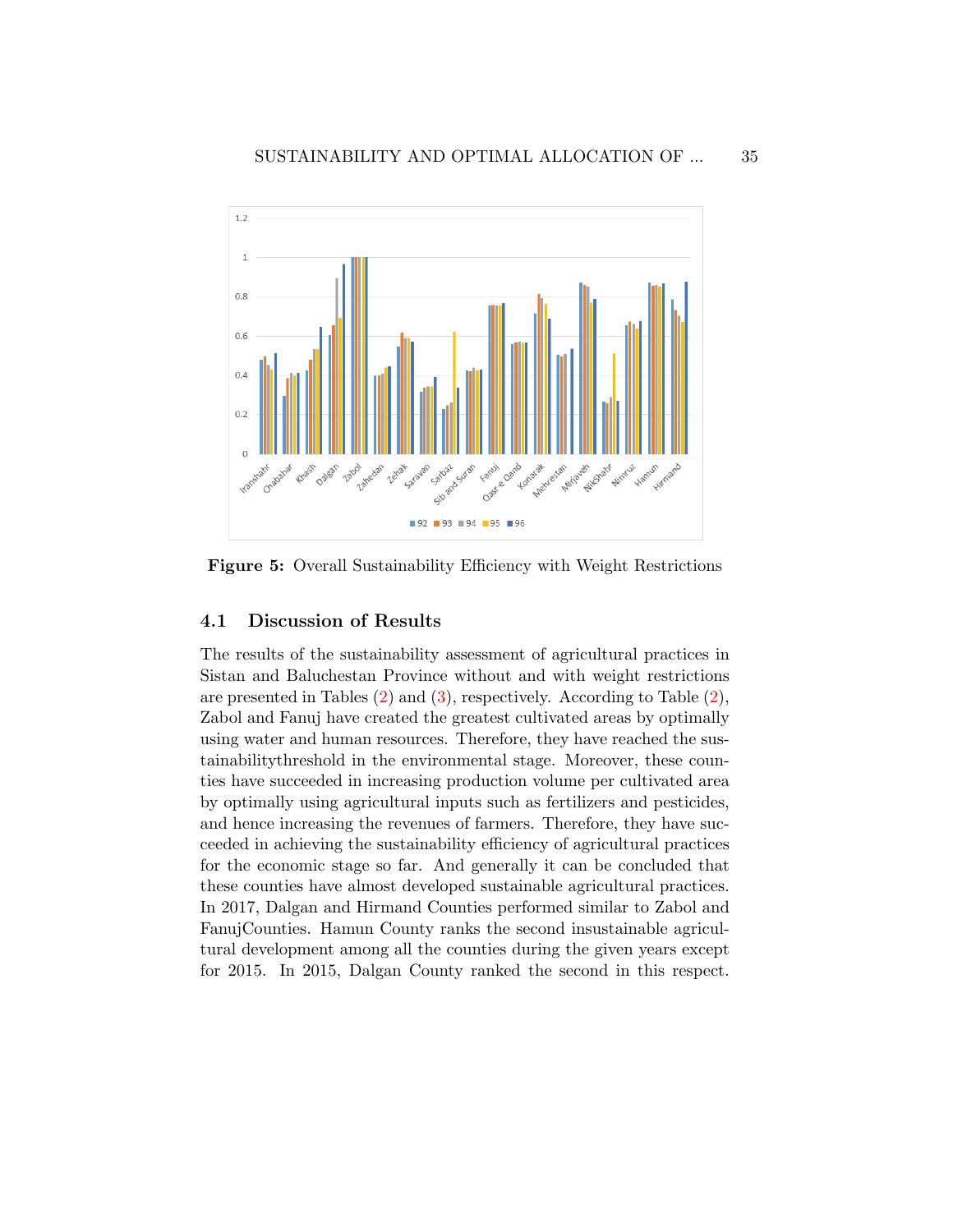During 2013, 2014, and 2015, Sarbaz County had the poorest sustainability performance. In 2016 and 2017, Saravan and NikShahr Counties had the poorest sustainability performance. Other counties have not succeeded in becoming sustainable because of the lack of sustainability for both stages at the same time.

According to Table [\(3\)](#page-30-0), Zabol County is the only county which has increased production volume per cultivated area by using water resources optimally and improving irrigation methods. This has led to an increase in the revenues of the farmers in this county. In the first environmental stage, this county created the best output, cultivated area, by using the inputs water and human resources. That is, Zabol achieved the sustainability efficiency in the first stage with respect to the two environmental and social indicators. Similarly, the second stage created the best economic outputs, given the cultivated area created in the first stage and human resources shared between the two stages. Again the sustainability efficiency was achieved in the second stage with respect to the two environmental and social indicators. Therefore, it can be concluded that Zabol has reached the sustainability efficiency thresholdin both environmental and economic stages. However, other counties have failed to achieve sustainability efficiency because of inefficiency of either of the two stages.

Mirjaveh County achieved sustainability efficiency in the economic stage in 2013 and 2014 but lacked the overall efficiency because of inefficiency of the environmental stage. Fanuj had a similar performance in 2013, 2014, and 2016, Konark did so in 2014, 2015, and 2016, Sarbaz did so in 2016, and Hirmand did so in 2017. Hamun achieved sustainability efficiency in the environmental stage in 2015 and 2017 and was inefficient in the economic stage. Therefore, it lacked overall efficiency. This inefficiency should be dealt with by the authorities and farmers.

Other counties did not achieve sustainability efficiency in either of the two stages. Therefore, this inefficiency should be dealt with by the authorities and farmers. Moreover, according to Table [\(2\)](#page-28-0), the best performance was from Zabol and Fanuj in all years. Hamun achieved the second rank in all years except for 2015. However, according to Table [\(3\)](#page-30-0), the best performance in all years was from Zabol. The sustainability efficiency of Fanuj was reduced in 2013, leading to its fourth rank,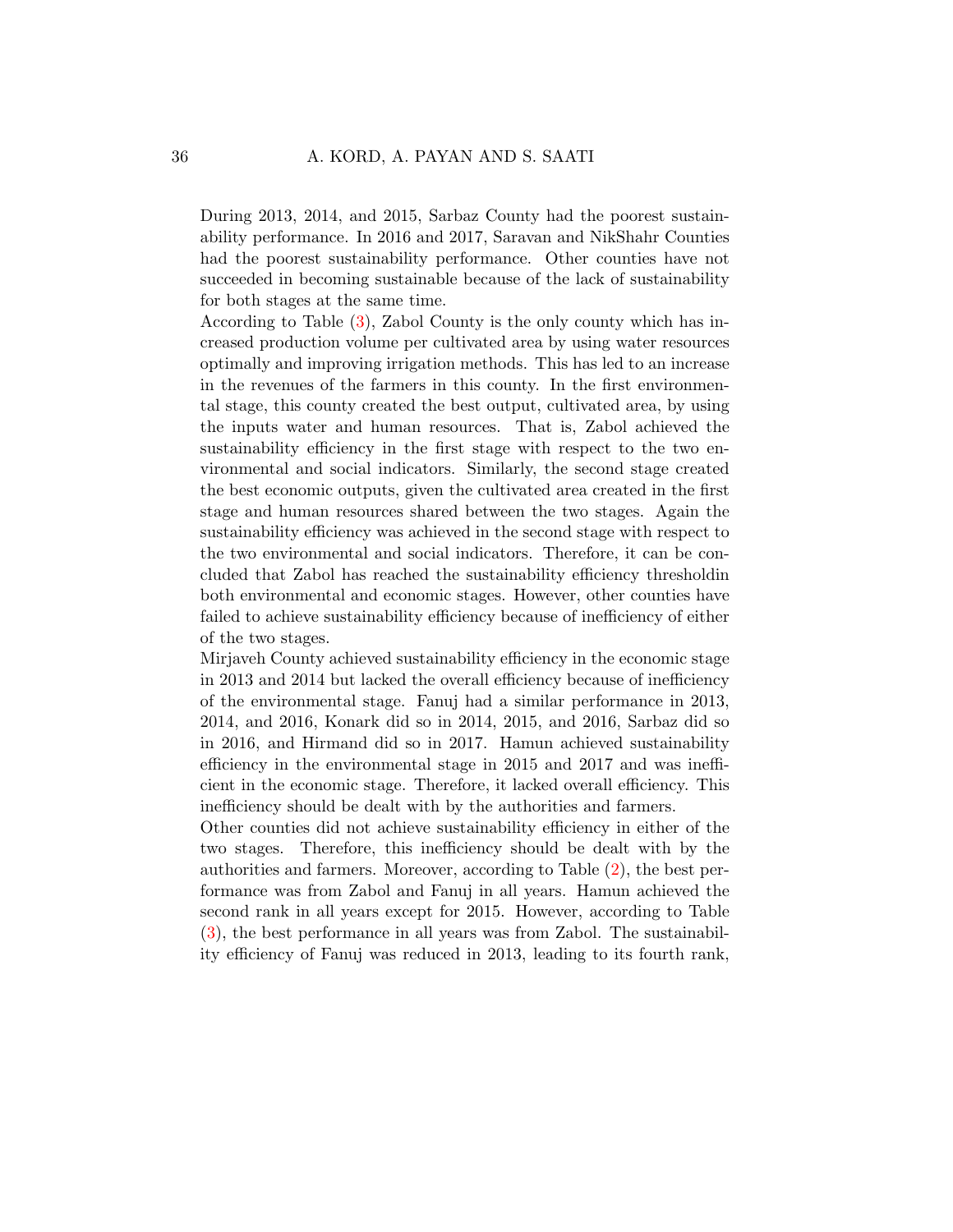and it achieved the 5th and 6th ranks in all other years. The second rank was achieved by Hamun in 2013, 2014 and 2016 and in 2015 and 2017, the second rank was achieved by Dalgan. According to Tables [\(2\)](#page-28-0) and [\(3\)](#page-30-0), the performance of Hamun underwent less changes than that of Fanuj. Therefore, it can be concluded that Hamun outperformed Fanuj. According to these tables, the worst situation was related to Sarbaz in 2013, 2014 and 2015 and also to Saravan and NikShahr in 2016 and 2017. Therefore, it can be concluded that the results in Table [\(3\)](#page-30-0) are more accurate than those in Table [\(2\)](#page-28-0).

Figures [\(4\)](#page-33-0) and [\(5\)](#page-34-0) illustrate the overall sustainability efficiency of the counties of Sistan and Baluchestan Province in the two environmental and economic stages. According to these figures, the overall efficiency, sustainability threshold, is represented by 1, and there are 4 efficiency areas as follows: The first efficiency area is between 0.8 and 1, the second efficiency area is between 0.6 and 0.8, the third efficiency area is between 0.4 and 0.6, and the fourth efficiency area is between 0.2 and 0.4. Therefore, according to these efficiency areas presented in Figures  $(4)$  and  $(5)$ , the following results are presented: According to Figure  $(4)$ , Zabol and Fanuj had constant overall sustainability efficiency, reaching the sustainability threshold. But according to Figure [\(5\)](#page-34-0), this only true for Zabol. According to these figures, Hamun, Qasr-e Qand, Mehrestan, and Sib and Suran Counties had upward and downward sustainability efficiency curves in some of the given years. According to Figure [\(5\)](#page-34-0), this is also true for Fanuj, which is placed in the second sustainability efficiency area. According to both figures, Hamun is placed in the first sustainability efficiency area, and Qasr-e Qand, Sib and Suran, and Mehrestan are placed in the third sustainability efficiency area. The overall efficiency of Qasr-e Qand is said to be better than Mehrestan, and that of Mehrestan is better than that of Sib and Suran.

Khash, Zahedan, Saravan, and Chabahar had a slight downward curve in some years but the general tendency was an upward curve. According to both figures, Khash was placed in the third sustainability efficiency area from 2013 till 2016, and in 2017 it reached the second sustainability efficiency area. Zahedan was placed in the third sustainability efficiency area, and Chabahar was placed in the fourth sustainability efficiency area in 2013 and 2014, reaching the third sustainability efficiency area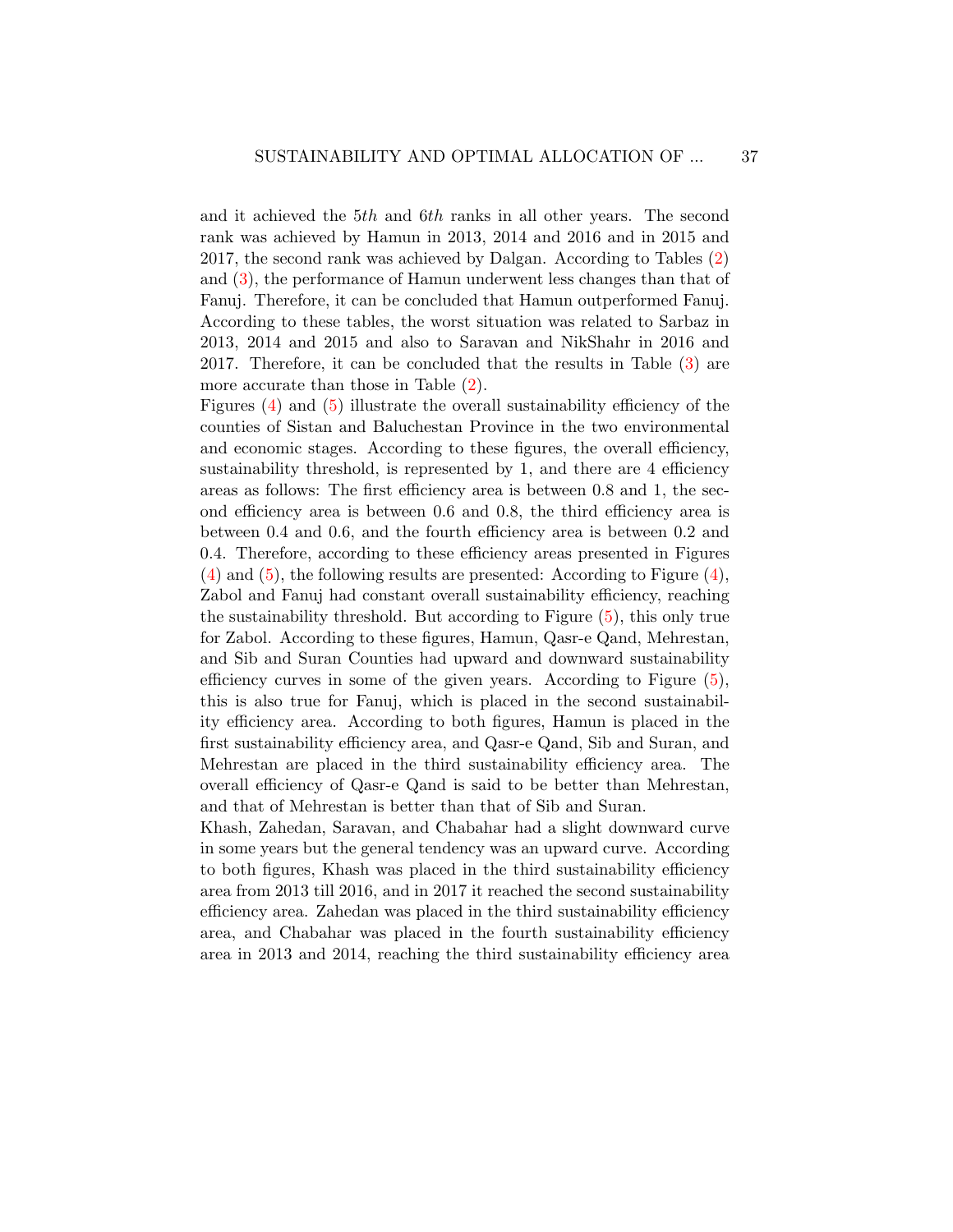in 2014 and 2017. According to Figure $(4)$ , Saravan was placed in the fourth sustainability efficiency area from 2013 till 2016, reaching the third sustainability efficiency area in 2017. In contrast, according to Figure [\(5\)](#page-34-0), it was placed in the fourth sustainability efficiency area in all years.

In the case of Iranshahr and Nimruz, according to Figures [\(4\)](#page-33-0) and [\(5\)](#page-34-0), they had an upward curve from 2013 till 2014, and after a decreasing trend for two consecutive years, they had an upward curve in 2017. In Figure [\(5\)](#page-34-0), Zehak had a similar performance to these two counties but it had alternating upward and downward curves every year, as indicated by Figure  $(4)$ . Iranshahr, according to Figures  $(4)$  and  $(5)$ , was placed in the third sustainability efficiency area. And Nimruz, according to Figure [\(4\)](#page-33-0), was placed in the first and second sustainability efficiency area in 2014 and in other years, respectively. In contrast, according to Figure [\(5\)](#page-34-0), it was placed in the second sustainability efficiency area in all years. According to Figure [\(4\)](#page-33-0), Zehak was placed in the first and second sustainability efficiency areas in 2013 and in all other years,respectively. According to Figure  $(5)$ , it was placed in the third and second sustainability efficiency areas in 2013 and in all other years, respectively.

According to Figures [\(4\)](#page-33-0) and [\(5\)](#page-34-0), Mirjaveh had a slight upward curve in all years except for 2017, which had a downward curve. According to Figure  $(4)$ , it was placed in the second and first sustainability efficiency areas in 2016 and in all other years, respectively. According to Figure [\(5\)](#page-34-0), it was placed in the second and third sustainability efficiency areas in 2013 − 2015 and in 2016 and 2017, respectively.

Konarak had a generally upward curve from 2013 to 2014 and a generally downward curve afterward. And according to Figures  $(4)$  and  $(5)$ , it was placed in the first and second sustainability efficiency areas in 2014 and in all other years, respectively.

NikShahrhad a downward curve from 2013 to 2014 and after an upward curve for two years it had a downward curve again in 2017. According to Figures  $(4)$  and  $(5)$ , it was placed in the third and fourth sustainability efficiency areas in 2016 and in all other years, respectively.

Sarbaz had an upward curve from 2013 till 2016 and a downward curve in 2017. According to Figure [\(4\)](#page-33-0), it was placed in the second, third, and fourth sustainability efficiency areas in 2016, 2017, and in all other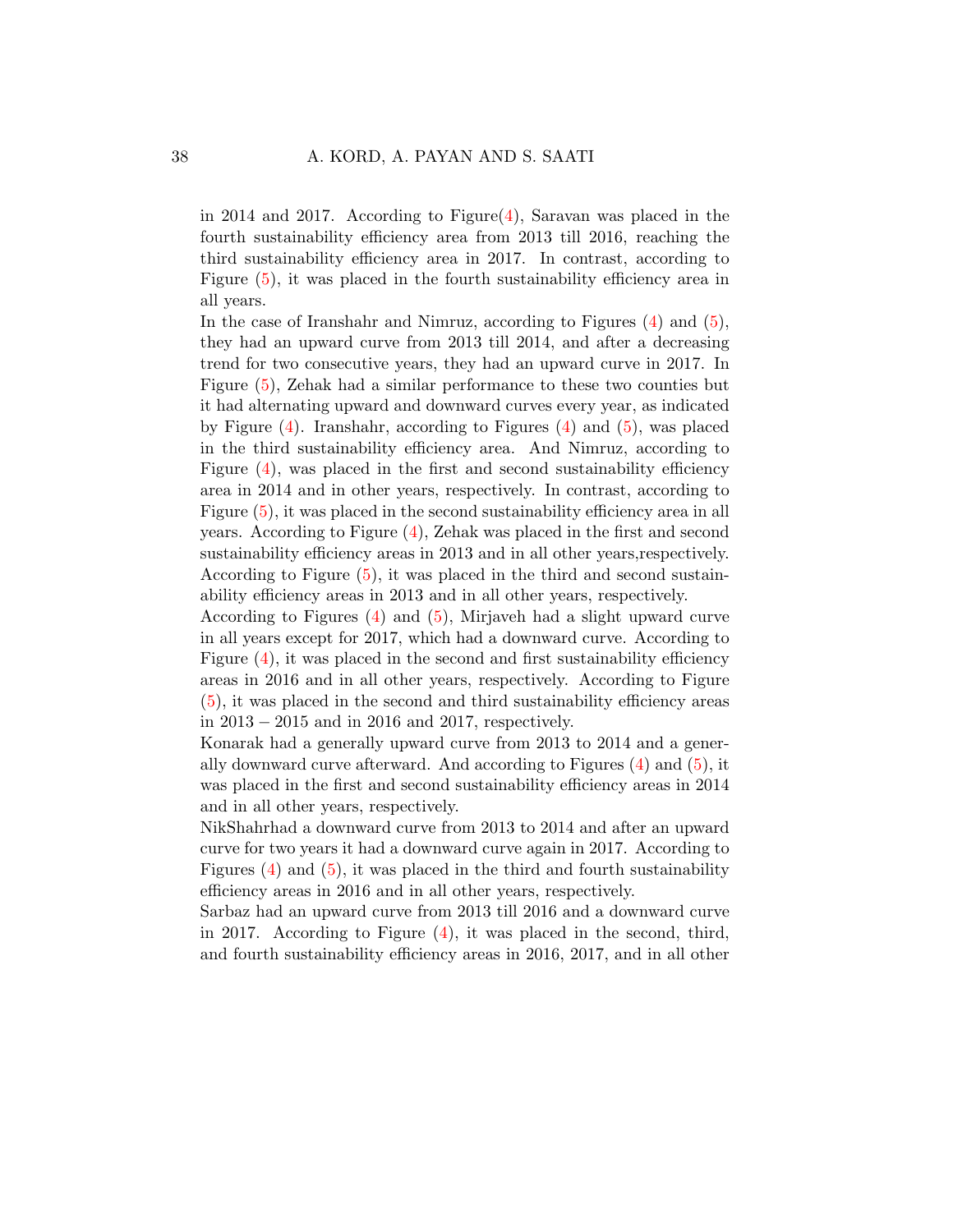years, respectively. According to Figure [\(5\)](#page-34-0), it was placed in the second and fourth sustainability efficiency areas in 2016 and in all other years, respectively.

According to Figure [\(4\)](#page-33-0), Dalgan had alternating downward and upward curves every year. However, according to Figure [\(5\)](#page-34-0), it had anupward curve from 2013 till 2015, a downward curve from 2015 till 2016, and a downward curve from 2016 till 2017. According to Figures [\(4\)](#page-33-0) and [\(5\)](#page-34-0), it was placed in the second sustainability efficiency area in 2013, 2014 and 2016 and in the first sustainability efficiency area in 2015 and 2017. According to Figure [\(4\)](#page-33-0), Hirmand had an upward curve from 2013 till 2014, and after a downward curve for two years, it had an upward curve again in 2017. According to Figure [\(5\)](#page-34-0), it had a downward curve from 2013 till 2016 and an upward curve in 2017. According to Figure [\(4\)](#page-33-0), it was placed in the first sustainability efficiency area, and 2017 it reached the sustainability threshold. And according to Figure  $(5)$ , it was placed in the second and first sustainability efficiency areas in 2013 − 2016 and in 2017, respectively.

Moreover, according to Table  $(4)$ , the maximum number of required human resources is calculated. For example, in the case of Iranshahr County, the maximum number of required human resources in the first stage for 2013 is calculated as follows:  $(0.50 \times 112851) = 56425.5$ . Therefore, it can be concluded that the first stage even needs less than 56425.5 human resources. Any number of human resources beyond that is unnecessary and surplus. Similarly, the maximum number of required human resources in the second stage is calculated as follows:  $(1 - 0.50) \times 112851 = 56425.5$ . For 2014 this would be equal to  $(1 \times$  $112851$  = 112851. This indicates that the first stage even needs less than this number of human resources. The results of other counties in the given years are similar to those of Iranshahr.

### <span id="page-38-0"></span>5 Conclusion and Suggestions

This study proposed a network DEA model, consisting of the two environmental and economic stages, for assessing the sustainability level of agricultural practices in Sistan and Baluchestan Province. In the first environmental stage, water and human resources were regarded as the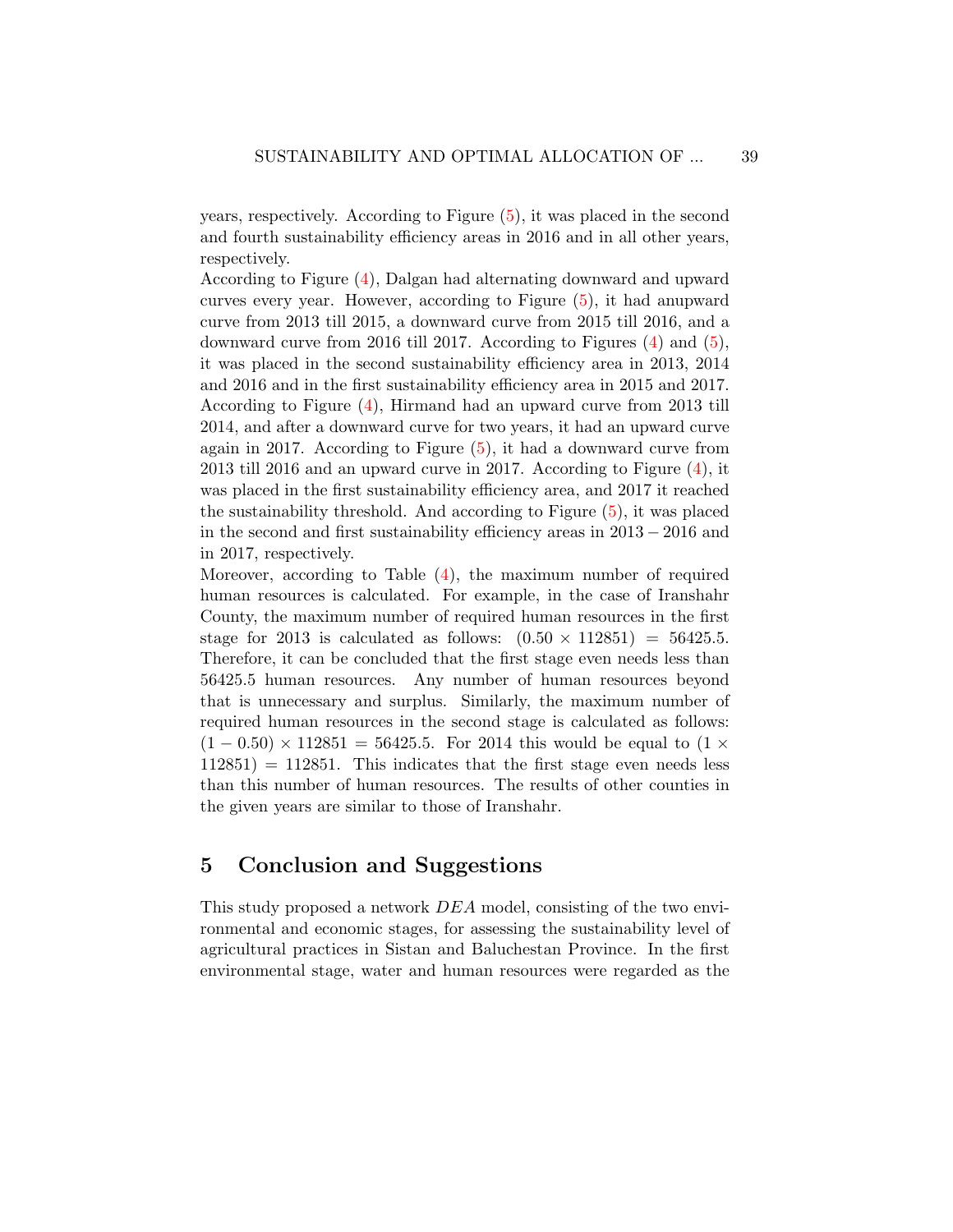inputs, and cultivated area was regarded as the output. In the second economic stage, human resources and cultivated area were regarded as the inputs, and revenues and production volume were regarded as the outputs. For assessing the sustainability level of agricultural practices of each county in Sistan and Baluchestan Province, network DEA models were proposed without and with weight restrictions. They were used to determine the overall sustainability efficiency and the stagewise sustainability efficiency of each county in 2013 till 2017. For reaching the sustainability efficiency threshold, each county needed toreach the sustainability efficiency threshold in both stages at the same time. If any county does so, its sustainable agricultural practices can be developed with respect to the dimensions of sustainable development in the future. If a county fails to achieve sustainability efficiency in the first stage, the farmers should receive training by the respective authorities in new irrigation methods, the substitution of agricultural products needing less water for those needing more water to increase production volume per cultivated area, and high density planting to reach sustainability efficiency threshold. In the case of inefficiency in the second economic stage, the respective authorities should adopt some measures such as financial support for farmers, guaranteed purchase of agricultural products, establishment of cooperatives, and encouragement of farmers to cultivate those products with less adverse harmful effects on the environment and higher yields to be able to reach sustainability efficiency threshold. Therefore, the results of this study can be beneficial to future sustainable agricultural development in Sistan and Baluchestan Province. Moreover, some models were proposed for optimal use of human resources in each stage. Regarding these models, the maximum required human resources were determined. Since the data of 5 years of agricultural practices in the province is available, which is used in this paper, the future studies can be conducted on the sustainability of agricultural practices based on imprecise stochastic, interval, and fuzzy data.

#### Acknowledgements

The authors wish to thank anonymous reviewers for their suggestions and comments.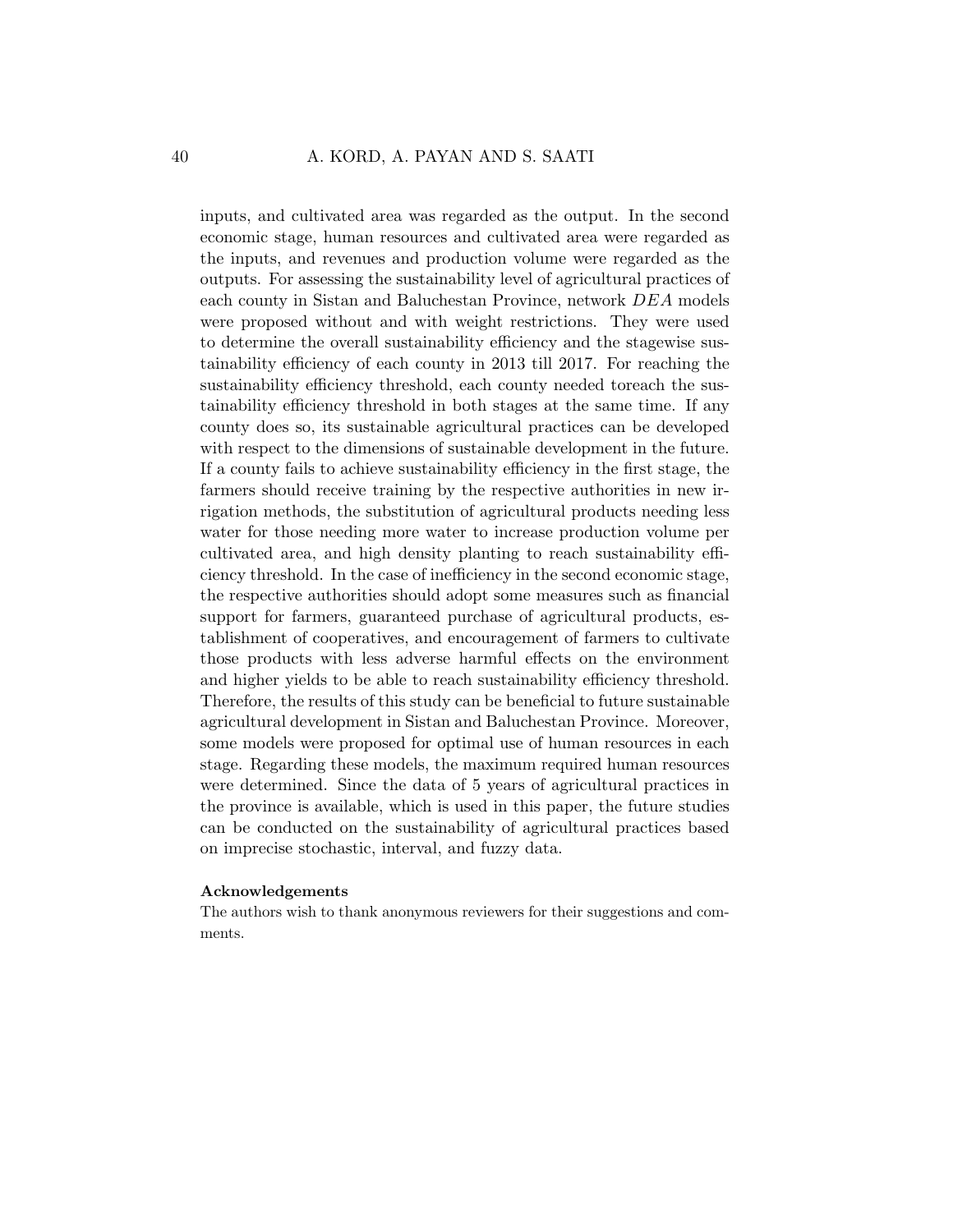### References

- <span id="page-40-3"></span>[1] L. Angulo-Meza, M. González-Araya, A. Iriarte, R. Rebolledo-Leiva, and J. Carlos Soares de Mello, A multiobjective DEA model to assess the eco-efficiency of agricultural practices within the CF+DEA method, Computers and Electronics in Agricul $ture, 161(2019), 151-161.$
- <span id="page-40-5"></span>[2] R. D. Banker, A. Charnes, and W. W. Cooper, Some models for esti- mating technical and scale inefficiencies in data envelopment analysis, Management Science, 30 (1984), 1078-1092.
- <span id="page-40-7"></span>[3] A. Charnes, and W. W. Cooper, Programming with linear fractional functions, Naval Research Logistics Quarterly, 9 (1962), 181-185.
- <span id="page-40-0"></span>[4] A. Charnes, W. W. Cooper, and E. Rodes, Measuring the efficiency of de- cision making units, European Journal of Operational Research, 2 (1978), 429-444.
- [5] Y. Chen, W.D. Cook, N. Li, and J. Zhu, Additive efficiency decomposition in two-stage DEA, European Journal of Operational Research, 196 (2009), 1170-1176.
- <span id="page-40-4"></span>[6] R. Chenchen, and L. Shen, The impact of farm size on agricultural sustainability, Journal of Cleaner Production, 220 (2019), 357-367.
- <span id="page-40-6"></span>[7] Y. Chen, J. Du, H. David Sherman, and J. Zhu, DEA model with shared resources and efficiency decomposition, European Journal of Operational Research, 207 (2010), 339-349.
- <span id="page-40-2"></span>[8] A. Charnes, W. W. Cooper, B. Golany, R. Halek, G. Klopp, E. Schmitz, and et al, Two-phase data envelopment analysis approaches to policy evaluation and management of army recruiting activities: Tradeoffs between joint services and army advertising, Research Report CCS 532, Center for Cybernetic Studies,University of Texas-Austin, Austin, TX (1986).
- <span id="page-40-1"></span>[9] W. Cron, and M. Sobol, The relationship between computerization and performance: A strategy for maximizing economic benefits of computerization, Information and Management, 6 (1983), 171–181.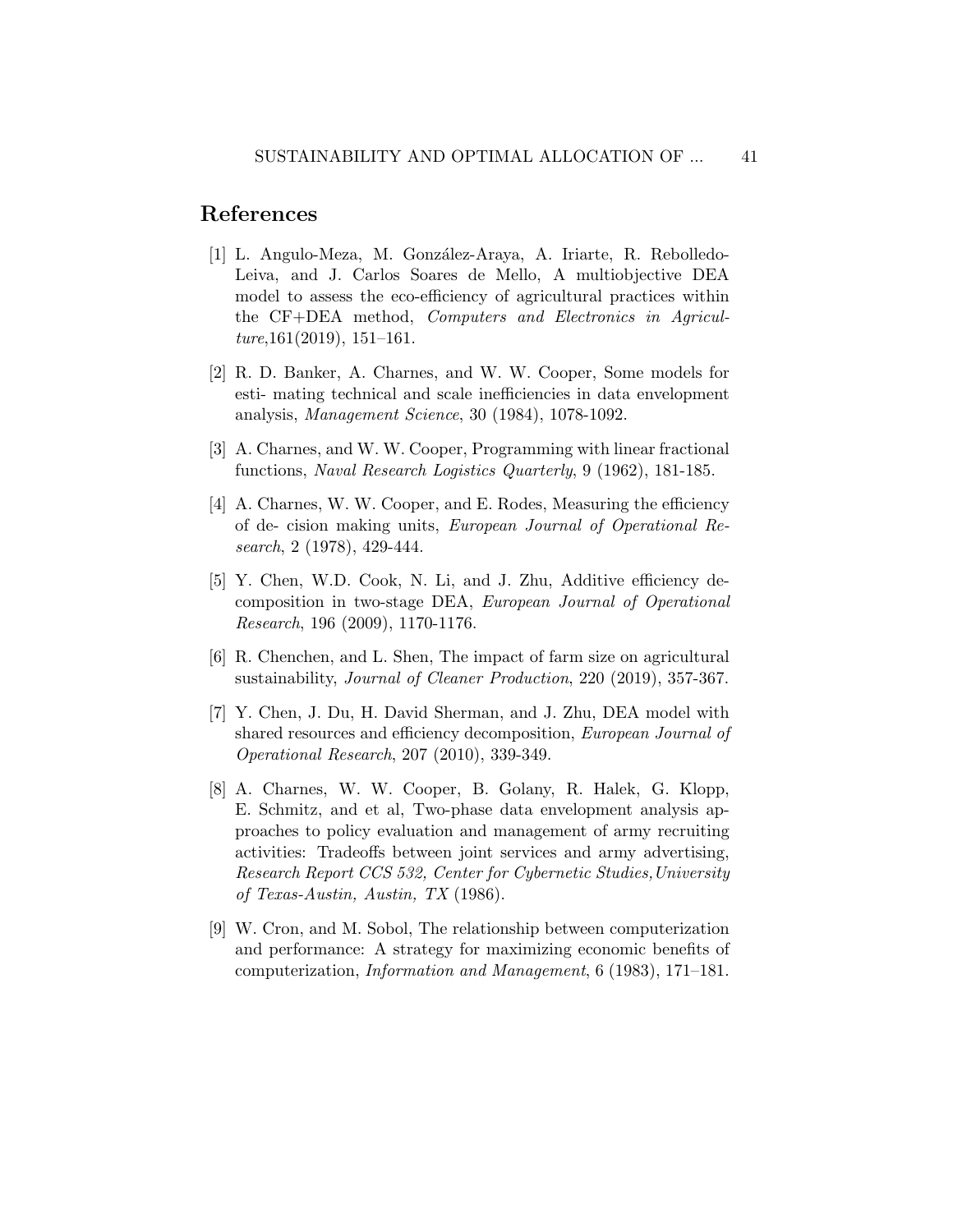- <span id="page-41-8"></span>[10] J. Elkington, Triple Bottom-Line Reporting: Looking for Balance, Australian CPA, 69 (1999 ), 18–21.
- <span id="page-41-3"></span>[11] R. Fare and S. Grosskopf, Network DEA, Socio-Economic Planning Sciences, 34 (2000) 35–49.
- <span id="page-41-0"></span>[12] J.C. Gerdessen and S. Pascucci, Data Envelopment Analysis of sustainability indicators of European agricultural systems at regional level, Agricultural Systems, 118 (2013) ,78–90.
- <span id="page-41-2"></span>[13] I.E. Grossmann, and G. Guillén-Gosálbez, Scope for the application of mathematical programming techniques in the synthesis and planning of sustainable processes, Computers and Chemical Engineering, 34 (2010), 1365–1376.
- <span id="page-41-6"></span>[14] Z. Haibo and H. Hanhui, Sustainability Evaluation of Railways in China Using a Two-Stage Network DEA Model with Undesirable Outputs and Shared Resources, Sustainability, MPDI, Open Access Journal, 9 (2017), 1-23.
- <span id="page-41-5"></span>[15] G. E. Halkos, N. G. Tzeremes, and S. A. Kourtzidis Measuring Sustainability Efficiency Using a Two-Stage Data Envelopment Analysis Approach, Journal of Industrial Ecology, 20 (2016), 1159-1175.
- <span id="page-41-1"></span>[16] C.J. Jaeger, D.J. Tàbara, and J. Jaeger, European Research On Sustainable Development. Transformative Science Approaches For Sustainability,Vol. 1. Springer, Berlin(Germany), (2011), pp. 1.
- <span id="page-41-7"></span>[17] C. Kao, and S. N. Hwang, Efficiency decomposition in two-stage data envelopment analysis: An application to non-life insurance companies in Taiwan, European Journal of Operational Research, 185 (2008), 418–429.
- [18] C. Kao, and S. N. Hwang, Efficiency measurement for network systems: IT impact on firm performance, Decision Support Systems, 48(2010), 437–446.
- <span id="page-41-4"></span>[19] H.F. Lewis, S. Mallikarjun, and T.R. Sexton, Unoriented two-stage DEA: the case of the oscillating intermediate products, *European* Journal of Operational Research, 229 (2013), 529-539.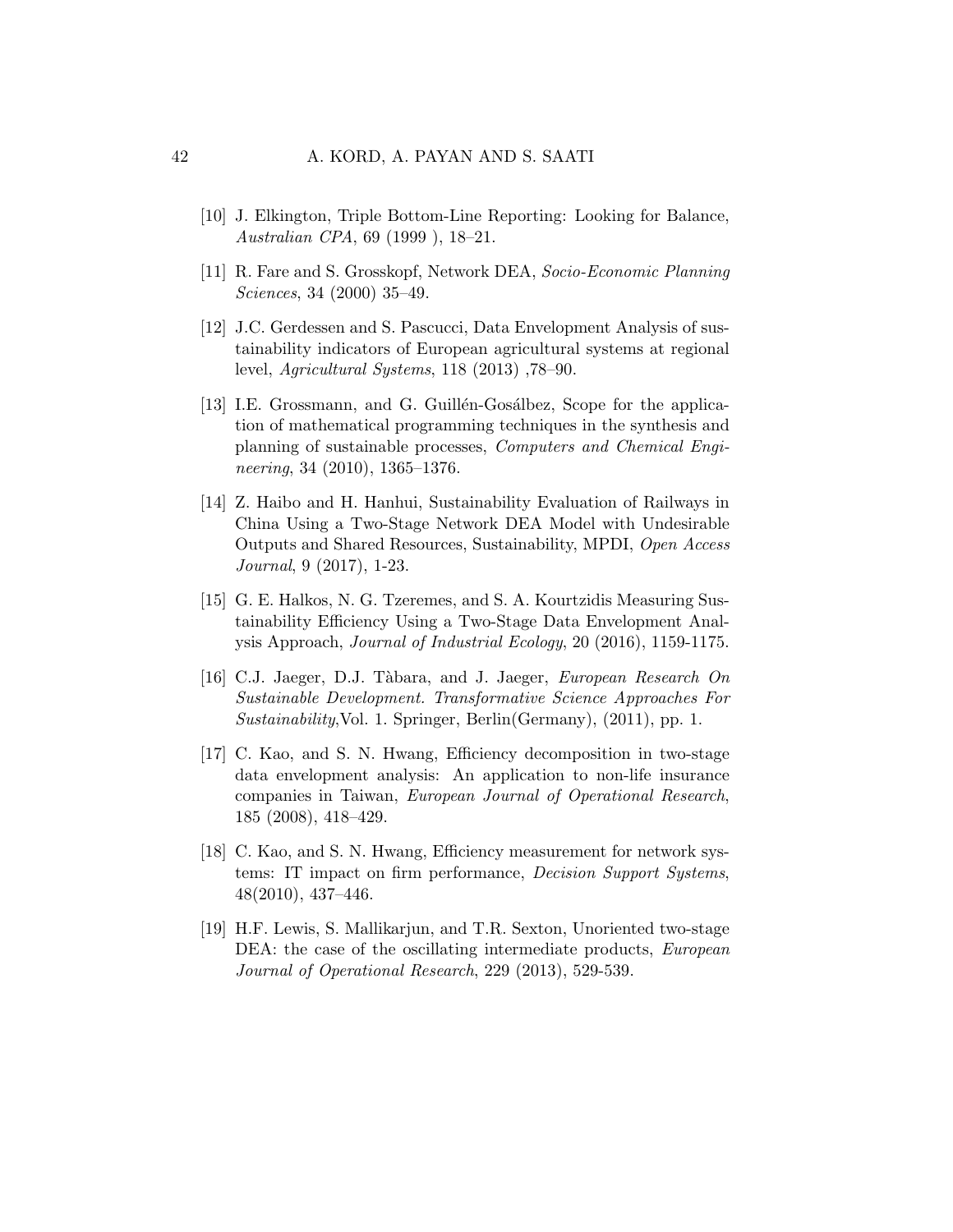- <span id="page-42-4"></span>[20] L. Li, Q. Dai, H. Huang, and S. Wang, Efficiency decomposition with shared inputs and outputs in two-stage DEA, *Journal of Sys*tems Science and Systems Engineering, 25 (2016), 23–38.
- <span id="page-42-6"></span>[21] L. Liang W.D. Cook, and J. Zhu, DEA models for two-stage processes: game approach and efficiency decomposition, Naval Research Logistics (NRL), 55 (2008), 643-653.
- <span id="page-42-1"></span>[22] A.A. Martins, T.M. Mata, C.A.V. Costa, and S.K. Sikdar, Framework for sustainability metrics, *Industrial Engineering Chemistry* Research, 46 (2007), 2962-2973.
- <span id="page-42-2"></span>[23] J. Pope, D. Annandale, and A. Morrison-Saunders, Conceptualising sustainability assessment, Environmental Impact Assessment Review, 24 (2004), 595–616.
- <span id="page-42-3"></span>[24] C. H. Wang, R. D. Gopal, and S. Zionts, Use of data envelopment analysis in assessing information technology impact on firm performance, Annals of Operations Research, 73 (1997), 191–213.
- <span id="page-42-7"></span>[25] Y.M. Wang, and K.S. Chin, Some alternative DEA models for two stage process, Expert Systems with Applications , 37(2010), 8799- 8808.
- <span id="page-42-5"></span>[26] G. Wang, J. Chen, F. Zhang, X. Zhou, and X. Deng, Water and Land Effects on Agricultural Development for River Basin: Resource Restriction and Sustainable Development, Springer Nature Singapor, (2019), 151-182.
- <span id="page-42-0"></span>[27] WCED, Our Common Future The Brundtland Report. World Commission on Environment and Development, Geneva, (1987).
- [28] M.M. Yu, and E.T.J. Lin, Efficiency and effectiveness in railway performance using a multi-activity network DEA model, Omega, Elsevier, 36 (2008), 1005-1017.

#### Azizallah Kord

Ph.D Student of Mathematics Department of Mathematics Kerman Branch, Islamic Azad University